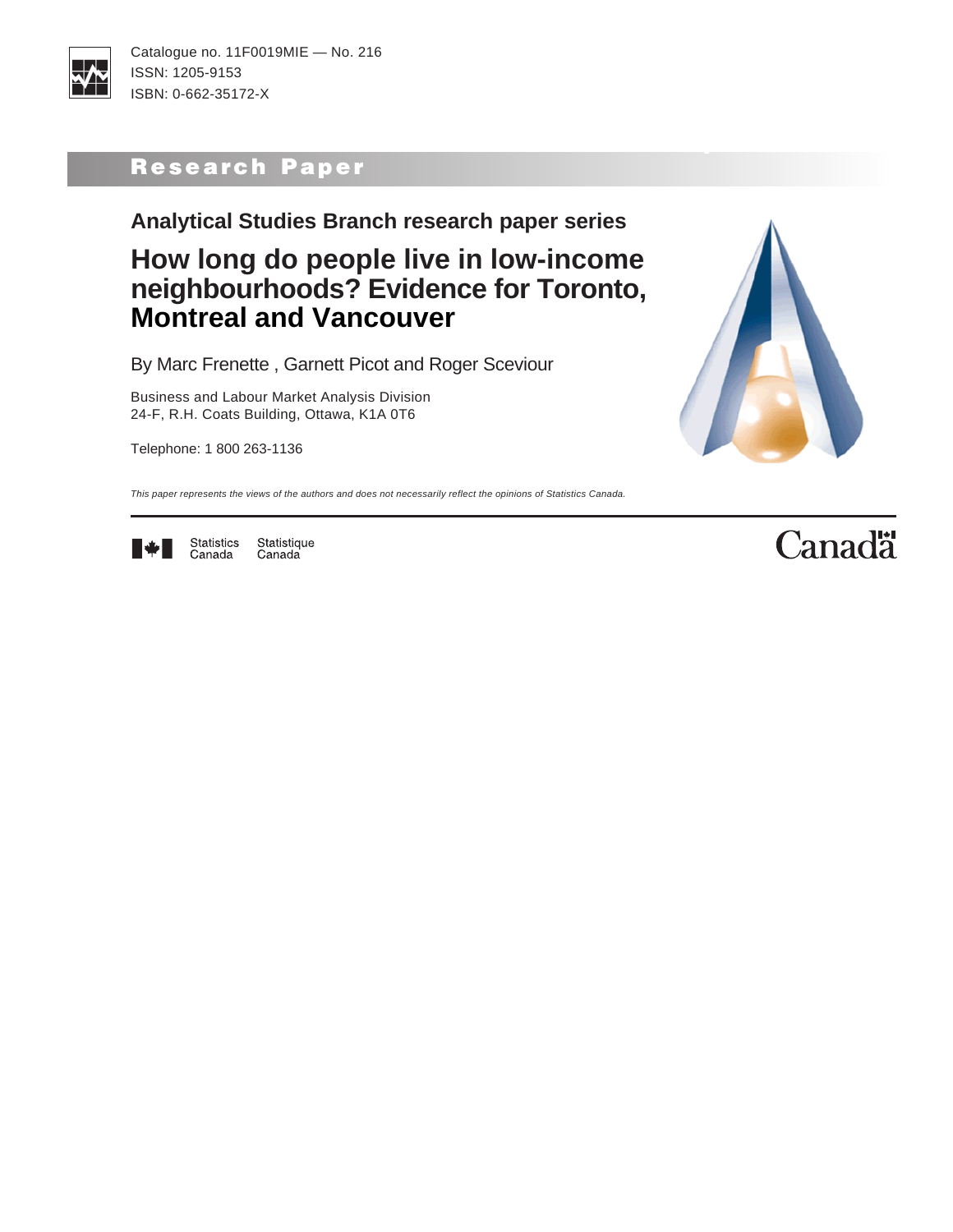# **How long do people live in low-income neighbourhoods? Evidence for Toronto, Montreal and Vancouver**

**By** 

#### **Marc Frenette, Garnett Picot and Roger Sceviour**

# **11F0019MIE No. 216 ISSN: 1205-9153 ISBN: 0-662-35172-X**

Business and Labour Market Analysis Statistics Canada R.H. Coats Building, Ottawa, K1A 0T6

**How to obtain more information :**  National inquiries line: 1 800 263-1136 E-Mail inquiries: infostats@statcan.ca

#### **January 2004**

The authors gratefully acknowledge helpful comments by Ross Finnie, David Gray, Andrew Heisz, René Morissette, John Myles, Eric Olson, Linda Standish, and participants at presentations prepared for the Canadian Economics Association meetings (Ottawa, 2003), the Income and Wealth Committee, and the BLMA/FLS Seminar Series. All remaining errors are the responsibility of the authors.

This paper represents the views of the author and does not necessarily reflect the opinions of Statistics Canada.

*Aussi disponible en français*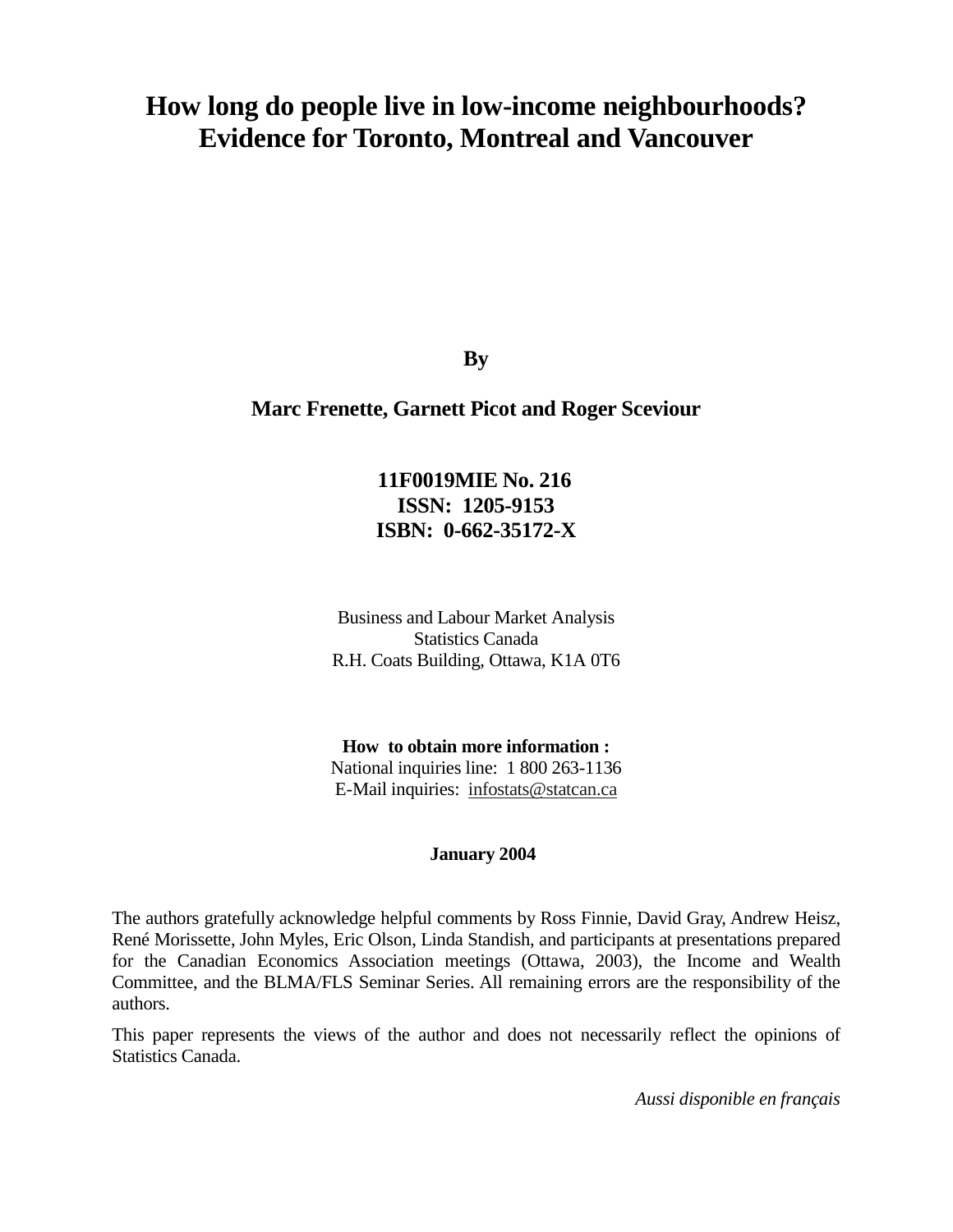# **Table of Contents**

| 1. |                                                                    |  |
|----|--------------------------------------------------------------------|--|
| 2. |                                                                    |  |
| 3. |                                                                    |  |
| 4. |                                                                    |  |
|    | 4.1 Exposure to Low-Income Neighbourhoods between 1992 and 1999 14 |  |
|    |                                                                    |  |
|    |                                                                    |  |
|    |                                                                    |  |
|    |                                                                    |  |
|    | 4.4 Neighbourhood Income after Leaving Low-Income Neighbourhoods27 |  |
| 5. |                                                                    |  |
|    |                                                                    |  |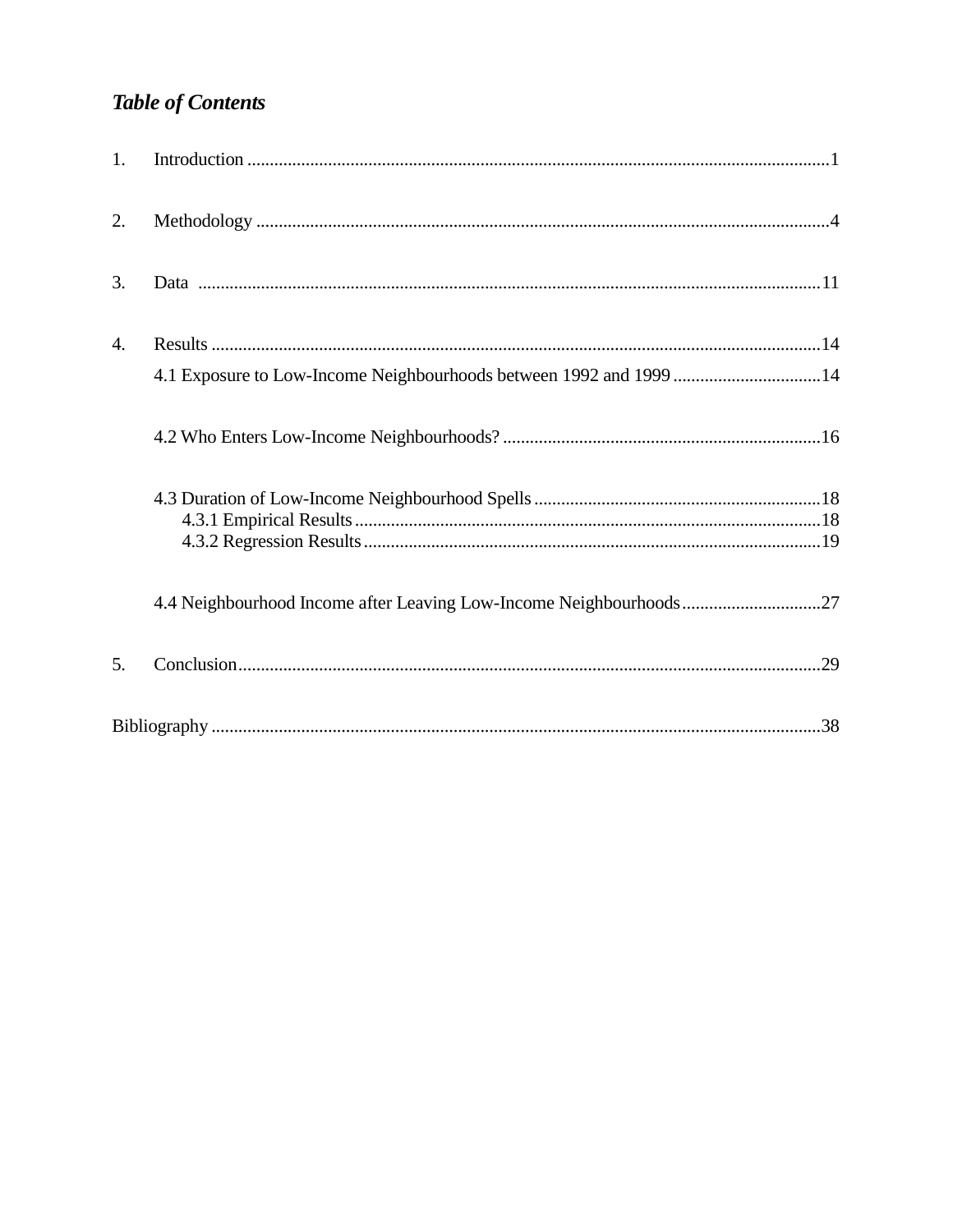#### *Abstract*

This study uses longitudinal tax data to explore several undocumented aspects regarding the duration of residential spells in low-income neighbourhoods. Although the length of new spells is generally substantial (at least compared to low-income spells), there is quite a lot of variation in this regard. Low-income neighbourhood spells exhibit negative duration dependence, implying that people are less likely to exit low-income neighbourhoods the longer they have resided in them. Spell length varies substantially by age and city of residence, and to a lesser extent, by family income and family type. Specifically, older individuals remain in low-income neighbourhoods for longer periods of time than younger individuals, as do residents of Toronto and Vancouver (in relation to Montreal). Individuals in low-income families have longer spell lengths than those in higher income families, and among these low-income families, lone-parents and couples with children generally spend more time in low-income neighbourhoods than childless couples and unattached individuals.

#### **Keywords:** neighbourhood effects, low-income, poverty, duration

Published by authority of the Minister responsible for Statistics Canada

© Minister of Industry, 2004

All rights reserved. No part of this publication may be reproduced, stored in a retrieval system or transmitted in any form or by any means, electronic, mechanical, photocopying, recording or otherwise without prior written permission from Licence Services, Marketing Division, Statistics Canada, Ottawa, Ontario, Canada K1A 0T6.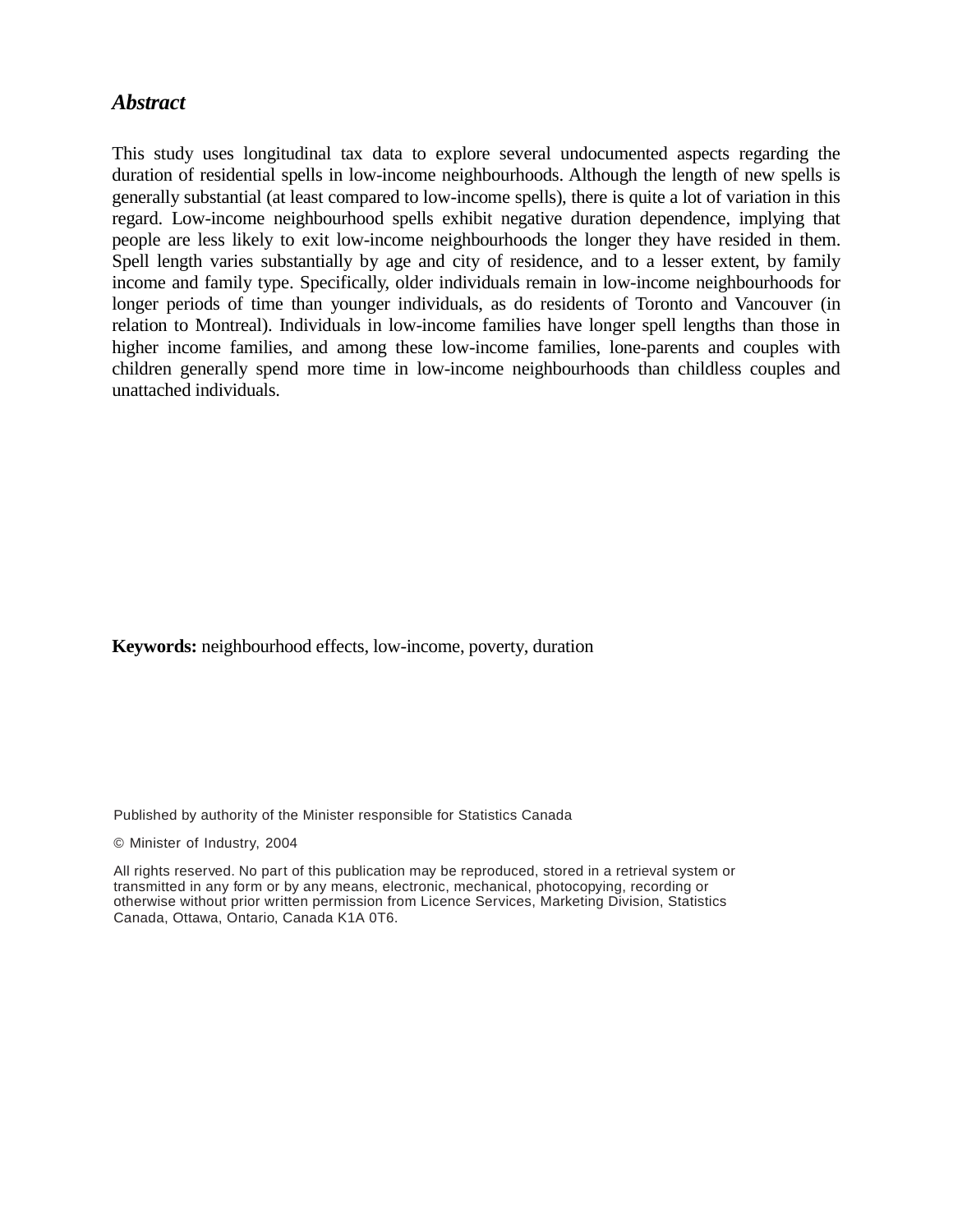# <span id="page-4-0"></span>**1.** *Introduction*

Many studies have highlighted the rising level of neighbourhood income segregation in large North American cities. In the U.S., the emergence of low-income neighbourhoods and rising neighbourhood income inequality over the last couple of decades is very well documented in Wilson (1987), Massey and Denton (1988 and 1993), Massey and Eggers (1990), Jargowsky (1997), and many others. In Canada, MacLachlan and Sawada (1997) and Myles, Picot, and Pyper (2000) document the rising level of neighbourhood income inequality over the last two decades, while Hatfield (1997) and Lee (2000) find a rising incidence of low-income neighbourhoods in Canada.

As a result of the rising level of spatial income disparity in major cities, a substantial body of research has investigated the link between neighbourhood quality and individual outcomes. Four theories have been put forth to explain why neighbourhood quality might matter<sup>1</sup>. The first is peer group, or role model effects, whereby individuals base decisions on the behaviour of other members of the neighbourhood. The second is social network effects. This stipulates that the neighbourhood may act as a network in assisting residents in finding good jobs, or acquiring other forms of financial or psychological support. The third theory suggests that the quality of local resources may affect the residents of the neighbourhood. Examples include schools, libraries, and law enforcement. The fourth theory is conformism, whereby residents emulate the behaviour of others nearby. This is similar to peer and role model effects, but a key element here is that the mimicking is caused by a lack of information by the residents, so that their choice set is limited to the actions of others.

A challenge facing the neighbourhood effects literature is the possibility that selection into neighbourhoods is not entirely random. A low-income family settling into a middle-income neighbourhood may be very different than a low-income family settling into a low-income neighbourhood, even after accounting for differences in observable characteristics. To address this issue, recent studies have used data from social housing projects, whereby families are randomly selected to move to higher or lower income neighbourhoods. In the U.S., studies that followed two such experiments (the Gautreaux program<sup>2</sup> and the Moving to Opportunity program<sup>3</sup>) provide some evidence suggesting that labour market, health, and crime exposure outcomes were better for families who were selected to reside in higher income neighbourhoods, although it is generally believed that families play a larger role than the neighbourhood in child outcomes<sup>4</sup>.

Some recent Canadian evidence suggests that the *long-term* impact of neighbourhood quality on children is very small. Using data from a quasi-random experiment in a Toronto social housing program, Oreopoulous (2002) found that children in families more or less randomly assigned to lower income neighbourhoods had about the same level of labour market success, educational attainment, and welfare participation in the future as children in families assigned to higher income neighbourhoods.

 $\frac{1}{1}$  The following information is taken from Oreopoulos (2002), which provides a comprehensive list of references in the literature.

<sup>2</sup> Popkin et al. (1993), Rosenbaum (1995), and Rosenbaum et al. (1999).

<sup>3</sup> Katz et al. (2001) and Ludwig et al. (2001).

<sup>4</sup> Brooks-Gunn, et al., (1997).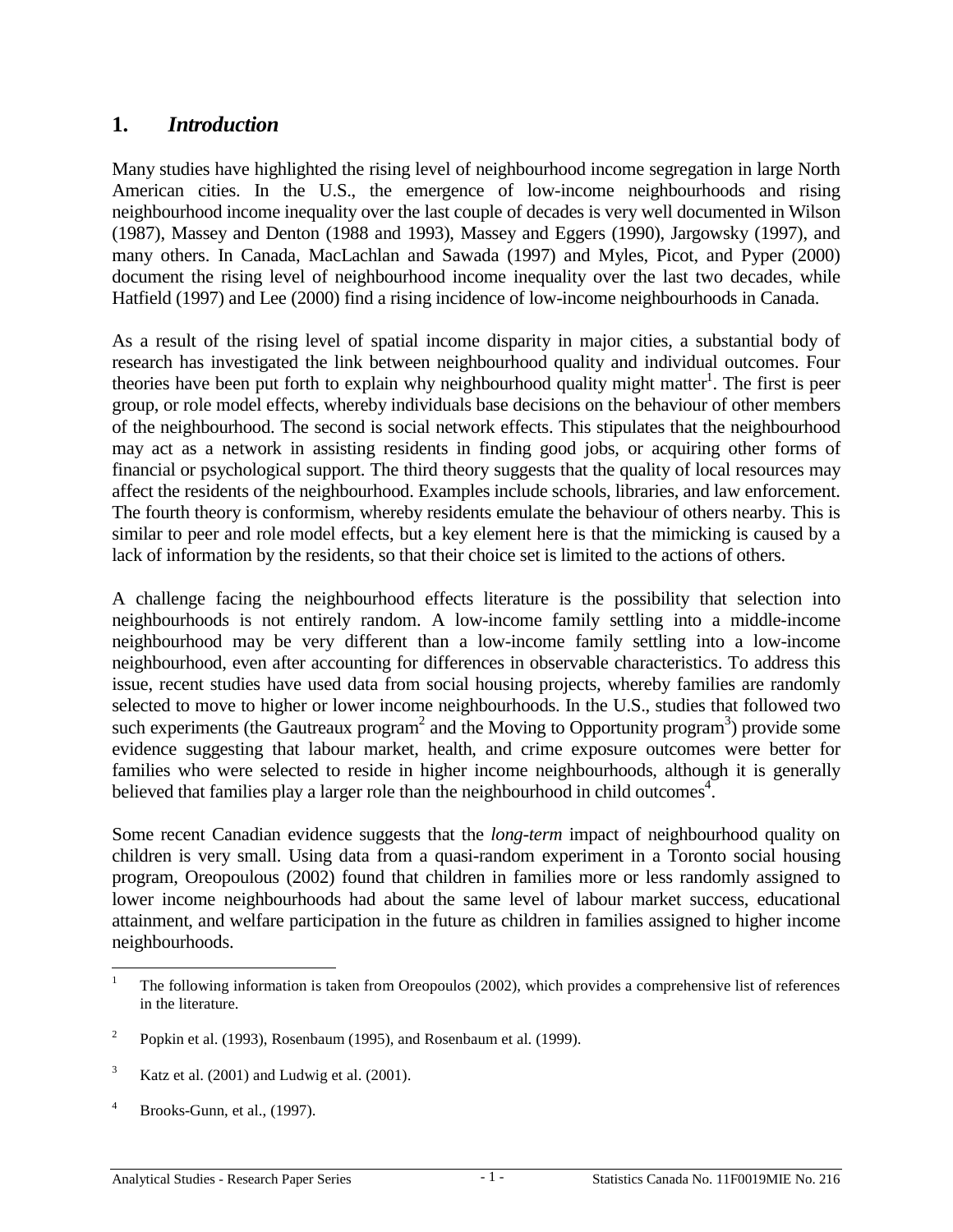Although the evidence on neighbourhood effects generally leans towards the negative, the Oreopoulous study does shift the balance of evidence somewhat more towards the neutral. And even the studies findings negative effects must be placed into context: these effects are generally smaller than family effects. One possible reason why neighbourhood effects are generally not very large is perhaps that many people do not tend to be exposed to them for a very long time. On the other hand, those who *do* spend a lot of time in low-income neighbourhoods may be more prone to experience negative outcomes.

The current study exploits longitudinal tax data to investigate several aspects of duration in lowincome neighbourhoods. First and foremost is the measurement of the length of spells in lowincome neighbourhoods. Due largely to a lack of appropriate data, little is known about this topic. In fact, no study to our knowledge explicitly measures the duration of time spent in low-income neighbourhoods in Canada. Moreover, only a few American studies look at transitions in and out of low-income neighbourhoods. Massey, Gross, and Shibuya (1994) examined the formation of "very poor black neighbourhoods"<sup>5</sup> by calculating yearly entry and exit rates into and out of these neighbourhoods by various socio-economic characteristics. Between 1979 and 1984 (the most recent point in their study), the authors found high exit rates out of very poor black neighbourhoods (upwards of 20%)<sup>6</sup>. Other U.S. studies that look at transition probabilities include Gramlich, Laren, and Sealand (1992) and South and Crowder (1997). Only Quillian (2000) directly measures duration in low-income neighbourhoods, and finds that 6% to 7% of black Americans were in highpoverty neighbourhoods for 10 consecutive years.

In a similar vein, recent studies have investigated the level of persistence in the low-income state. Although some may consider the rate of low-income to be high, it is now known that many lowincome individuals in a given year leave that state in the near future. These transient low-income people may include students, recently displaced workers, or welfare recipients about to make the transition out of the system<sup>7</sup>. Laroche (1997), Morissette and Zhang (2001), and Finnie and Sweetman  $(2003)$  all find that roughly one-half of new spells end within two years<sup>8</sup>.

Does the same result hold for the state of living in a low-income neighbourhood? Possibly not, as the costs of moving one's family might be quite high. Such costs may be broken down into economic (e.g. transportation costs, higher rents in other neighbourhoods, rent controls that are person-apartment specific, etc.) and psychosocial (e.g. the cost of leaving friends or family behind,

 $\frac{1}{5}$  Aside from the racial component, this concept is closely related to our concept of low-income neighbourhoods. See the data section for more details.

<sup>6</sup> This is a very rough aggregation of the detailed racial breakdown used in the study. Specifically, 22% of poor blacks living in very poor black neighbourhoods exited within one year. Poor whites living in very poor black neighbourhoods had a 35% probability of exiting. Poor blacks and whites living in very poor black neighbourhoods were actually more likely to exit than non-poor blacks and whites (9% and 18%, respectively).

<sup>7</sup> Frenette and Picot (2003) found that 91% of full-year welfare users in a given year (and about to leave the system) during the 1990s were in low-income families. Shortly after leaving welfare, only 58% were in lowincome families.

<sup>8</sup> Laroche (1997) and Finnie and Sweetman (2003) use tax data, while Morissette and Zhang (2001) use survey data; furthermore, Laroche includes the 1980s into her analysis, while the other studies focus exclusively on the 1990s.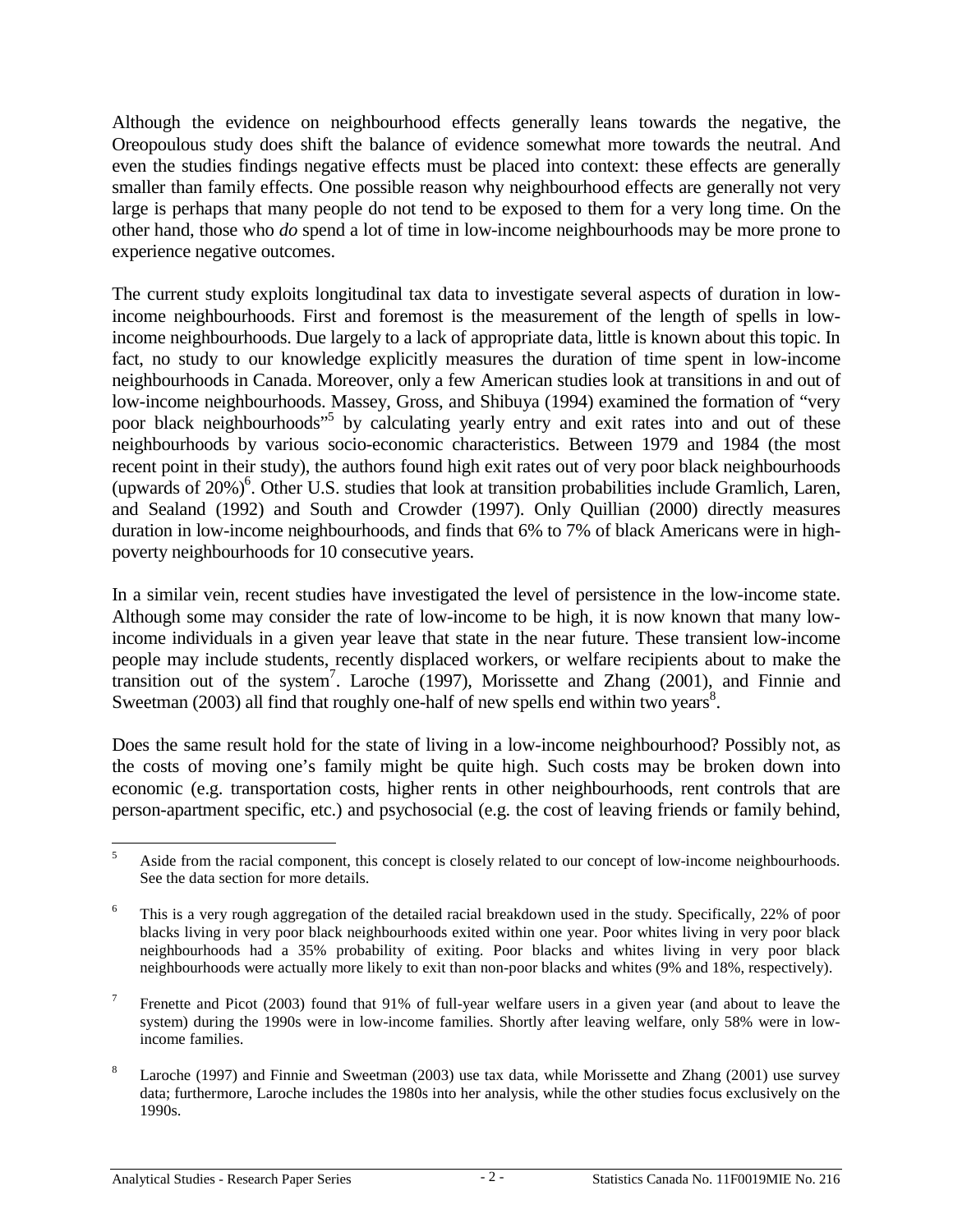the impact of transferring kids from one school to another, etc.). On the other hand, individuals in low-income neighbourhoods may have some level of discretion in choosing where to live (i.e. if the environment is so bad, they may absorb the costs and move). Individuals in the state of low-income generally have to land a good job or marry someone with a good job in order to escape low-income. Furthermore, the income status of any particular neighbourhood is not necessarily fixed. Improving economic conditions can help certain neighbourhoods escape the low-income state, as can economic and social development in nearby areas, or the flow of families with different income levels in and out of the neighbourhood over time. Thus, it is not clear *a priori* whether families tend to stay in low-income neighbourhoods for short or lengthy periods of time. The current study will directly compare the length of spells in low-income neighbourhoods to those in the state of low-income.

An important question often posed in studies of duration is, "Do people become less likely to exit the state the longer they remain in the state?" In other words, is there negative duration dependence? Negative duration dependence is usually detected in spells of social assistance, low-income, and unemployment. One possible reason behind this finding is labour market signalling: longer periods without verifiable work experience may send negative signals to potential employers vis-à-vis the productivity of the job candidate, which might be real (i.e. indicative of true skill atrophy) or unfounded (i.e. based on speculation or stigmas). If unemployment is a barrier to exiting lowincome neighbourhoods, then one would expect to find negative duration. One might also expect to find negative duration dependence for spells in low-income neighbourhoods since people may build strong ties or "social networks" with the neighbourhood over time. The parents or kids may be strongly attached to relatives or friends. The kids may be negatively affected by changing schools if the family were to move. This study will test for duration dependence by accounting for observed and unobserved heterogeneity.

This paper also investigates how the length of spells in low-income neighbourhoods differs by socio-economic characteristics. These include family income, family type, age, and city of residence. Identifying *who* generally spends more time in low-income neighbourhoods can help us understand the barriers to exit faced by the residents of these neighbourhoods. In addition, this knowledge may provide important information to policy-makers involved in urban planning. Relocation incentives may be better targeted if one knew the characteristics of people who spend more time in low-income neighbourhoods.

Although the main focus of the current study is to describe how long individuals typically stay in low-income neighbourhoods, a second part of analysis consists of examining the roles of geographic mobility and changing neighbourhood status in helping people escape low-income neighbourhoods. Are the costs of moving to higher income neighbourhoods (with perhaps higher rental costs) an obstacle in helping individuals escape low-income neighbourhoods? Do improving economic conditions and/or large flows of residents (at the aggregate level) tend to help people exit lowincome neighbourhoods? The answers to these questions may shed more light on understanding how individuals stay in or exit low-income neighbourhoods. One drawback of the transition and duration U.S. studies listed above is that neighbourhood income status is garnered from decennial census data. In essence, neighbourhood income status is fixed for a period of 10 years in these studies. Ideally, one would need a large annual database in order to classify neighbourhoods by income status on a more current basis. The present study addresses this issue by using annual tax data.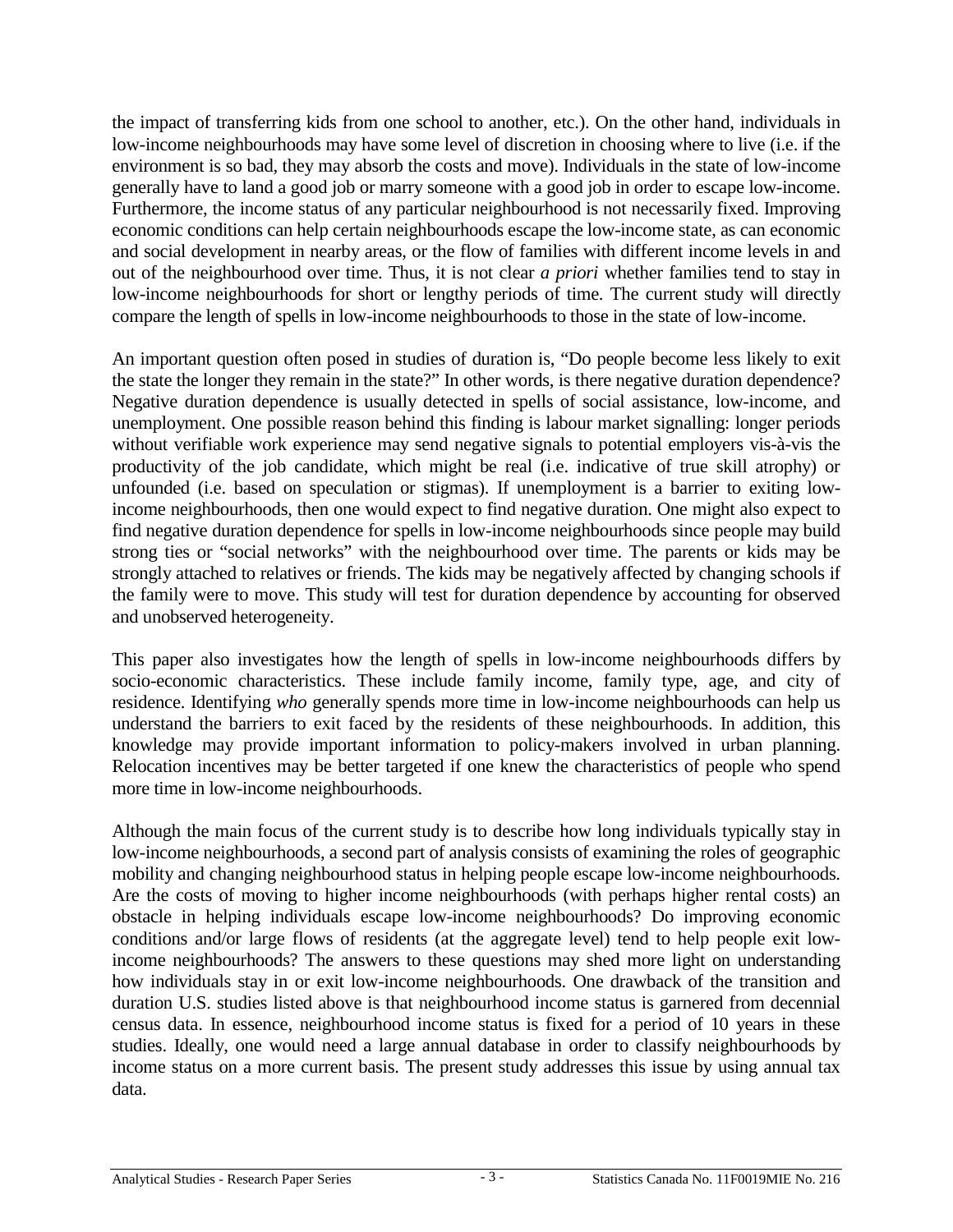<span id="page-7-0"></span>In previous work, researchers have investigated different mechanisms that may explain how lowincome neighbourhoods are created (see Massey et al. [1994]). Despite the fact that one can draw parallels between this literature and the second part of our study, it is important to note the main difference. Specifically, we take the destruction of low-income neighbourhoods as given, and investigate its role in getting individuals out of the low-income neighbourhood state. Underlying this change in neighbourhood status might be the geographic mobility of residents (both in and out), changing incomes of residents who remain in the neighbourhood, or both.

Overall, the median length of new spells is 3.8 years. There is a high level of variation in spell length, however, as about one-third of spells are ongoing six years after observing entry, and almost as many have ended within two years following the observed entry. In comparison, the median spell length in the state of low-income is 1.9 years (one-half the median spell length in low-income neighbourhoods), and only 14% of spells are ongoing six years after observing entry. Low income spells and low-income neighbourhood spells are similar in that they both exhibit negative duration dependence, or declining exit rates over time spent in the state. The length of spells in low-income neighbourhoods varies widely by age and city of residence, and to a lesser extent, by family income and family type. For example, individuals greater than 54 years old have median spell lengths of almost six years (almost twice as high as individuals between 25 and 34 years old); furthermore the spells are generally much shorter in Montreal (median  $= 2.3$  years) than in Toronto (median  $= 5.7$ years) and Vancouver (median = 4.5 years). The median spell length of people in low-income families is almost one full year greater than individuals with family income more than 50% above the low-income threshold (4.3 and 3.4 years, respectively). Among low-income individuals, loneparents and couples with children have longer spells than unattached individuals and couples without children (roughly five and four years, respectively).

The rest of the paper is structured as follows. The next section describes the methodology used in the study, including definitions and econometric modelling techniques. The following section describes the data in detail, geographic coding techniques used in the study, and the sample selection criteria. The results are then presented and discussed. And finally, a summary of the study, its importance, and how it could be complimented by future research are all discussed in the conclusion.

# *2. Methodology*

Our objective is to study duration in low-income neighbourhoods. To do so, we need several things: a concept of the "neighbourhood", a rule to classify certain neighbourhoods as "low-income", an appropriate unit of analysis that can be followed over time, appropriate techniques for analysing duration in low-income neighbourhoods, and a set of rules to define transitions in and out of lowincome neighbourhoods. Each is described below.

# *The Neighbourhood*

Our concept of the neighbourhood is the census tract, which is created with "neighbourhood-like" characteristics in mind. These characteristics include: easily recognizable physical boundaries, a compact shape, and a homogeneous population in terms of socio-economic characteristics (i.e. similar income and living conditions). Census tract populations generally range from 2,500 to 8,000,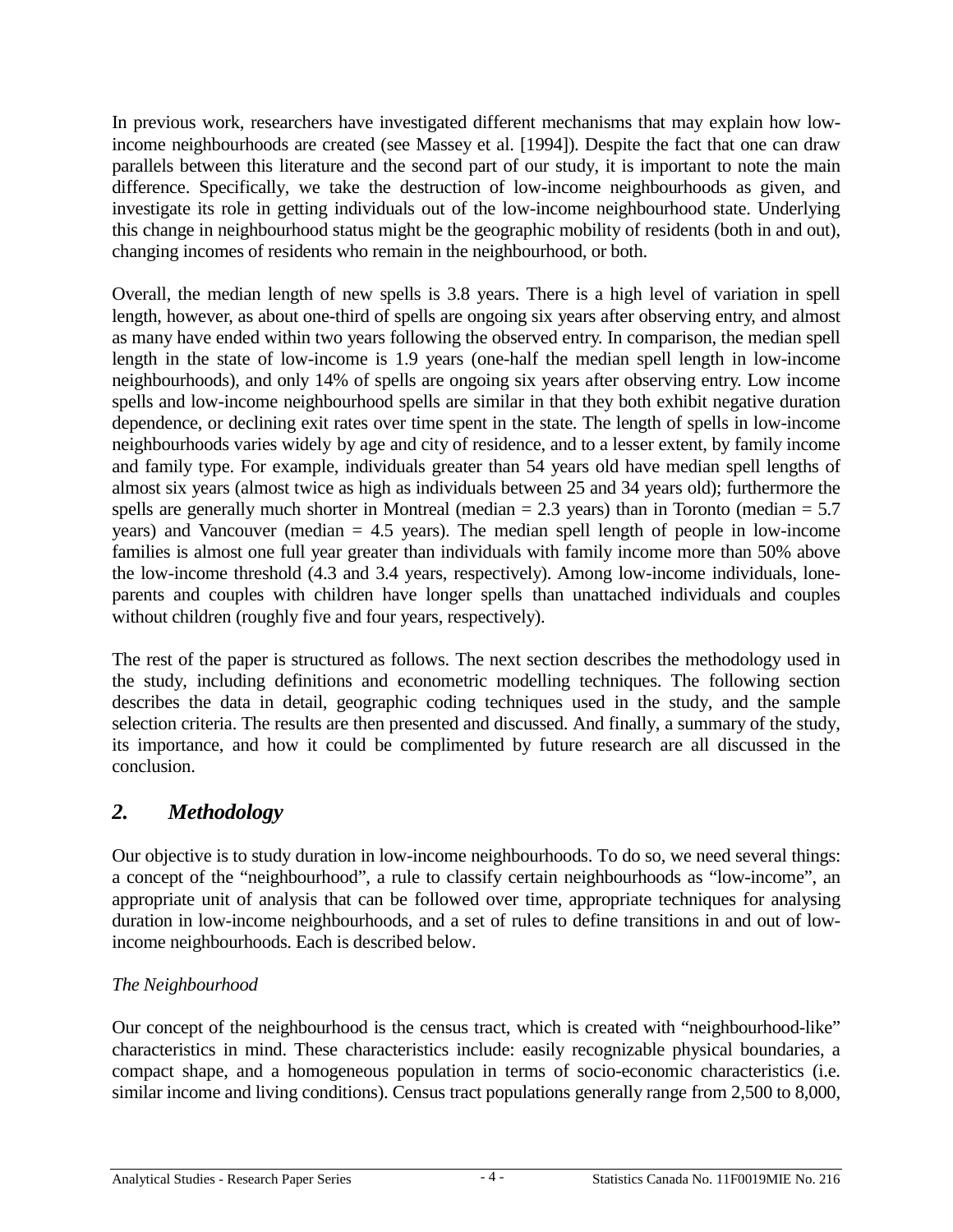with an average of about 4,000. Certain types of census tracts, such as business districts or peripheral areas, may have populations below 2,500.<sup>9</sup>

#### *Low-Income Neighbourhoods*

The vast majority of Canadian and American low-income neighbourhood studies use census data. As census data do not contain taxes paid, it is total family income (as opposed to after-tax family income) that is used to classify neighbourhoods. To maintain the same concept of a low-income neighbourhood as in previous studies, we also use total family income<sup>10</sup>. We also follow standard practice in the literature by defining low-income neighbourhoods as those in which 40% or more of its residents live in low-income families $^{11}$ .

There are two ways of classifying families as low-income. The Low-Income Cut-Off (LICO) classifies families as low-income if their income is below a certain threshold, which is defined relative to the average proportion of income spent on basic necessities. Different thresholds exist for different family and community sizes. Although adjusting for different community sizes partially accounts for the higher cost of living in more populated areas, the breakdown in the standard tables is not detailed enough to distinguish among the very large CMAs, such as Toronto, Montreal, and Vancouver<sup>12</sup>. An alternative approach is to use the Low-Income Measure (LIM). The LIM threshold is equal to one half of the median adult-equivalent income of a given population. The adultequivalent adjustment consists of dividing family income by the square root of the family size, which yields a per capita measure of family income, and accounts for economies of scale associated with larger families (i.e. sharing economic goods)<sup>13</sup>. By calculating the LIM for each CMA, individuals are classified as low-income relative to the median family income of the CMA. By assuming that the economic well being of a person with income equal to each CMA's LIM

<sup>&</sup>lt;u>.</u> 9 More information on census tracts is available at http://www.statcan.ca:8083/english/freepub/92-351- UIE/07geo.pdf.

This is despite having access to after-tax income, which is generally regarded as a more meaningful measure of economic well being. Since most previous studies looked at the links between low-income neighbourhoods based on pre-tax data and outcomes of its residents, looking at the duration in low-income neighbourhoods based on after-tax income would not necessarily have any implications for previous studies. Future work may explore the implications of using after-tax income, as opposed to total (pre-tax) income, in defining low-income neighbourhoods.

<sup>&</sup>lt;sup>11</sup> Jargowsky and Bane (1991) closely examined neighbourhoods in large American cities, and concluded that those with a poverty rate of at least 40% corresponded closely to common perceptions of slums or ghettos. This says very little about Canadian cities, given that the U.S. poverty line and the Canadian low-income line are different concepts. And to the best of our knowledge, no one in Canada has directly correlated neighbourhood "quality" with neighbourhood low-income rates. As a result, readers should take caution in making any comparisons with the U.S. studies.

<sup>&</sup>lt;sup>12</sup> Some preliminary work has been done to evaluate the impact of creating separate LICO thresholds for Toronto, Montreal, and Vancouver (see Statistics Canada (2001)), but the official statistics have not yet adopted such changes. Furthermore, the quality of the Vancouver estimate is questionable due to sample size (survey data is used to produce these numbers).

<sup>&</sup>lt;sup>13</sup> A popular approximation consists of ascribing a value of "1" to the first oldest member of the family, "0.4" to the second oldest adult, and "0.3" to any child. For families that are not very large (say fewer than eight members), the two measures yield very similar results.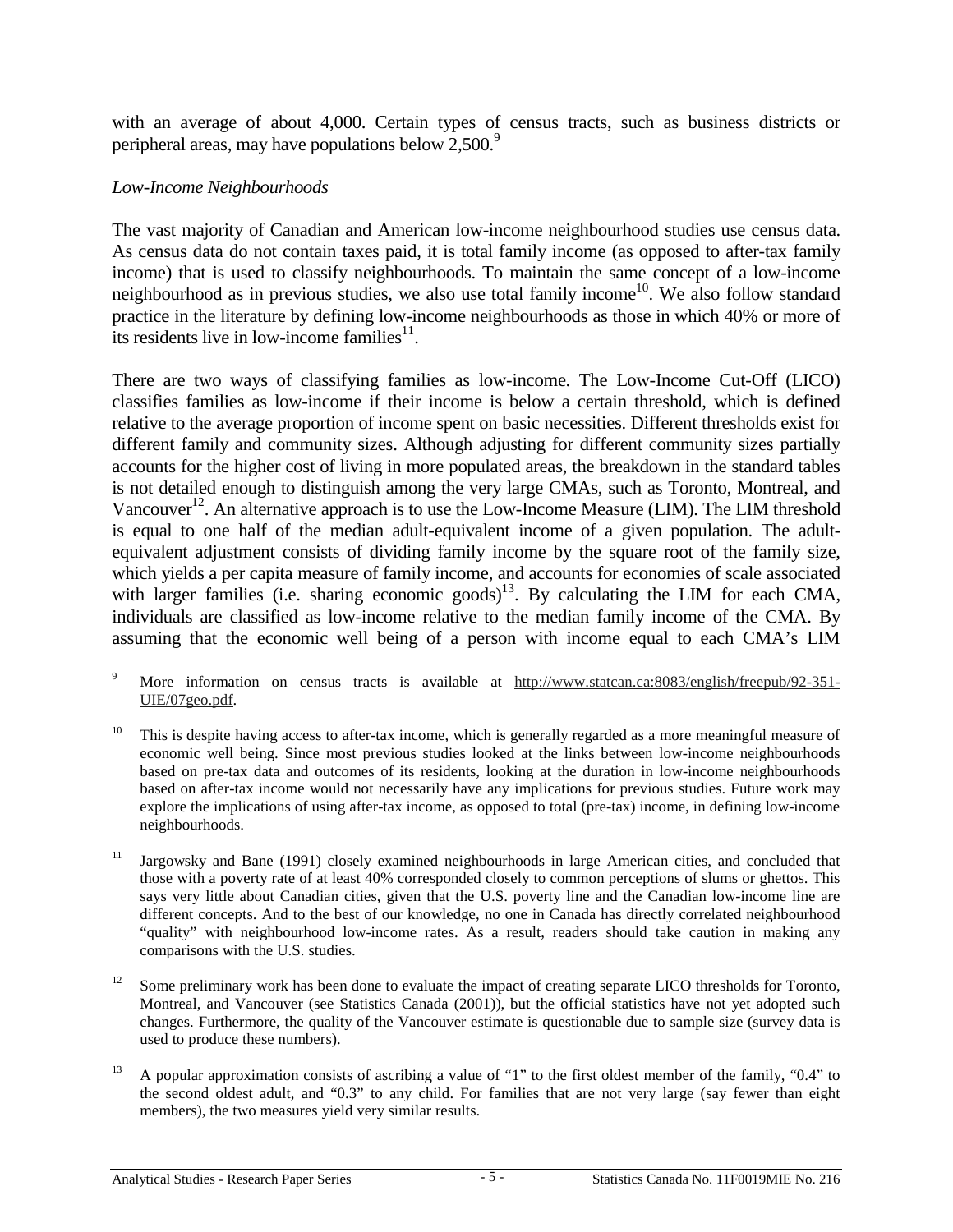threshold is approximately equal, we effectively circumvent the problem of accounting for differences in the cost of living among CMAs. This assumption is, at the very least, a possibility. The assumption that the cost of living is the same in Toronto, Montreal, and Vancouver (necessary when using LICO across cities) is far less likely to hold<sup>14</sup>. We thus choose the CMA-specific LIM to classify neighbourhoods, with the caveat that the economic well being represented by these LIMs may vary from one CMA to another. Any neighbourhood with at least 40% of its population below the LIM is considered a low-income neighbourhood. For comparative purposes only, we also define high-income neighbourhoods as having fewer than 10% of its population below the  $LM<sup>15</sup>$ .

#### *Unit of Analysis*

Since we are concerned with longitudinal analysis, the unit of analysis must be consistent over time. Following the family would be desirable, yet impossible, given that its members may change over time. Hence, we follow individuals over time, ascribing to them their family level information (in order to examine family differences in low-income neighbourhood duration).

#### *Analytical Techniques*

In this study, we are primarily concerned with measuring duration in low-income neighbourhoods. Although we begin by estimating the actual distribution of time spent in low-income neighbourhoods, we quickly turn to econometric techniques in order to account for the many factors that may impact on duration in low-income neighbourhoods.

Two common issues with survival (or duration) data are right-censored spells and spells in progress. Right-censored spells do not have a known end time. They are not so problematic in that they still contain some useful and accurate information, at least up to the point of censoring. Spells in progress essentially do not have a known start time (the data period begins after the start of the spell). This is much more problematic, and usually results in these cases being dropped since all points in the spell will necessarily have unknown duration times (contrary to right-censored spells, which have correct duration times up to the point of censoring).

By dropping spells in progress, we would necessarily omit long-term low-income neighbourhood dwellers, such as individuals who live their entire lives in low-income neighbourhoods. We thus apply two approaches in estimating the actual time spent in low-income neighbourhoods. The first consists of looking at count data, or the number of times individuals are in low-income

<sup>14</sup> 14 For the first time, Statistics Canada calculated inter-city indexes of retail price differentials, as of October 1999. After re-basing the combined city average to 100, the All Items retail price was 108 in Toronto, 95 in Montreal, and 105 in Vancouver. Note that the All Items retail price index includes shelter, as proxied by rental accommodations, which is perhaps quite prevalent in low-income neighbourhoods. The actual LIM values used in this study are described in the data section, but in relative terms, they are strikingly similar to the inter-city retail price index. After re-basing the Toronto LIM to 108, the Montreal LIM is 98, and the Vancouver LIM is 106.

<sup>&</sup>lt;sup>15</sup> The 10% cut-off was chosen so as to yield high-income rates that are roughly the same as the low-income rates. Comparing duration in low- and high-income neighbourhoods would be meaningless if one type of neighbourhood were more plentiful; in short, a larger entity is more difficult to exit by simple virtue of its size or prevalence.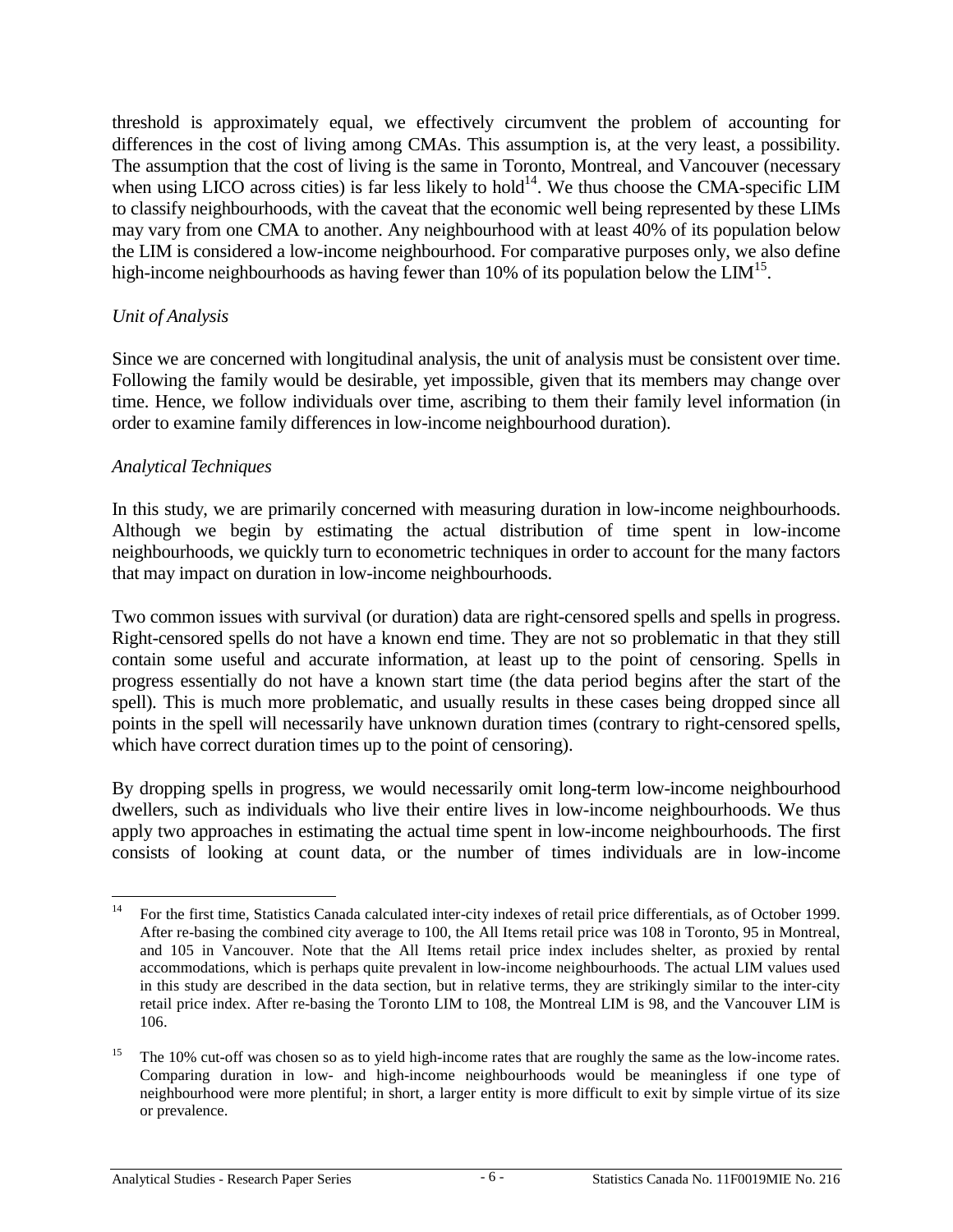neighbourhoods in our data period. By doing so, we include long-term low-income neighbourhood dwellers in the analysis, although nothing can be said about any particular spell and whether or not it is transient; it only indicates what happens throughout the entire sample period.

The second approach is the standard hazard/survival rate analysis, which focuses on new spells only. The empirical hazard rate at time "t"  $[\lambda(t)]$  is the probability of ending the spell at time "t", conditional on having survived up to time "t", or:

 $(1)\lambda(t) = prob(exit | T \ge t),$ 

where "T" is the last period of survival. The empirical survival rate at time "t"  $[S(t)]$  is the probability that a new spell lasts at least as long as the  $t<sup>th</sup>$  period. To get S(t), we apply  $\lambda(t)$  to the sample of survivors, as well as previously censored cases (even though  $\lambda(t)$  is calculated from the sample of survivors only).

$$
(2)S(t) = \prod_{s=0}^{t} [1 - \lambda(s)]
$$

At the beginning of the spell (period 0), the survival rate is 1 (i.e. everybody who begins a spell survives at least one period), while the hazard rate is 0 (i.e. people must enter first before being able to exit).

Note that since we use yearly data in this study, one must be careful in interpreting the actual time spent in a low-income neighbourhood. For hazard rates, this is not an issue, as we simply report the exit rates in a given year (since the beginning of the spell). For survival rates, a little more thought is involved. A survival rate of 50% in year 3 means that at the end of year 3, one-half of all original spells are ongoing. The minimum length for any of these spells is three years plus a day. We would be safe in stating that at least 50% of spells last at least three years. We say "at least", because some spells that ended in year 3 may also last at least three years, depending on when exactly they began in year 0. All we know with certainty is that 50% of spells are ongoing 3 years following the observed entry (i.e. December  $31<sup>st</sup>$  in year 0).

We also calculate medians, in which case we attempt to account for the variation in the number of days the spells may last. The medians are based on the survival rates and a few assumptions. We begin by asking what percentage of the original sample exits in each year (based on the survival rates<sup>16</sup>). We then calculate the minimum and maximum number of days for any spell ending in a given year, assuming no leap years (i.e. 365 in every year). We then assume that the spell lengths follow a uniform distribution within each of these years (and within the bounds of possible spell lengths for each year). Finally, the medians were calculated from this pseudo-distribution of spell lengths. $17$ 

<sup>16</sup> Recall that in calculating the survival rates, we ascribe the estimated hazard rates to all spells, even if they were censored prior to the year in question.

<sup>&</sup>lt;sup>17</sup> More details of this procedure are available from the authors.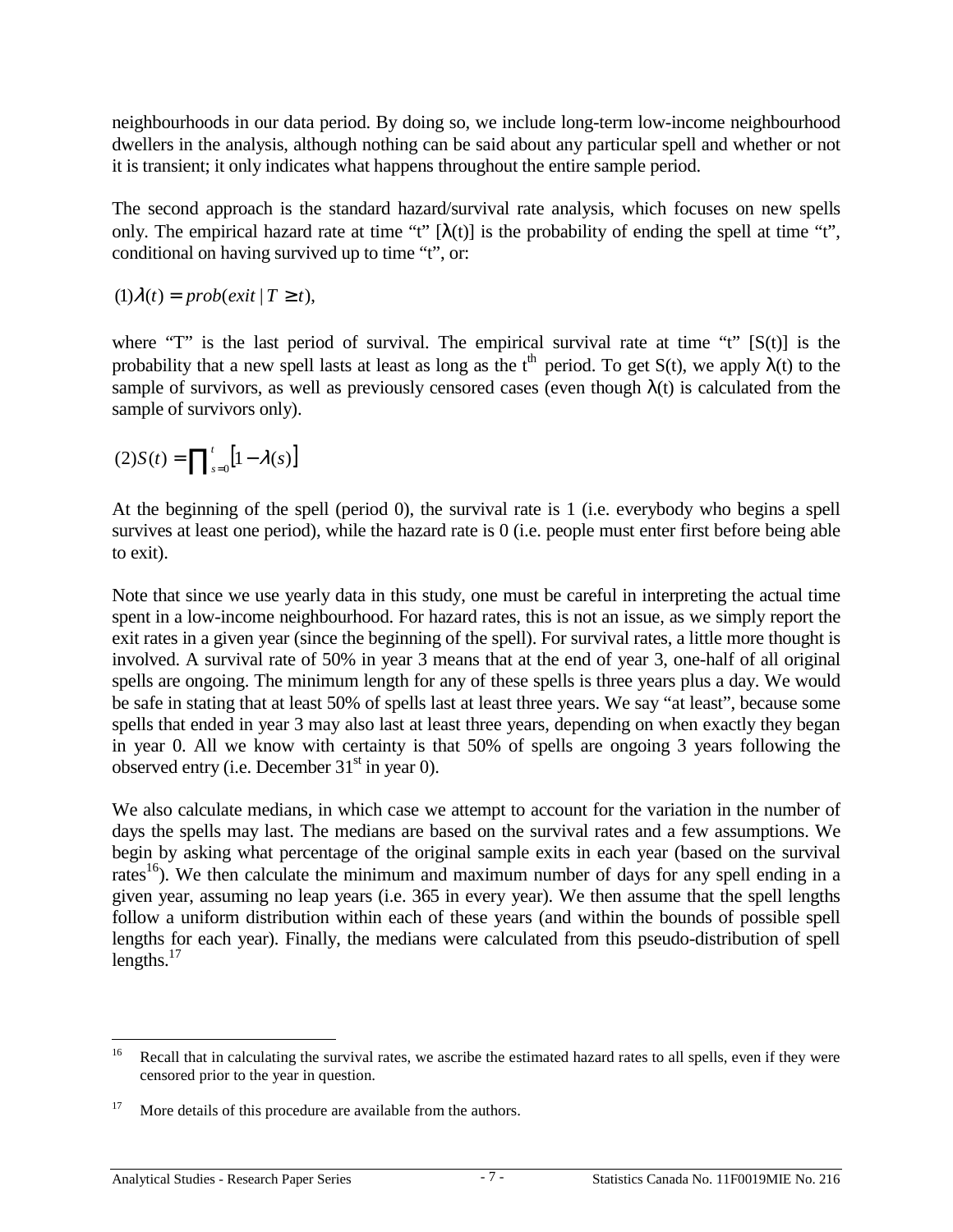In order to account for the various factors that may affect the probability of exiting the low-income neighbourhood state, we turn to hazard models. Since virtually all data sources are in discrete time (including ours), we estimate a flexible baseline hazard function  $[\lambda_0(t)]$ . One simple way of doing so is through a logit model of exits, which is shown below<sup>18</sup>:

$$
(3)\log[\lambda_{i} / (1 - \lambda_{i})] = \lambda_{0}(t) + \mathbf{x}_{i}^{\mathsf{T}}\mathbf{\beta}.
$$

Essentially, the (natural) log of the odds ratio of exiting is a function of time since the beginning of the spell (denoted by  $\lambda_0[t]$ ) and a vector of fixed and time-varying covariates  $(\mathbf{x}_i)$ ). The subscript "i" denotes the spell, while "t" denotes the time since the beginning of the spell (equal to 0 at the beginning of the spell). By specifying  $\lambda_0(t)$  as a function of dummy variables indicating time since the beginning of the spell, we allow for a flexible baseline hazard function. Note that observations with t = 0 (the beginning of the spell) are deleted since  $\lambda_{i1} = 1$  for all values of "i" (i.e. the outcome is predicted perfectly).

The term  $\lambda_{it}$  is the (general) hazard function, which can be easily recovered from equation (3) with some simple algebraic manipulations, yielding:

$$
(4)\lambda(t,\mathbf{x}) = \exp\left[\lambda_0(t) + \mathbf{x}_{it} \mathbf{\beta}\right] / \left\{1 + \exp\left[\lambda_0(t) + \mathbf{x}_{it} \mathbf{\beta}\right]\right\}
$$

The hazard function can then be incorporated into the log likelihood function for binomial outcomes in the following (general) manner:

$$
(5)\log L = \sum_{i=1}^{n} \Big\langle c_i \log \Big\{ \lambda_{iT_i} \prod_{t=1}^{T_i-1} \big( 1 - \lambda_{it} \big) \Big\} + (1 - c_i) \log \Big\{ \prod_{t=1}^{T_i} \big( 1 - \lambda_{it} \big) \Big\} \Big\rangle,
$$

where "L" is the likelihood function, "c" is a dummy variable equal to 1 for completed spells and equal to 0 for censored spells. The final period in the spell is denoted by T, which varies according to "i" (the spell).

A nefarious feature of baseline hazard functions is that their slopes may be estimated with a downward bias unless one accounts for unobserved heterogeneity. The basic intuition behind this observation is that as "t" increases, the remaining survivors are those who are obviously more likely to have survived, perhaps even after controlling for observable characteristics. But when one wants to test for duration dependence, it is necessary to account for this selection bias. One way of doing so is through a random effects model, which assumes that the model is missing a random unobserved term (drawn from a given distribution) that explains the outcome (exits), and is thus picked up by the error component. By assumption, the unobserved term only varies across individuals (it is constant across time). A high variance across individuals is indicative of unobserved heterogeneity (i.e. the unobserved terms are heterogeneous across individuals).

<sup>18</sup> 18 See McLanahan (1988), Corak, Gustafsson, and Österberg (2000), and Finnie and Sweetman (2003) for examples of the logit model applied to duration data.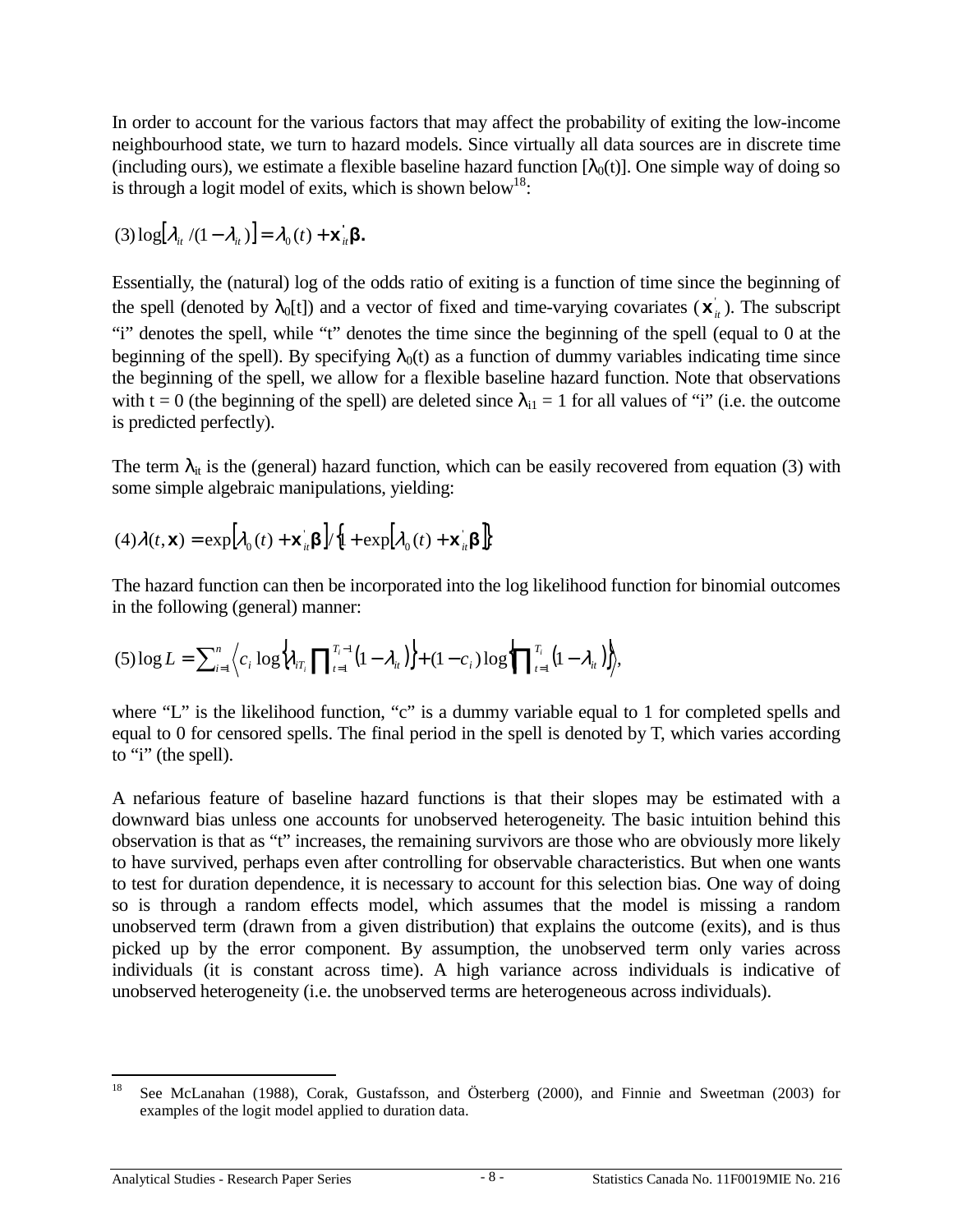To this end, we turn to the Prentice-Gloeckler-Meyer (PGM) hazard model, which assumes a Gamma distributed random effects term based on the complementary log-log model (described below)<sup>19</sup>. The introduction of a random effects term to account for unobserved heterogeneity was common among "first-generation" solutions to the unobserved heterogeneity problem, which generally estimated Weibull distributed baseline hazard functions with Gamma distributed random effects. But as Heckman and Singer (1984) showed, parameter estimates governed by the Weibull distribution are unstable when a Gamma distributed random effects term is incorporated into the model. Meyer (1990) notes that the choice of the heterogeneity distribution may be unimportant when the baseline hazard function is non-parametric<sup>20</sup>. The PGM model allows one to introduce a random effects component when estimating a non-parametric baseline hazard function. Furthermore, the model allows one to study the relationship between the probability of exit and time-varying covariates.

The complementary log-log model is specified as:

$$
(6)\log\{-\log[(1-\lambda_{it})]\} = \lambda_0(t) + \mathbf{x}_{it} \mathbf{\beta}.
$$

Rearranging to recover the hazard function, we get:

$$
(7)\lambda(t, \mathbf{x}) = 1 - \exp\left\{-\exp\left[\lambda_0(t) + \mathbf{x}_u^{\dagger} \boldsymbol{\beta}\right]\right\}
$$

This hazard function is entered in the log likelihood function (5) to estimate the benchmark PGM model, where no unobserved heterogeneity is assumed. The random effects version of this model assumes that the error component includes an individual-specific term that is constant through time. For identification purposes, a mean of 1 is assumed, and the variance must be estimated (based on the Gamma distribution assumption).

Another issue in studying transitions in and out of low-income neighbourhoods is that these transitions can occur for two reasons: an individual can physically move from one neighbourhood to another, or the individual can stay in the same neighbourhood, but the neighbourhood itself can change income status. Do people take initiative and leave, or do external circumstances tend to favour certain neighbourhoods, pulling its inhabitants out of the low-income neighbourhood state? These external circumstances may include improving economic conditions, a more generous income transfer system (helping current families in the neighbourhood), public infrastructure investment in nearby areas (which may attract higher income families), or other factors that may attract/deter higher/lower income families (e.g. subsidized housing). We thus separately examine the role of geographic mobility and changing neighbourhood status in helping people escape lowincome neighbourhoods through a "competing risks" model. Specifically, we estimate a

<sup>19</sup> See Prentice and Gloeckler (1978) and Meyer (1990) for more details on the PGM model.

<sup>&</sup>lt;sup>20</sup> Dolton and van der Klaauw (1995) discuss why conclusions about unobserved heterogeneity are more reliably drawn if a flexible baseline hazard function is specified.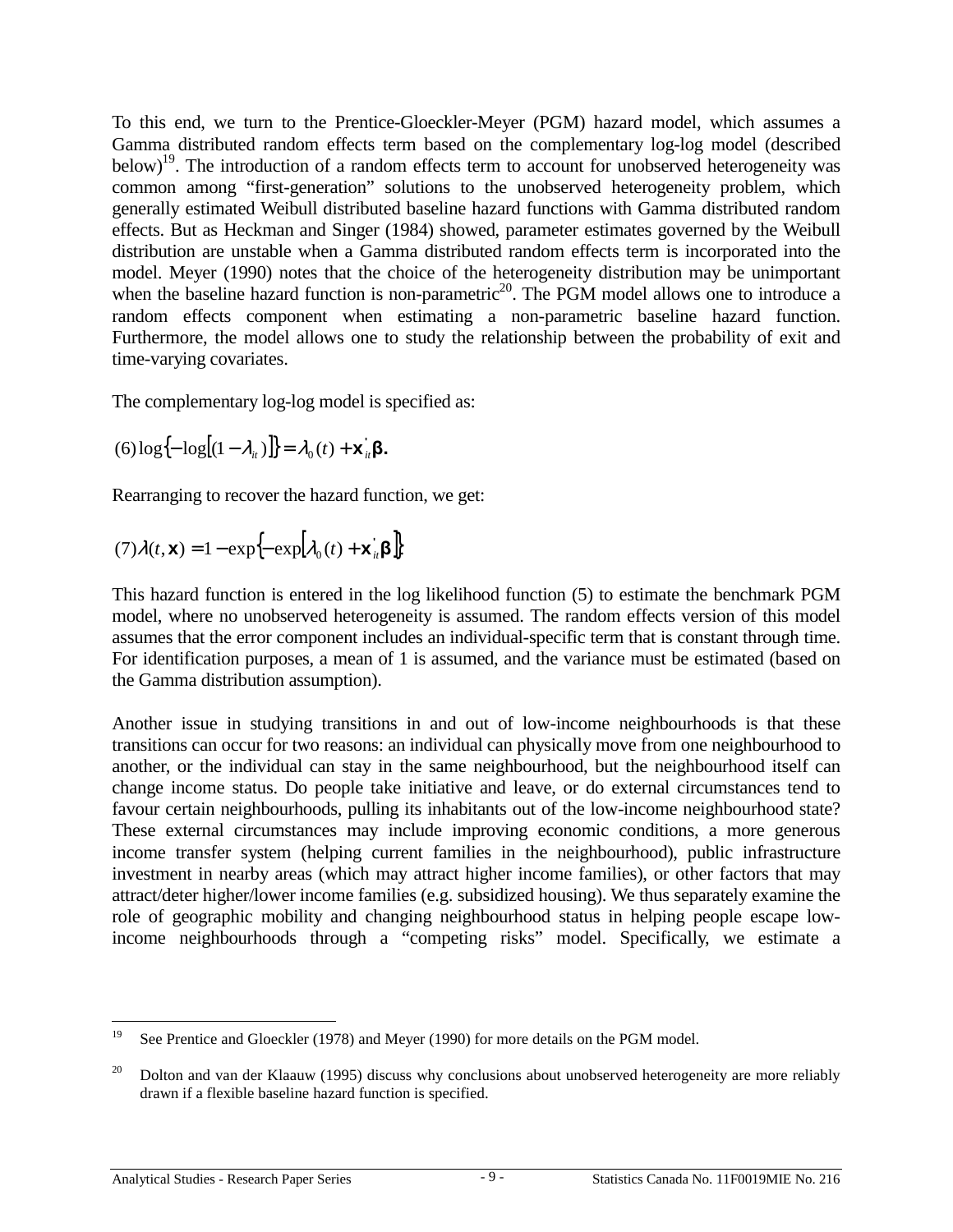multinomial logit model with three possible outcomes: no exit (0), exit by geographic mobility (1), and exit by changing neighbourhood status  $(2)^{21}$ . The model for the j<sup>th</sup> outcome is:

$$
(8) \log [\lambda_{i}^{j} / \lambda^{0})] = \lambda_{0}^{j}(t) + \mathbf{x}_{i}^{'} \boldsymbol{\beta}^{j}.
$$

The reference category is 0 (no exit). If there are J outcomes in total, the hazard function for  $\gamma > 0$  is:

$$
(9)\lambda^{j}(t,\mathbf{x}) = \exp\left[\lambda_0^{j}(t) + \mathbf{x}_{it} \mathbf{\beta}^{\mathbf{j}}\right] / \left[1 + \sum_{j=1}^{J} \exp\left[\lambda_0^{j}(t) + \mathbf{x}_{it} \mathbf{\beta}^{\mathbf{j}}\right]\right]
$$

And for  $j=0$ , we have:

$$
(10)\lambda^0(t,\mathbf{x}) = 1/\left\{1 + \sum_{j=1}^J \exp\left[\lambda_0^{\ j}(t) + \mathbf{x}_{it}^{\ \beta}\mathbf{B}^{\ j}\right]\right\}
$$

The log likelihood function in this multinomial outcome case is:

$$
(11) \log L = \sum_{i=1}^{n} \sum_{j=0}^{J} \left\langle c_i^j \log \left\{ \lambda_{i}^j \prod_{t=1}^{T_i-1} \left( 1 - \lambda_{i}^j \right) \right\} + (1 - c_i^j) \log \left\{ \prod_{t=1}^{T_i} \left( 1 - \lambda_{i}^j \right) \right\} \right\rangle
$$

# *Transitions In and Out of Low-Income Neighbourhoods*

From a cross-sectional point of view, defining neighbourhoods as low-income if their low-income rate is at least 40% may be contested on grounds that it is a subjective threshold. Nevertheless, the work of Jargowsky and Bane (1991) in documenting the unfavourable conditions in such neighbourhoods (at least in the U.S.) provides some justification for using this cut-off.

From a longitudinal perspective, however, a potentially more serious problem may arise. If one thinks of neighbourhoods as being made up of several "units" (i.e. people), it is quite possible that the changing situation of only a few of these units may lead to a change in the income status of the neighbourhood as a whole. In a neighbourhood with 100 people, 40 of whom are initially considered low-income, we are left with the undesirable result that an exit from the state of lowincome by one resident alone will change the overall neighbourhood income status. This is generally not a problem in low-income spells, since individuals usually exit that state by landing a better job, or by marrying someone with a well-paying job, and vice-versa for entries (i.e. transitions are generally more substantial).

To avoid such spurious (and perhaps insignificant) transitions, we tightened the entry and exit requirements. To enter a low-income neighbourhood, individuals must go from living in a neighbourhood with a low-income rate below 35%, to one with a low-income rate of at least 40%. Analogously, individuals exit low-income neighbourhoods when they go from living in a neighbourhood with a low-income rate of at least 40%, to one with a low-income rate below 35%. In essence, we have created a longitudinal low-income neighbourhood threshold, ranging from 35%

 $21$ See Gottschalk (1996) for an example of the multinomial logit model applied to duration data.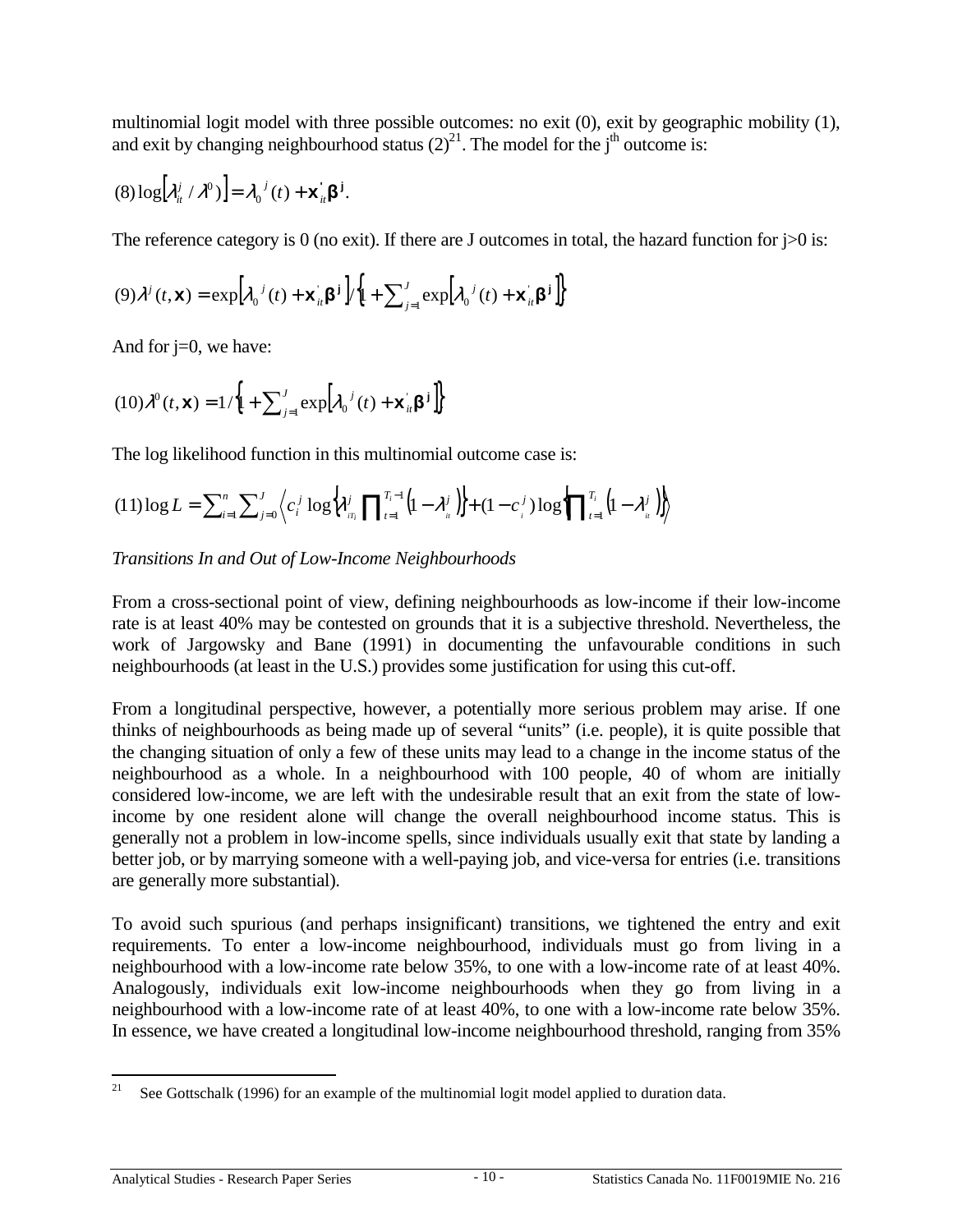<span id="page-14-0"></span>to 40%22. Although arbitrary in nature, this procedure allows us to focus on *substantial* exits. This measure resulted in substantially reducing the number of exits caused by a change in the neighbourhood income status, but had very little impact on exits caused by geographic mobility. In the end, most exits are caused by geographic mobility (see Appendix D for more details).

# *3. Data*

The data we use is the Longitudinal Administrative Databank (LAD). Canada Customs and Revenue Agency (CCRA) collects personal income tax forms (the T1s) from all tax filers in Canada. From the T1 file, Statistics Canada creates the T1FF (the T1 Family File), which attempts to reconstruct census families by imputing the presence of non-filing children and spouses. The LAD is a 20% random sample of T1FF, whereby tax filers are followed through time beginning once they either file or their Social Insurance Number (SIN) appears on another family member's tax return. Once individuals stop filing (or their SIN stops appearing on another member's tax return), they may still be followed by imputation. Although it would be interesting to follow children who live in low-income neighbourhoods, it is not feasible to do directly since very few children file taxes, nor do their SIN numbers necessarily appear on another family member's tax return (as is the case for spouses). At best, individuals with kids of a given age may be followed over time along with information on children in the family.

Currently, the LAD spans the years 1982 to 1999. The data is best suited to study low-income beginning in 1992, so our data period spans the years 1992 to 1999<sup>23</sup>. As noted in the methodology section, we use CMA-specific LIMs that are based on adult-equivalent family (pre-tax) income and are calculated at the middle point of the data period  $(1996)^{24}$ .

Our notion of the neighbourhood revolves around the census tract. Coding the census tract involves mapping postal codes into geographic units through a postal code conversion file based on information we know from the Census. The file we use is the Postal Code Conversion File + (PCCF+). In the vast majority of cases, this yields a many-to-one mapping of six-digit postal codes

<sup>22</sup> 22 For individuals within this range, the most recent neighbourhood income status prevails.

<sup>&</sup>lt;sup>23</sup> There are many reasons for this. First, tax filers did not have to separately report income from Social Assistance, Worker's Compensation, and Net Federal Supplements prior to 1992–although they were required to report these as a total starting in 1989. Also, the Child Tax Credit was available as a tax credit for families with kids prior to 1993, which obviously did little for families with no earnings. The Child Tax Credit was replaced by the Child Tax Benefit in 1993, and this provided an incentive for families with children to file taxes even if they had no earnings. Finally, tax filers could apply for the Goods and Services Tax (GST) Credit beginning in 1989, although no payments were made until in December 1990. Generally speaking, the population coverage in the LAD (compared to Statistics Canada population counts) went from between 91% and 93% in the 1980s, to between 95% and 97% in the 1990s (based on LAD coverage tables, available from the Small Area and Administrative Data Division at Statistics Canada). Given the presence of the Child Tax Benefit, the years 1993 to 1999 are perhaps the best years in which transfer income is estimated. Nevertheless, our analytical sample begins in 1992 since the coverage rate in the LAD only jumped marginally between 1992 and 1993.

<sup>&</sup>lt;sup>24</sup> In 1999 adult-equivalent dollars, the LIMs are \$13,600 (Toronto), \$12,300 (Montreal), and \$13,300 (Vancouver). The results are quite robust to the choice of the year in calculating the LIMs.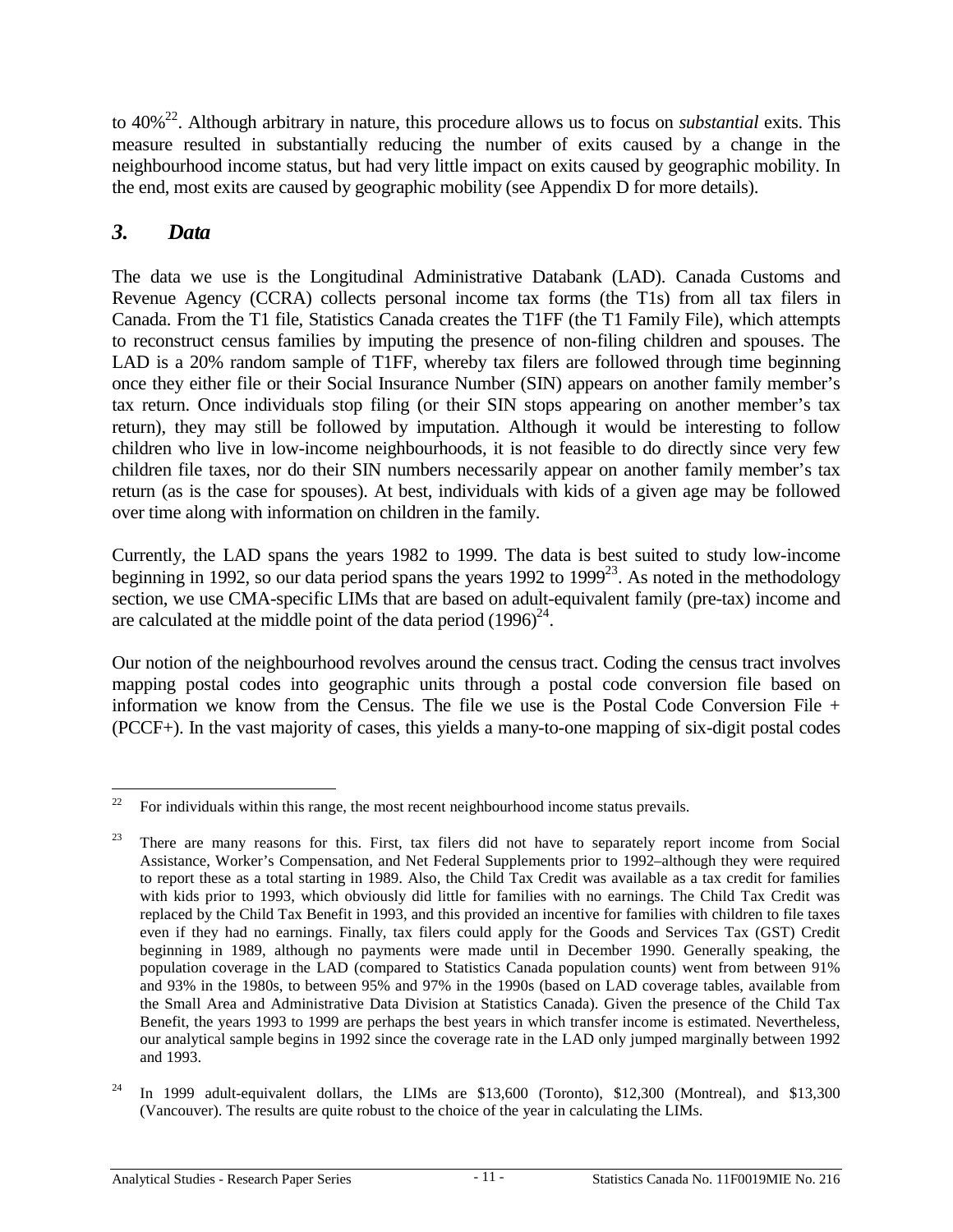to a census tract based on 1996 Census geography<sup>25</sup>. In certain cases, the match is one-to-many (a given postal code may physically span more than one census tract). Based on 1996 population counts of census tracts, the PCCF+ will proportionally allocate such postal codes to census tracts by random assignment. This only happens in about 2% of all cases we look at (i.e. Toronto, Montreal, and Vancouver), and may only become a substantial problem if people randomly "move" in and out of census tracts without actually physically moving. These moves only happen in 1% of all cases, and although some of them may be real moves, we chose to err on the side of caution by fixing the neighbourhood to the original one in such cases. Allowing such spurious transitions into the data would lead to a downward bias in the measurement of spell length.

Unless otherwise noted, our analytical sample consists of all tax filers aged 25 years old or above at the beginning of a spell and residing in Toronto, Montreal, or Vancouver. Individuals under 25 years old are not included to avoid looking at students, who may live in low-income neighbourhoods while in school (i.e. highly concentrated student neighbourhoods), and then move to higher income neighbourhoods after they graduate. We only look at census tracts with at least 50 sampled families in order to make reliable inferences regarding the income status of the neighbourhood. Spells are right-censored if they haven't ended by 1999, if individuals stop filing taxes in Canada (or can no longer be followed in the tax data for some other reason), if they move out of Toronto, Montreal, or Vancouver, or if they move into a very small census tract within one of these three cities (fewer than 50 sampled families).

Before moving to the analytical results, we should acquire an understanding of the presence of lowincome neighbourhoods in Toronto, Montreal, and Vancouver<sup>26</sup>. The upper portion of Table 1 shows the number of low-income neighbourhoods (census tracts), the percentage of neighbourhoods that are low-income, the percentage of people living in these low-income neighbourhoods, and the percentage of children living in the low-income neighbourhoods by year and CMA.

 $25$ 25 Some postal codes in our data may have retired prior to 1996. In that case, the PCCF+ looks at where the postal code was in 1991, and relates it back to 1996 geography.

 $26$  Cross-sectionally, low-income neighbourhoods are defined as those with low-income rates of 40% or more. Note that all individuals in the neighbourhood are included in this calculation, including those under 25 years old.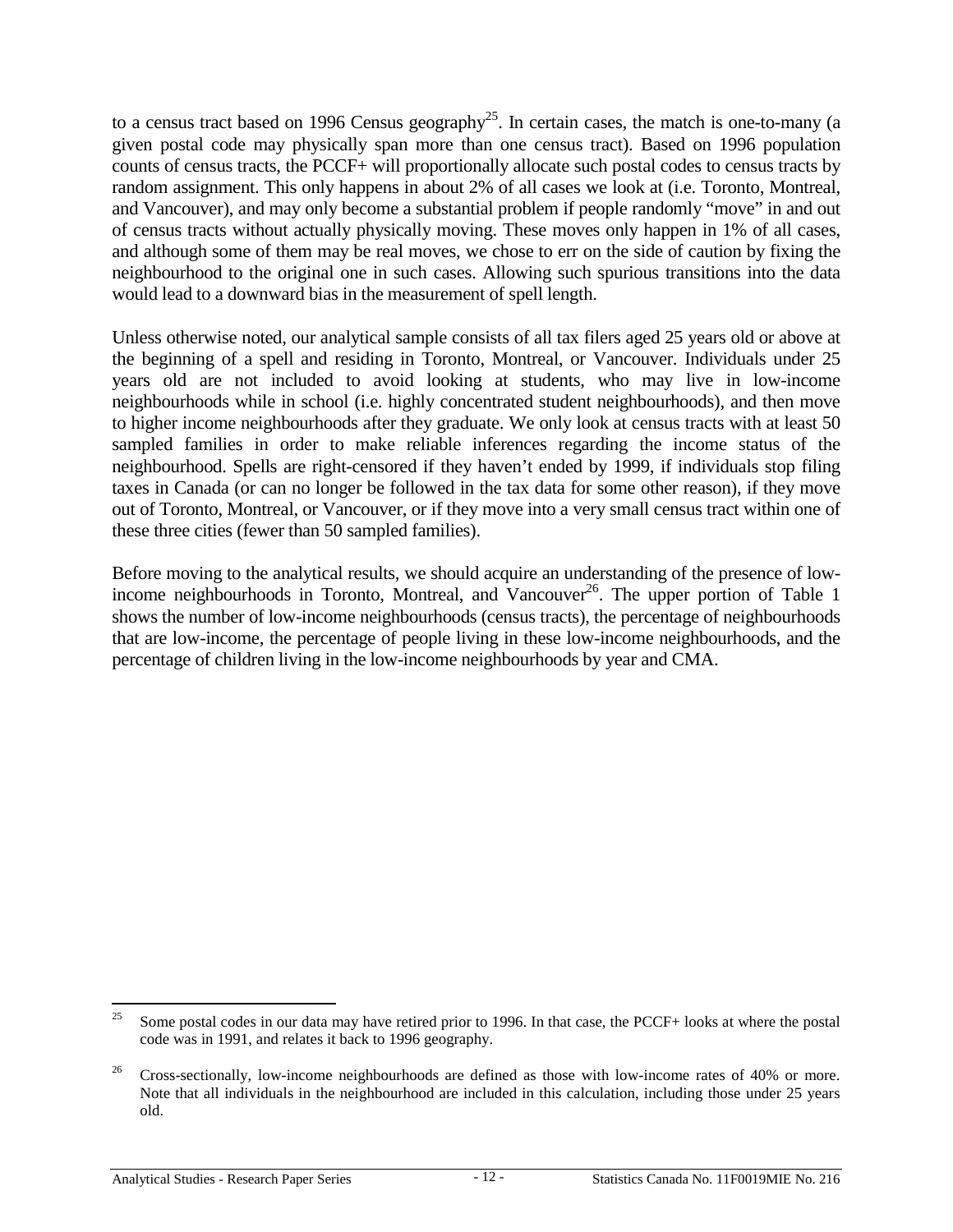| Table 1: Low and High-Income Neighbourhood Rates by CMA |  |
|---------------------------------------------------------|--|
|---------------------------------------------------------|--|

|      | All Three CMAs<br>Low-IncomeCTs<br>Toronto<br>Montreal<br>Vancouver |        |         |          |                       |        |        |           |            |        |        |                |            |        |        |          |
|------|---------------------------------------------------------------------|--------|---------|----------|-----------------------|--------|--------|-----------|------------|--------|--------|----------------|------------|--------|--------|----------|
| Year | <b>CTs</b>                                                          | LI CTs | People  | Children | <b>CT<sub>s</sub></b> | LI CTs | People | Children  | <b>CTs</b> | LI CTs | People | Children       | <b>CTs</b> | LI CTs | People | Children |
|      | #                                                                   | (%)    | $(\% )$ | (%)      | #                     | (%)    | (%)    | (% )      | #          | (%)    | (% )   | (%)            | #          | (% )   | (%)    | (%)      |
| 1992 | 804                                                                 | 2.5    | 4.2     | 3.6      | 755                   | 9.3    | 6.6    | 5.7       | 298        | 2.7    | 2.8    | 2.0            | 1857       | 5.3    | 4.8    | 4.1      |
| 1993 | 806                                                                 | 3.8    | 5.3     | 4.5      | 756                   | 13.5   | 9.5    | 7.9       | 298        | 2.3    | 2.5    | 1.8            | 1860       | 7.5    | 6.3    | 5.2      |
| 1994 | 806                                                                 | 5.3    | 6.5     | 5.6      | 756                   | 13.1   | 9.1    | 7.6       | 298        | 3.0    | 3.3    | 2.4            | 1860       | 8.1    | 6.9    | 5.7      |
| 1995 | 807                                                                 | 6.2    | 7.8     | 7.2      | 756                   | 13.8   | 9.6    | 8.2       | 298        | 3.4    | 3.6    | 2.7            | 1861       | 8.8    | 7.6    | 6.7      |
| 1996 | 807                                                                 | 7.8    | 9.5     | 9.0      | 758                   | 15.0   | 10.3   | 9.0       | 298        | 2.3    | 2.9    | 2.2            | 1863       | 9.9    | 8.5    | 7.7      |
| 1997 | 808                                                                 | 7.8    | 9.6     | 9.1      | 759                   | 13.7   | 10.0   | 8.8       | 298        | 3.7    | 4.2    | 3.2            | 1865       | 9.5    | 8.7    | 7.9      |
| 1998 | 807                                                                 | 4.8    | 6.5     | 6.0      | 758                   | 10.2   | 7.4    | 6.7       | 298        | 3.7    | 3.9    | 3.1            | 1863       | 6.8    | 6.4    | 5.7      |
| 1999 | 807                                                                 | 3.8    | 5.1     | 4.6      | 756                   | 7.9    | 6.0    | 5.7       | 298        | 3.0    | 3.4    | 2.5            | 1861       | 5.4    | 5.1    | 4.6      |
|      | High-Income CTs                                                     |        | Toronto |          | Montreal              |        |        | Vancouver |            |        |        | All Three CMAs |            |        |        |          |
| Year | <b>CTs</b>                                                          | HI CTs | People  | Children | <b>CTs</b>            | HI CTs | People | Children  | <b>CTs</b> | HI CTs | People | Children       | <b>CTs</b> | HI CTs | People | Children |
|      | #                                                                   | (%)    | $(\% )$ | (%)      | #                     | (% )   | (%)    | (% )      | #          | (%)    | (%)    | (%)            | #          | (% )   | (%)    | (%)      |
| 1992 | 804                                                                 | 16.4   | 15.0    | 16.4     | 755                   | 12.7   | 15.2   | 17.9      | 298        | 7.7    | 6.7    | 7.7            | 1857       | 13.5   | 13.6   | 15.4     |
| 1993 | 806                                                                 | 5.2    | 4.1     | 4.2      | 756                   | 5.7    | 7.1    | 8.6       | 298        | 3.7    | 2.7    | 3.2            | 1860       | 5.2    | 4.9    | 5.6      |
| 1994 | 806                                                                 | 4.3    | 3.4     | 3.5      | 756                   | 6.3    | 8.2    | 9.8       | 298        | 2.3    | 1.4    | 1.5            | 1860       | 4.8    | 4.7    | 5.3      |
| 1995 | 807                                                                 | 5.6    | 4.4     | 4.3      | 756                   | 6.3    | 7.4    | 8.7       | 298        | 1.7    | 1.2    | 1.3            | 1861       | 5.3    | 4.8    | 5.3      |
| 1996 | 807                                                                 | 5.2    | 4.2     | 4.3      | 758                   | 7.5    | 9.7    | 11.2      | 298        | 1.7    | 1.1    | 1.2            | 1863       | 5.6    | 5.5    | 6.1      |
| 1997 | 808                                                                 | 6.7    | 5.4     | 5.5      | 759                   | 7.9    | 10.0   | 11.6      | 298        | 1.3    | 0.8    | 0.9            | 1865       | 6.3    | 6.1    | 6.7      |
| 1998 | 807                                                                 | 8.1    | 6.1     | 5.8      | 758                   | 13.1   | 18.7   | 21.7      | 298        | 2.0    | 1.3    | 1.3            | 1863       | 9.1    | 9.5    | 10.4     |
| 1999 | 807                                                                 | 7.6    | 5.7     | 5.7      | 756                   | 16.5   | 23.2   | 26.3      | 298        | 1.0    | 0.5    | 0.6            | 1861       | 10.2   | 10.6   | 11.5     |

There are slightly more than 800 census tracts in Toronto, just over 750 in Montreal, and 298 in Vancouver. The number of census tracts varies slightly from year to year (in Toronto and Montreal only) because of births and deaths, which can be real, or simply the by-product of our criteria that census tracts have at least 50 sampled families in any given year.

The percentage of neighbourhoods that are low-income is lowest in Vancouver (between 2% and 4%), and highest in Montreal (between 8% and 15%). Toronto lies in the middle (between 2% and 8%). For all three CMAs taken together, the rate ranges from 5% to 10%. The rates generally rise until 1996 or 1997, then decline in 1998 and 1999 as the economy gained momentum. The high level of variability in these rates over time provided some justification in creating the tighter entry and exit requirements applied in the transition analysis below (see Section 2 for details).

How are these low-income neighbourhoods distributed within the three CMAs? The maps of these CMAs at the middle point in our data (1996) appear in Appendix A, with low-income neighbourhoods highlighted in dark. The three CMAs display very different spatial income patterns. Toronto's low-income neighbourhoods are highly dispersed and generally away from downtown. A "low-income ring" can be seen around the core, which might reflect the fact that Toronto's population growth has been outward, and much of this growth has been fuelled by recent immigrants. In Montreal, low-income neighbourhoods are generally more centralised around the downtown core, with only a few exceptions. In Vancouver, low-income neighbourhoods are even more clustered than in Montreal, forming one contiguous area (albeit a fairly small one with only seven neighbourhoods). This cluster contains the area commonly referred to as Vancouver's Downtown Eastside, which has recently attracted substantial media attention with regards to various socio-economic problems.

Returning to Table 1, an interesting set of statistics is the proportion of people living in low-income neighbourhoods. In Toronto, this rate is greater than the low-income neighbourhood rate, indicating that the average low-income neighbourhood is more populated than other neighbourhoods. The situation is quite different in Montreal: the average low-income neighbourhood is less populated than other neighbourhoods. As a result, the proportion of Toronto's population living in low-income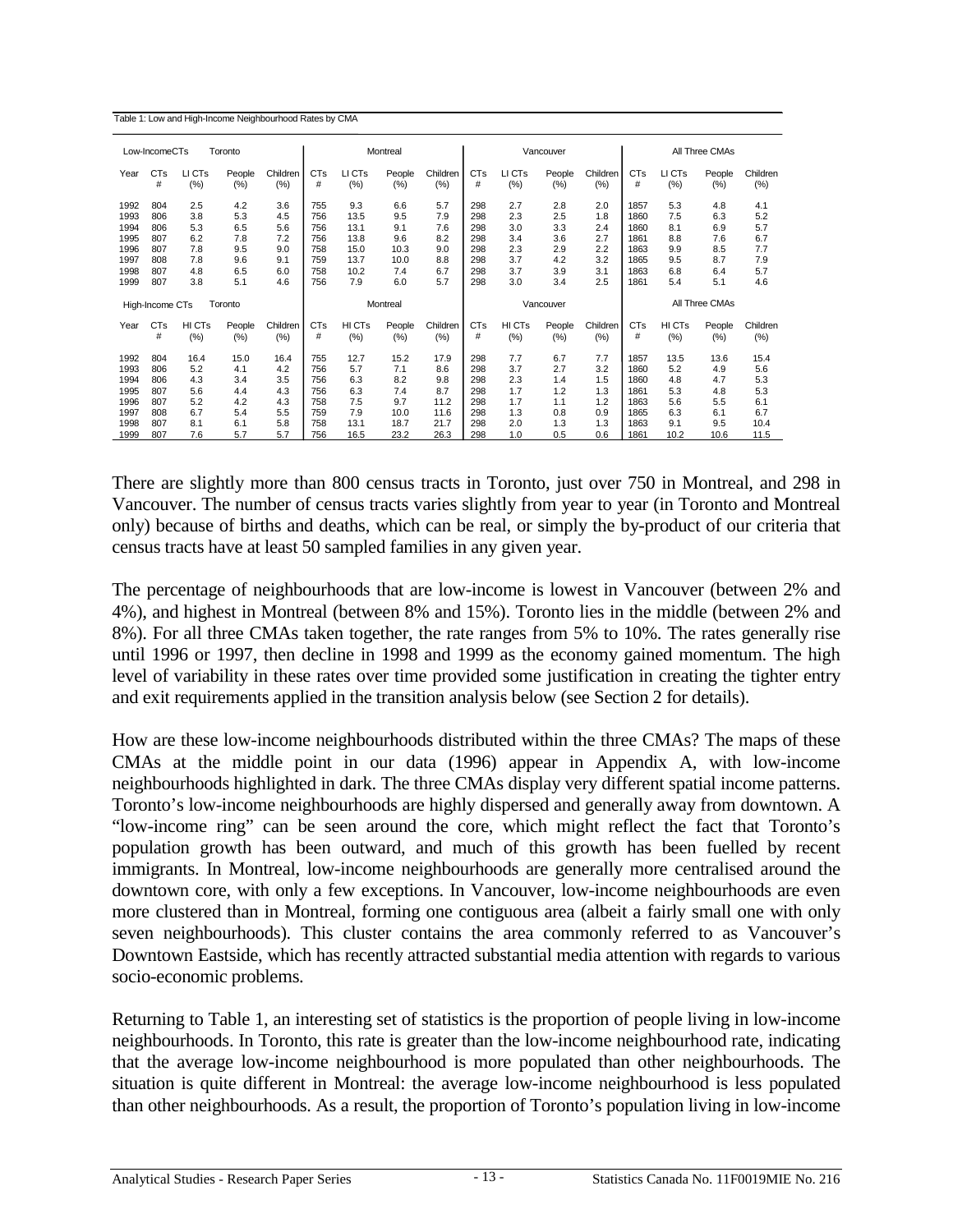<span id="page-17-0"></span>neighbourhoods is almost as high as the proportion in Montreal, despite the fact that far more neighbourhoods are low-income in Montreal (in relative terms). In Vancouver, the proportion of the population living in low-income neighbourhoods is generally the same as the proportion of lowincome neighbourhoods.

The exposure of children to low-income neighbourhoods is of particular interest to many researchers and policy-makers. Holding every family's income constant in a given neighbourhood, an increase in the number of children should increase the likelihood that the neighbourhood is classified as low-income. This is because children generally do not have earnings, but an increase in their presence increases family needs, thus reducing *adult-equivalent* family income. Nevertheless, there are at least two reasons why neighbourhoods with relatively more children would be *less* likely to be classified as low-income. The first is that families with children are more likely to have a married couple present, and are thus more likely to have two earners. A second reason simply relates to the transfers that children may bring to the family, which may help pull some families above the low-income threshold (e.g. the Child Tax Benefit or higher welfare payments). It appears that these two reasons outweigh the argument based on adult-equivalent adjustments, as Table 1 indicates that a slightly smaller percentage of children live in low-income neighbourhoods than do people in general.

For comparative purposes only, some of the following results will focus on high-income neighbourhoods, which are defined as those with fewer than 10% of its residents living in the state of low-income. Table 1 suggests that there is more variability in the proportion of neighbourhoods that are high-income over time, especially between 1992 and  $1993^{27}$ . Perhaps the recession of the early 1990s had a delayed effect on these neighbourhoods since fewer people were at risk of falling into the state of low-income because of higher job security (e.g. many residents in these neighbourhoods may have been "first in, last out"). Nevertheless, the rate of neighbourhoods that are high-income is about the same as those that are low-income in all three cities, variations across years notwithstanding. This was in fact the objective in setting the cut-off for high-income neighbourhoods: it is preferable to compare exit rates between two entities that are similar in size.

# *4. Results*

## *4.1 Exposure to Low-Income Neighbourhoods between 1992 and 1999*

Table 2 shows the distribution of the number of years people are in low-income neighbourhoods between 1992 and 1999 in Toronto, Montreal, or Vancouver (among those living in these cities throughout the study period). The results are broken down into two groups: individuals who were in low-income families for at least three of the 8 years, and all others.

<sup>27</sup> In separate calculations, we found that family income declined at all points in the income distribution (including the top) between 1992 and 1993.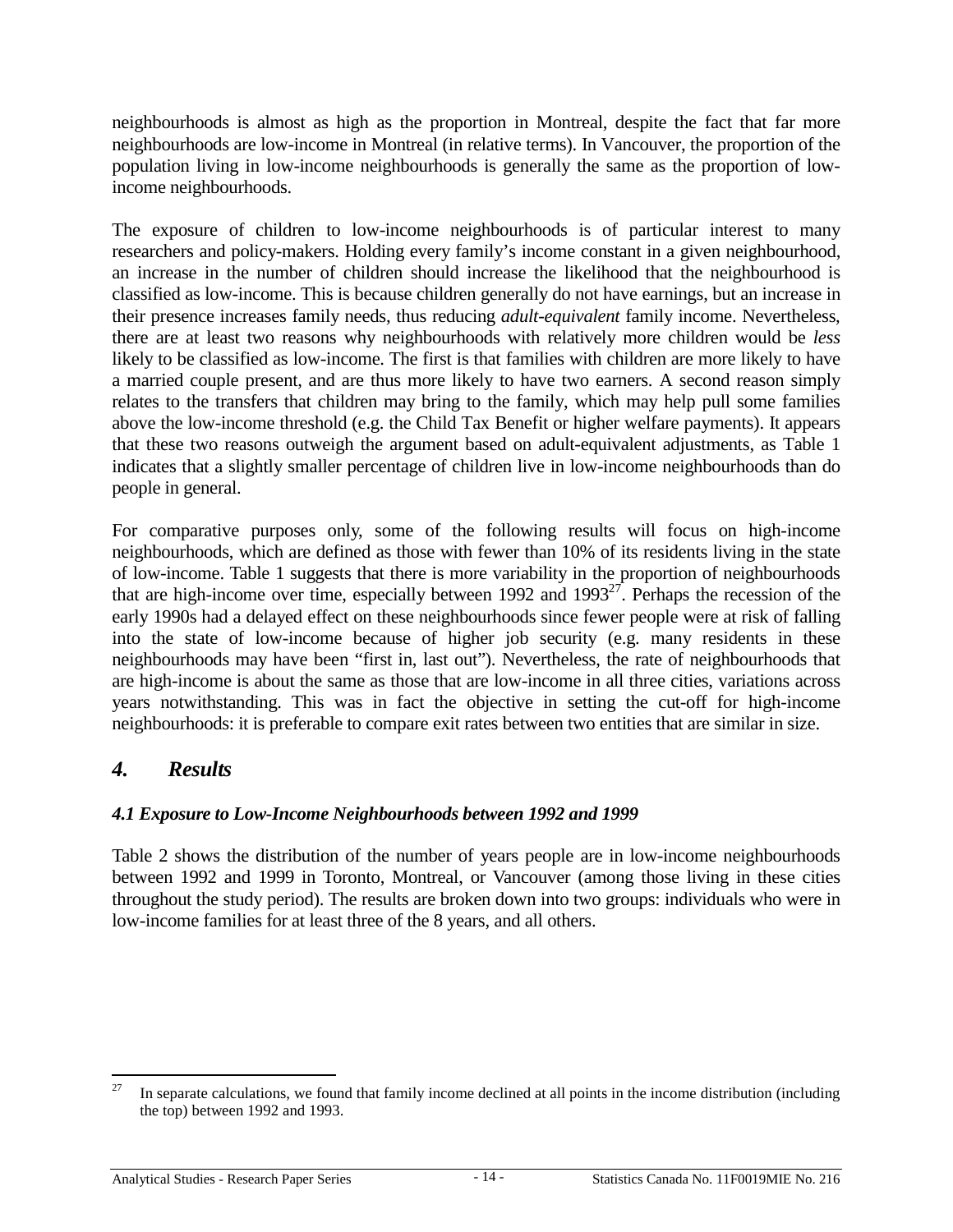| Table 2: Distribution of the Number of Years Individuals are in Low or High-Income Neighbourhoods between 1992 and 1999 |                  |      |     |     |     |     |     |     |     |     |       |
|-------------------------------------------------------------------------------------------------------------------------|------------------|------|-----|-----|-----|-----|-----|-----|-----|-----|-------|
| Number of Years Individuals are in Low or High-Income Neighbourhoods between 1992 and 1999                              |                  |      |     |     |     |     |     |     |     |     |       |
|                                                                                                                         | Sample Size      | 0    |     | 2   | 3   | 4   | 5.  | 6   | 7   | 8   | Total |
|                                                                                                                         | % of Individuals |      |     |     |     |     |     |     |     |     |       |
| Low-Income Neighbourhoods                                                                                               |                  |      |     |     |     |     |     |     |     |     |       |
| Low-Income $>=3$ Years                                                                                                  | 133,215          | 73.8 | 5.5 | 3.7 | 3.0 | 2.4 | 2.3 | 1.8 | 2.1 | 5.4 | 100.0 |
| Low-Income $<$ 3 Years                                                                                                  | 685,580          | 91.3 | 2.4 | 1.4 | 1.1 | 0.8 | 0.8 | 0.5 | 0.6 | 1.1 | 100.0 |
| All Individuals                                                                                                         | 818.795          | 88.4 | 2.9 | 1.8 | 1.4 | 1.1 | 1.0 | 0.7 | 0.9 | 1.8 | 100.0 |
| High-Income Neighbourhoods                                                                                              |                  |      |     |     |     |     |     |     |     |     |       |
| Low-Income $>=3$ Years                                                                                                  | 133.215          | 89.4 | 5.0 | 2.2 | 1.2 | 0.7 | 0.5 | 0.4 | 0.3 | 0.4 | 100.0 |
| Low-Income $<$ 3 Years                                                                                                  | 685.580          | 75.6 | 8.8 | 4.7 | 3.1 | 1.8 | 1.5 | 1.2 | 1.3 | 2.1 | 100.0 |
| All Individuals                                                                                                         | 818.795          | 77.8 | 8.2 | 4.3 | 2.8 | 1.6 | 1.3 | 1.1 | 1.1 | 1.8 | 100.0 |

About three-quarters (74%) of individuals in low-income families for at least three years did not live in a low-income neighbourhood throughout the data period (8 years). Among those who did live in a low-income neighbourhood for at least one year (about one-quarter of individuals in low-income families for at least three years), the number of years in a low-income neighbourhood varied a lot. About one in 5 (21%) spent exactly one year in a low-income neighbourhood, while the same proportion spent all eight years in a low-income neighbourhood. Among those who were in lowincome families for less than three years, 91% were never in a low-income neighbourhood. Among the 9% who spent at least one year in a low-income neighbourhood, 27% and 13% spent exactly one and eight years in that state, respectively. Individuals in low-income families are thus more likely than others to live in a low-income neighbourhood, and conditional on doing so, they are more likely to spend many years in that state.

In contrast, individuals in low-income families for at least three years are less likely to live in a high-income neighbourhood than others (11% and 24% spent at least one year in a high-income neighbourhood, respectively). And conditional on doing so, individuals in low-income families (at least three years) are more likely to only spend one year in that state (47%), compared others (36%).

Table 2 suggests two things. First, there is a high turnover in the population make-up of low-income neighbourhoods. From Table 1, we know that the average proportion of the population (within the three CMAs) that is living in a low-income neighbourhood is about 7%. Yet, about 12% lived in a low-income neighbourhood for at least one year<sup>28</sup>. Secondly, individuals who spent at least three years in a low-income family were more likely to be exposed to a low-income neighbourhood at some point. And among those who were exposed to low-income neighbourhoods at some point, long-term exposure was far more likely among individuals in low-income families.

There also appears to be a high turnover rate in the population of high-income neighbourhoods, although Table 1 would suggest that this is probably the result of many neighbourhoods moving in and out of this class of neighbourhood income. For the transition analysis, the stringent entry and exit criteria discussed in the methodology section will minimize this effect.

<sup>28</sup> 28 The proportions are not entirely comparable, as Table 2 excludes individuals under the age of 25; however, the rates in Table 1 are not sensitive to this restriction.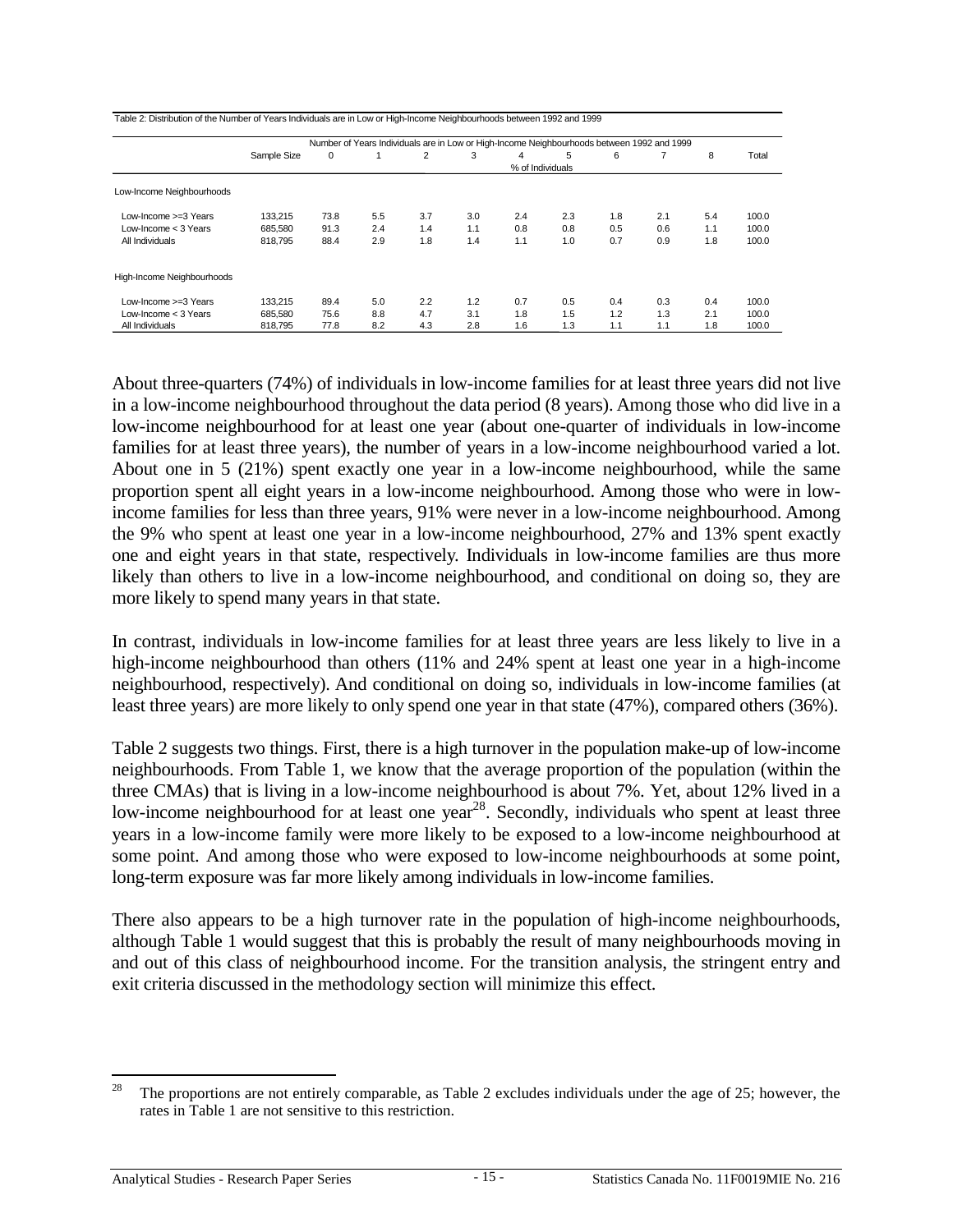#### <span id="page-19-0"></span>*4.2 Who Enters Low-Income Neighbourhoods?*

Before examining the duration of spells in low-income neighbourhoods, we should acquire some knowledge of who is at risk of entering such a spell. Table 3 shows the empirical probability of entering a low-income neighbourhood by various socio-economic characteristics.

| Table 3: Empirical Probabilities of Entering Low-Income Neighbourhoods                                                                                                                 |                                                        |  |  |  |  |  |
|----------------------------------------------------------------------------------------------------------------------------------------------------------------------------------------|--------------------------------------------------------|--|--|--|--|--|
| Status in Year "t"<br>(Individuals Not in a Low-Income Neighbourhood*)                                                                                                                 | Proportion in a Low-Income Neighbourhood in Year "t+1" |  |  |  |  |  |
| Overall                                                                                                                                                                                | 0.012                                                  |  |  |  |  |  |
| Family Income                                                                                                                                                                          |                                                        |  |  |  |  |  |
| Low-Income*<br>LIM to LIM*1.5<br>LIM*1.5 to LIM*2<br>$>$ LIM*2                                                                                                                         | 0.025<br>0.016<br>0.012<br>0.007                       |  |  |  |  |  |
| Family Type                                                                                                                                                                            |                                                        |  |  |  |  |  |
| Couples/Youngest Child < 6<br>Couples/Youngest Child >= 6<br>Couples without Children<br>Lone-Parents/Youngest Child < 6<br>Lone-Parents/Youngest Child >= 6<br>Unattached Individuals | 0.010<br>0.007<br>0.010<br>0.028<br>0.015<br>0.020     |  |  |  |  |  |
| Age                                                                                                                                                                                    |                                                        |  |  |  |  |  |
| 25-34 Years Old<br>35-44 Years Old<br>45-54 Years Old<br>> 54 Years Old                                                                                                                | 0.017<br>0.012<br>0.009<br>0.009                       |  |  |  |  |  |
| <b>CMA</b>                                                                                                                                                                             |                                                        |  |  |  |  |  |
| Toronto<br>Montreal<br>Vancouver                                                                                                                                                       | 0.014<br>0.012<br>0.006                                |  |  |  |  |  |
| Sample Size                                                                                                                                                                            | 7,324,000                                              |  |  |  |  |  |

\* Among individuals 25 years old or more, and living in Toronto, Montreal, or Vancouver.

On average, about 1.2% of individuals at risk of entering a low-income neighbourhood in a given year do so. Not surprisingly, individuals in low-income families in a given are far more likely to enter a low-income neighbourhood in the following year compared to individuals in higher income families.

There are also large differences by family type. Lone-parents with youngest child below the age of six have the highest probability of entering a low-income neighbourhood. Unattached individuals are second on this list, followed by lone-parents with youngest child aged six years or more. Overall, couples are about half as likely to enter low-income neighbourhoods.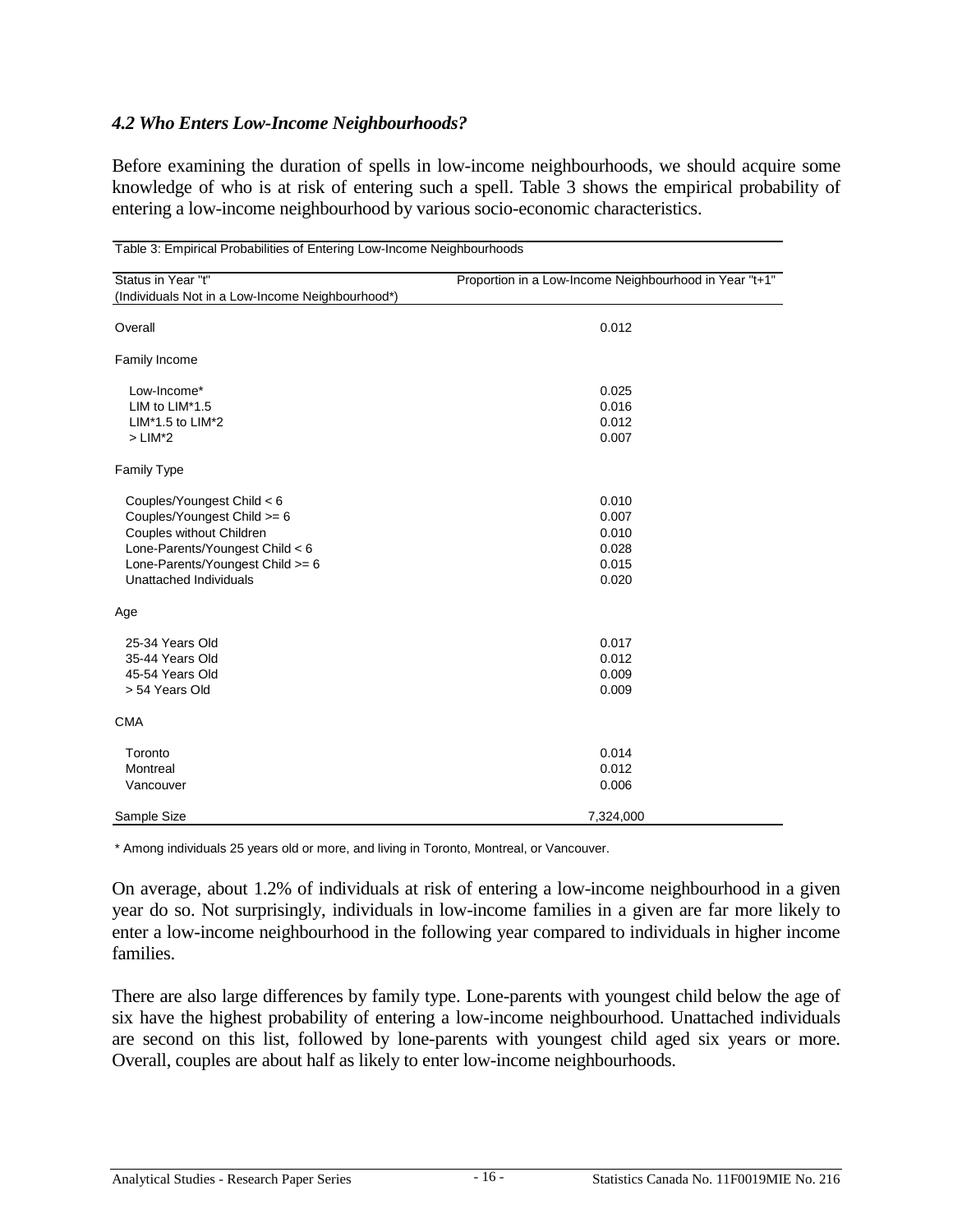The probability of entry declines with age, which is not surprising since older individuals are simply less mobile. Finally, entry probabilities are greater in Toronto and Montreal than in Vancouver, which is entirely consistent with the relative stocks of people shown in Table 1.

The entry probabilities tell us who is at risk of entering a low-income neighbourhood, which is quite useful information in its own right. But to acquire a better picture of the sample we will analyze throughout this paper, we need to look at the characteristics of those who actually experience spells in low-income neighbourhoods. The sample means of these characteristics at the beginning of the spell appear below, in Table 4. For comparison, the characteristics of the general population, as well as people entering high-income neighbourhoods and low-income are also presented.

| Table 4: Sample Proportions      |                     |                                           |                                            |                                       |
|----------------------------------|---------------------|-------------------------------------------|--------------------------------------------|---------------------------------------|
|                                  | General Population* | Low-Income CTs<br>(at Beginning of Spell) | High-Income CTs<br>(at Beginning of Spell) | Low-Income<br>(at Beginning of Spell) |
|                                  |                     |                                           |                                            |                                       |
| Family Income                    |                     |                                           |                                            |                                       |
| Low-Income**                     | 0.185               | 0.343                                     | 0.092                                      |                                       |
| LIM to LIM*1.5                   | 0.134               | 0.178                                     | 0.103                                      |                                       |
| LIM*1.5 to LIM*2                 | 0.122               | 0.127                                     | 0.109                                      |                                       |
| $>$ LIM*2                        | 0.558               | 0.352                                     | 0.696                                      |                                       |
| Family Type                      |                     |                                           |                                            |                                       |
| Couples/Youngest Child < 6       | 0.138               | 0.125                                     | 0.204                                      | 0.172                                 |
| Couples/Youngest Child >= 6      | 0.285               | 0.157                                     | 0.222                                      | 0.219                                 |
| Couples without Children         | 0.281               | 0.240                                     | 0.312                                      | 0.184                                 |
| Lone-Parents/Youngest Child < 6  | 0.014               | 0.033                                     | 0.014                                      | 0.044                                 |
| Lone-Parents/Youngest Child >= 6 | 0.057               | 0.070                                     | 0.046                                      | 0.089                                 |
| Unattached Individuals           | 0.226               | 0.376                                     | 0.203                                      | 0.291                                 |
| Age                              |                     |                                           |                                            |                                       |
| 25-34 Years Old                  | 0.248               | 0.351                                     | 0.367                                      | 0.298                                 |
| 35-44 Years Old                  | 0.259               | 0.266                                     | 0.286                                      | 0.292                                 |
| 45-54 Years Old                  | 0.195               | 0.159                                     | 0.153                                      | 0.177                                 |
| > 54 Years Old                   | 0.298               | 0.224                                     | 0.193                                      | 0.233                                 |
| <b>CMA</b>                       |                     |                                           |                                            |                                       |
| Toronto                          | 0.356               | 0.528                                     | 0.335                                      | 0.470                                 |
| Montreal                         | 0.450               | 0.365                                     | 0.626                                      | 0.318                                 |
| Vancouver                        | 0.195               | 0.107                                     | 0.039                                      | 0.212                                 |
| Sample Size                      | 9,858,610           | 88,315                                    | 63,620                                     | 333,000                               |

\* This includes individuals 25 years or older living in Toronto, Montreal, or Vancouver.

\*\* Note that children are not part of the analytical sample, but are included in the calculation of the neighbourhood

low-income rates. As a result, the low-income rate in low-income neighbourhoods among our analytical sample is below 40%.

People entering low-income neighbourhoods are far more likely to be single (i.e. a lone-parent or unattached individual) than those entering high-income neighbourhoods, but slightly less likely than those entering low-income. People entering low-income neighbourhoods are generally about as old as those entering high-income neighbourhoods, but not quite as old as those entering low-income. The differences by CMA are interesting: relatively fewer low-income neighbourhood spells begin in Vancouver than do low-income spells. Also, almost two-thirds of high-income neighbourhood spells begin in Montreal, despite a much larger population in Toronto. This is consistent with Table 1,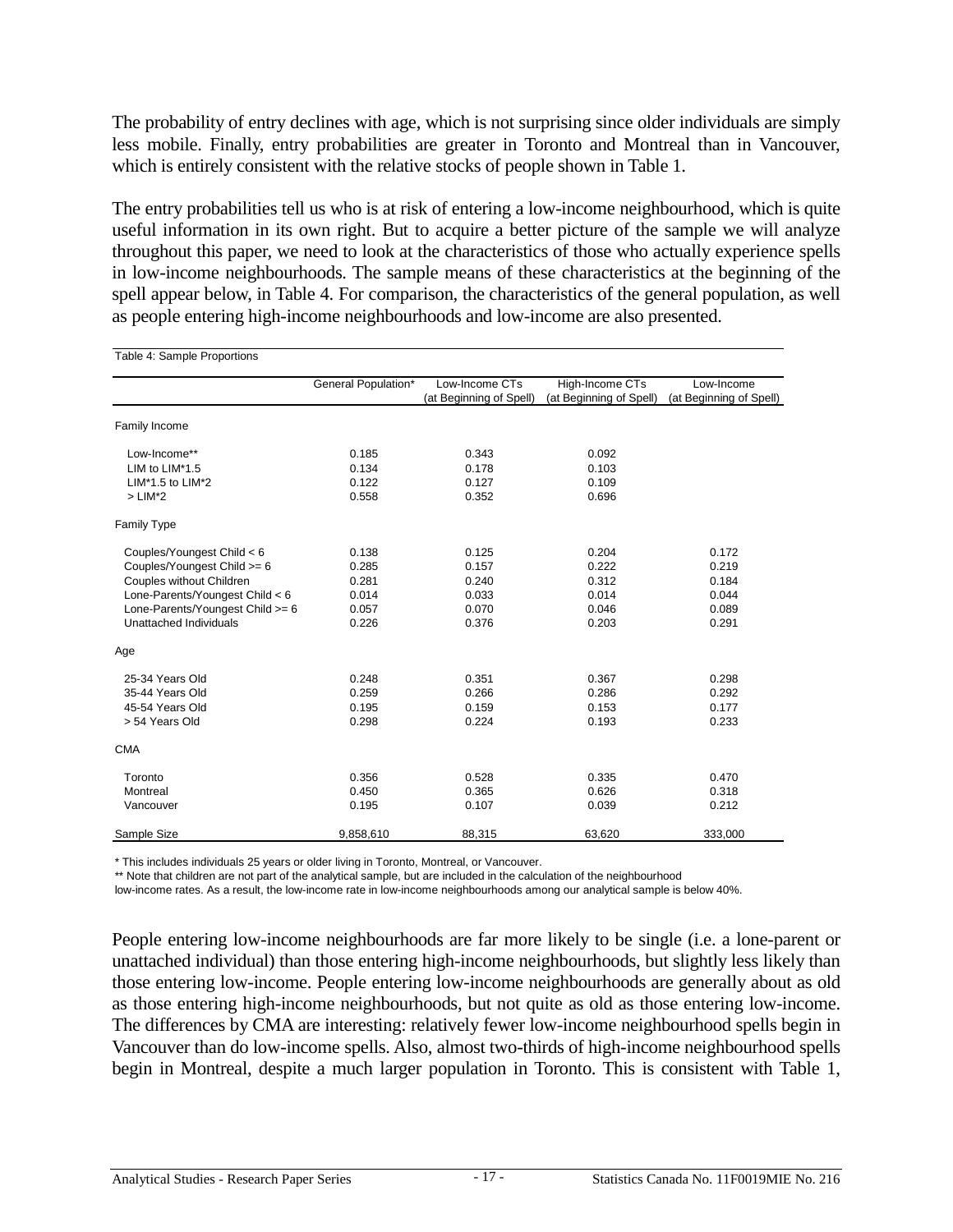<span id="page-21-0"></span>which shown much that relatively more Montrealers lived in high-income neighbourhoods, compared to Toronto and Vancouver.

## *4.3 Duration of Low-Income Neighbourhood Spells*

## *4.3.1 Empirical Results*

Individuals may exit low-income neighbourhoods by physically moving out of the neighbourhood, or if the neighbourhood ceases to *be* a low-income neighbourhood. Our primary concern for the moment is with the length of spells in low-income neighbourhoods *regardless* of how the exit took place. In Appendix D, we examine the relative roles of geographic mobility and changing neighbourhood status in helping individuals escape low-income neighbourhoods.

The count data shown in Table 2 allowed us to include the longer-term residents of low-income neighbourhoods in the analysis. To accurately measure the duration of spells (up to the point of censoring), however, only new spells should be examined. One problem with analysing new spells is that a potentially distinct group is omitted from the analysis: the longer-term residents of lowincome neighbourhoods. Table 2 suggests that although this type of bias is probably not negligible, it is nevertheless not very large. Only 1.8% of all individuals in our sample were in a low-income neighbourhood during all eight years (representing about 16% of all those who spent at least one year in a low-income neighbourhood).

People tend to remain in high-income neighbourhoods much longer than in low-income neighbourhoods. Chart 1a shows the empirical hazard rates in low- and high-income neighbourhoods<sup>29</sup>. At any point in the spell, individuals are two to three times more likely to exit low-income neighbourhoods. From the survival rates (Chart 1b), we see that about 70% of new spells in high-income neighbourhoods are ongoing in year 6, more than twice the rate for spells in low-income neighbourhoods. The median spell length is 3.8 years in low-income neighbourhoods, compared to 6 or more years for high-income neighbourhoods<sup>30</sup>. In general, there is quite a lot of variability in the length of spells in low-income neighbourhoods, as one-third of spells are ongoing in year 6, while about as many were complete by the end of year 2.

<sup>29</sup> Recall that for entries in low-income neighbourhoods, the low-income rate in the individual's neighbourhood must go from below 35%, to 40% or above (and vice-versa for exits). Similarly, we created a 10% to 15% range for high-income neighbourhoods.

<sup>&</sup>lt;sup>30</sup> All median spell lengths appear in Appendix B.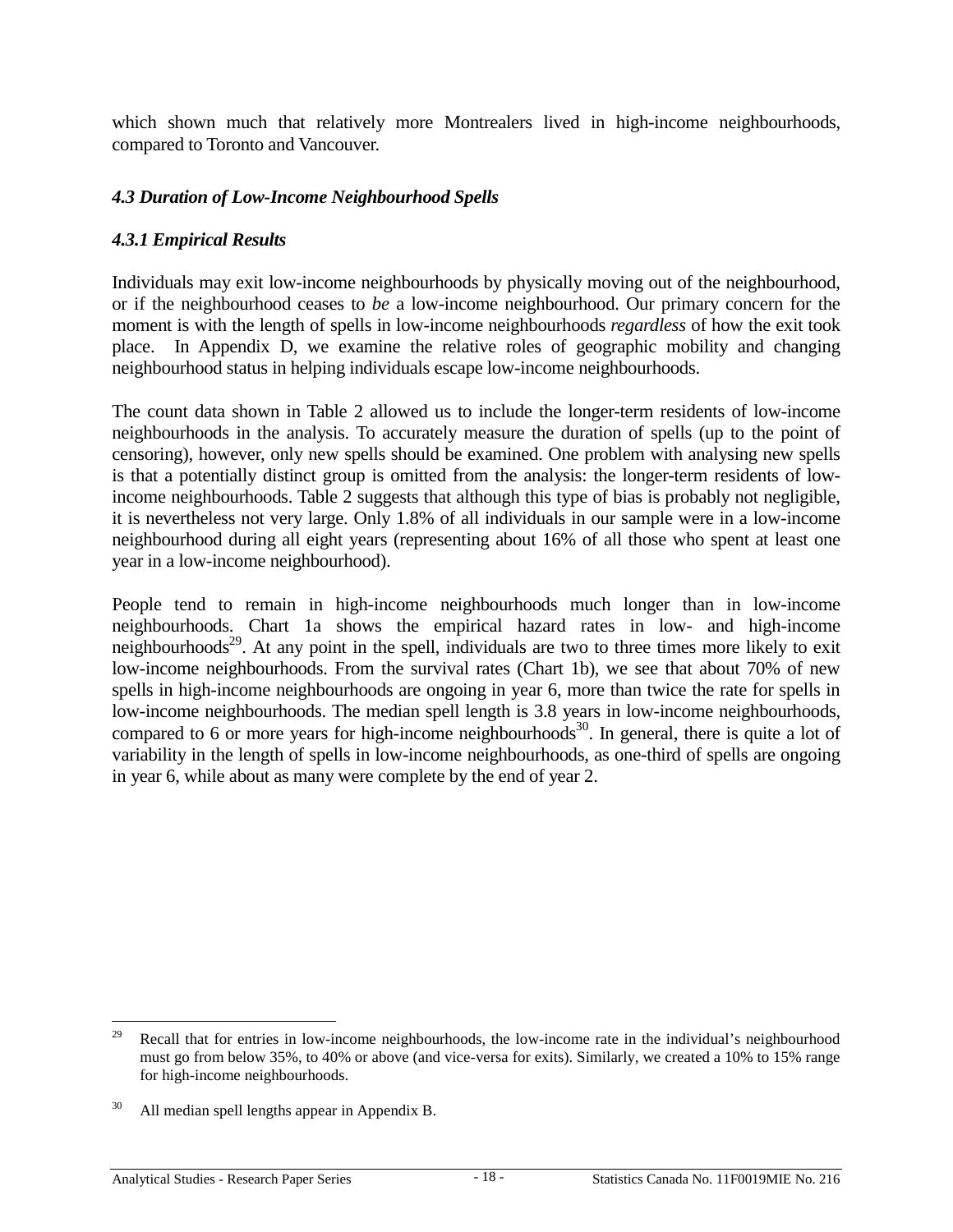<span id="page-22-0"></span>



#### *4.3.2 Regression Results*

We now examine the duration of residential spells in low-income neighbourhoods through hazard models. Table 5 shows the results of logit and complementary log-log exit models. The results are discussed by group of variables below. Unless otherwise stated, all results pertain to the logit model.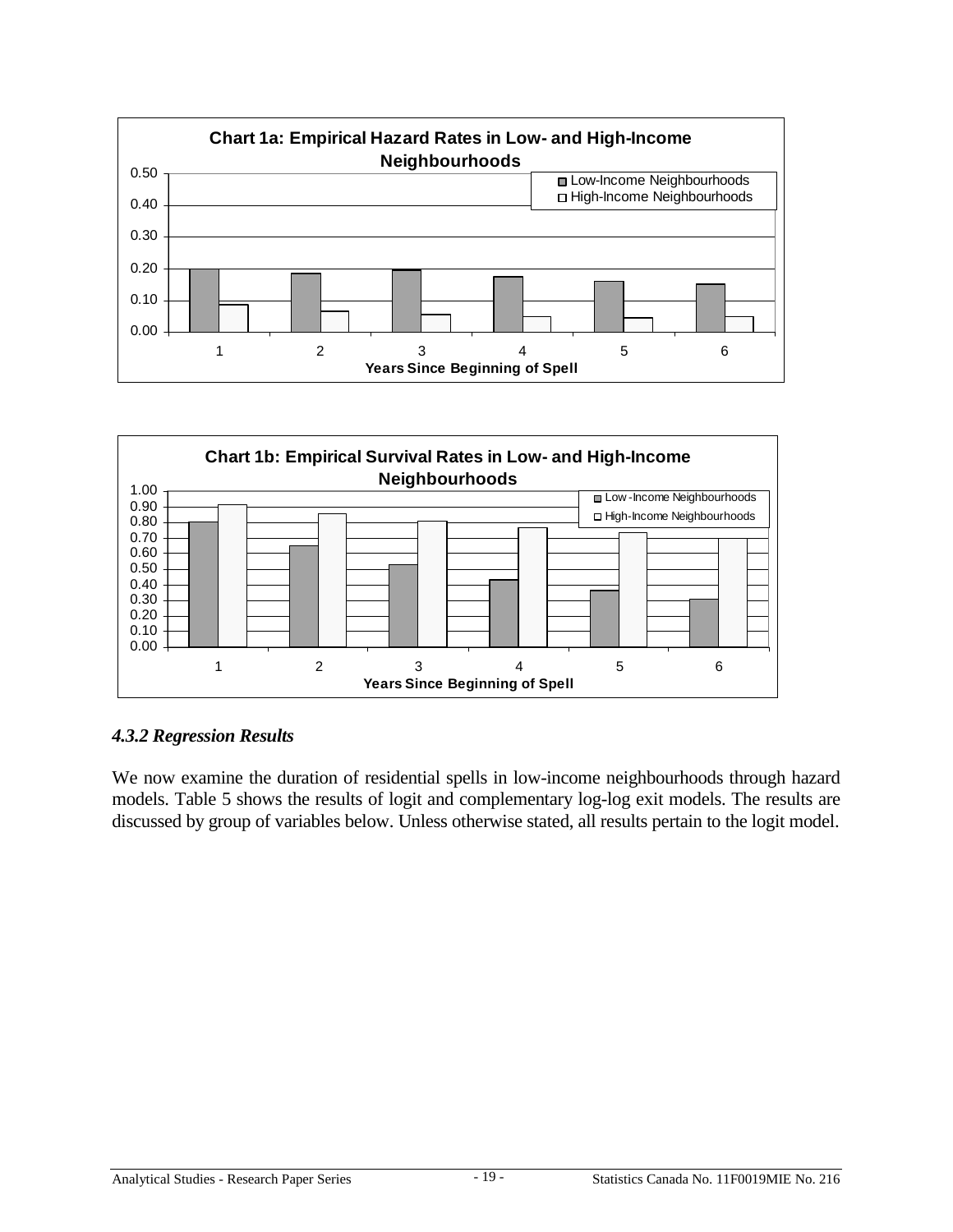Table 5: Low-Income Neighbourhood Exit Models

|                                        | Logit Model       |           | Complementary Log-Log Models |                   |           |                       |  |
|----------------------------------------|-------------------|-----------|------------------------------|-------------------|-----------|-----------------------|--|
|                                        | No Random Effects |           |                              | No Random Effects |           | <b>Random Effects</b> |  |
|                                        | Coeff.            | z-stat    | Coeff.                       | z-stat            | Coeff.    | z-stat                |  |
|                                        |                   |           |                              |                   |           |                       |  |
| Year 2 of Spell                        | $-0.1650$         | $-11.01$  | $-0.1415$                    | $-10.60$          | $-0.1409$ | $-10.54$              |  |
| Year 3 of Spell                        | $-0.1546$         | $-8.86$   | $-0.1350$                    | $-8.62$           | -0.1344   | $-8.55$               |  |
| Year 4 of Spell                        | $-0.3443$         | $-15.12$  | $-0.3017$                    | $-14.72$          | $-0.3011$ | $-14.59$              |  |
| Year 5 of Spell                        | $-0.5136$         | $-15.90$  | $-0.4587$                    | $-15.82$          | $-0.4586$ | $-15.75$              |  |
| Year 6 of Spell                        | $-0.6828$         | $-13.70$  | $-0.5995$                    | $-13.24$          | $-0.5999$ | $-13.20$              |  |
| Couple, Youngest Child Under 6         | $-0.1051$         | $-5.28$   | $-0.0907$                    | $-5.21$           | $-0.0883$ | $-5.08$               |  |
| Couple, Youngest Child 6 or Above      | 0.0218            | 1.21      | 0.0212                       | 1.33              | 0.0231    | 1.45                  |  |
| Couple no Children                     | 0.1474            | 9.00      | 0.1286                       | 8.95              | 0.1294    | 9.00                  |  |
| Lone-Parent, Youngest Child Under 6    | $-0.2048$         | $-5.59$   | $-0.1795$                    | $-5.56$           | $-0.1781$ | $-5.52$               |  |
| Lone-Parent, Youngest Child 6 or Above | $-0.0764$         | $-3.09$   | $-0.0674$                    | $-3.08$           | $-0.0664$ | $-3.03$               |  |
| Female                                 | $-0.0625$         | $-5.03$   | $-0.0570$                    | $-5.21$           | $-0.0562$ | $-5.13$               |  |
| 35-44 Years Old                        | $-0.2338$         | $-14.81$  | $-0.2044$                    | $-14.91$          | $-0.2036$ | $-14.85$              |  |
| 45-54 Years Old                        | $-0.4473$         | $-23.41$  | $-0.3933$                    | $-23.42$          | $-0.3918$ | $-23.32$              |  |
| 55 Years Old or Above                  | $-0.6771$         | $-37.56$  | $-0.5976$                    | $-37.60$          | $-0.5964$ | $-37.42$              |  |
| Montreal <sub>-1</sub>                 | 1.1196            | 45.96     | 1.0019                       | 50.37             | 1.0060    | 50.05                 |  |
| Vancouver <sub>-1</sub>                | 0.2932            | 12.44     | 0.2734                       | 13.16             | 0.2740    | 13.14                 |  |
| Unemployment Rate (CMA-Year)           | $-0.1966$         | $-37.22$  | $-0.1757$                    | $-39.95$          | $-0.1768$ | $-39.92$              |  |
| Intercept                              | 0.0950            | 2.43      | $-0.1903$                    | $-5.69$           | $-0.1872$ | $-5.58$               |  |
| Sample Size                            | 188,175           |           |                              | 188,175           |           | 188,175               |  |
| Log Likelihood                         |                   | $-89,377$ | $-89,422$                    |                   | $-89,364$ |                       |  |
| Gamma Variance                         |                   |           |                              |                   | 1.18E-06  |                       |  |

*Duration* (dummy variables indicating the number of years since the beginning of the spell): Note that Year 0 is not analysed since, by definition, no one exits in the first year. Year 1 is the omitted category, and its effect is thus absorbed in the intercept. Although the coefficients on the duration dummy variables refer to "logit" (or log of odds ratio) effects, it is clear from the results that the probability of exit declines as time spent in a low-income neighbourhood increases (indicating negative duration dependence)<sup>31</sup>. When we turn to the complementary log-log model, we once again observe a declining probability of exit as time spent in the neighbourhood increases. The coefficients change very little with the introduction of a Gamma distributed random effects term, which has a variance very close to  $zero^{32}$ .

*Family Type*: Individuals are classified as living in one of six family types: couples with children (with or without youngest under six), couples without children, lone-parents (with or without youngest child under six), and unattached (the omitted category). First, exit rates are higher for couples than for single people (lone-parents or unattached individuals) when comparing groups with a similar "child status". And whether we look at couples or singles, those with children have lower

<sup>31</sup> The log of the odds ratio is an increasing monotonic function of the underlying probability, so larger (smaller) values of one corresponds to larger (smaller) values of the other.

 $32$  Finnie and Sweetman (2003) controlled for unobserved heterogeneity in a low-income hazard model by assuming a Gamma distributed random effects term and a Weibull distributed baseline hazard function. They also find that this measure had little to no effect on the coefficients, but they stress that more years of data (they only used four) would be needed to make more conclusive statements. Although we have more data in this paper, we prefer to echo their statement of caution.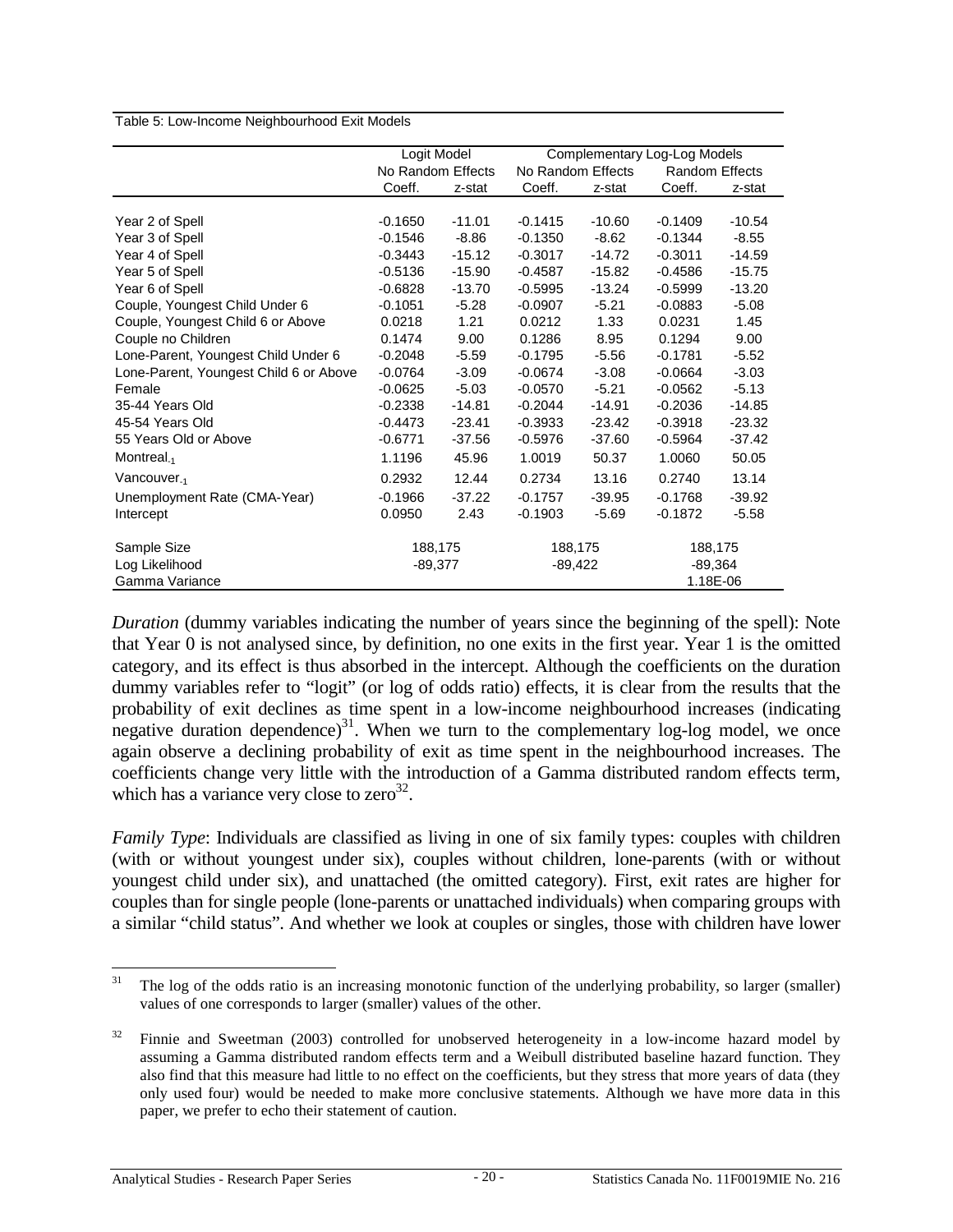exit rates, especially if the youngest child is under the age of six. As a result, lone-parents with youngest child under six are generally the least likely to exit low-income neighbourhoods. In general, however, the coefficients are not very large.

*Sex*: Females are slightly less likely to exit low-income neighbourhoods, even after controlling for family type. This might be related to the fact that women generally earn less than men, and are perhaps more deterred by the financial costs of moving out of one's neighbourhood. It could also indicate that women create more social ties in the neighbourhood, and are thus less willing to move away $33$ .

*Age*: Four dummy variables are included in the model (25-34 years old is the omitted category). Older individuals are less likely to exit low-income neighbourhoods, suggesting that they have perhaps already tried living in various neighbourhoods and have settled on one, or simply that they are less mobile for some other reason (e.g. they have more ties to the area).

*CMA* (Census Metropolitan Area): The Montreal and Vancouver dummy variables have a positive and significant effect on the probability of exit compared to the omitted Toronto category<sup>34</sup>. The Montreal coefficient is particularly large, despite the fact that there are more low-income neighbourhoods to move to in Montreal than in Toronto––although the total number of people in low-income neighbourhoods is about the same in either CMA (Table 1). Note that when the unemployment rate variable (discussed below) is omitted, the difference in exit rates across CMAs is much smaller. In other words, exit rates would be higher in Montreal and Vancouver if only economic opportunities were as plentiful as in Toronto.

*Unemployment Rate*: To proxy economic conditions, the CMA-year specific unemployment rate of men aged 25 to 54 years old is added to the model. The effect is not surprising: individuals are less likely to exit in high unemployment climates, presumably because people are less likely to move to pursue job opportunities. It is imperative to control for economic conditions since later points in spells (e.g. years 5 or 6) necessarily occurred in the late 1990s, a period which had greater economic opportunities than in the earlier part of the decade.

To better visualize the magnitude of the negative duration dependence suggested by the logit model in Table 5, the predicted hazard rates are plotted in Chart  $2a^{35}$ .

<sup>33</sup> 33 Frenette (2002) found that female high school students were far more likely to attend university in the near future, if one is near their home. When a university is beyond commuting distance from their homes, males and females are about as likely to attend university.

<sup>&</sup>lt;sup>34</sup> Note that the CMA variables are lagged by one year, since individuals may move from one CMA to another in the year they exit a low-income neighbourhood.

<sup>35</sup> Instead of choosing one particular reference category (such as the mean of all other regressors), we calculated the predicted hazard rates for each individual in the sample. We then averaged these predicted probabilities and plotted them in Chart 2a. This is known as the average treatment effect method (see Mellor (1998) for an application), which alleviates the robustness problems associated with arbitrarily choosing a reference point in calculating predicted outcomes from a nonlinear model such as the logit.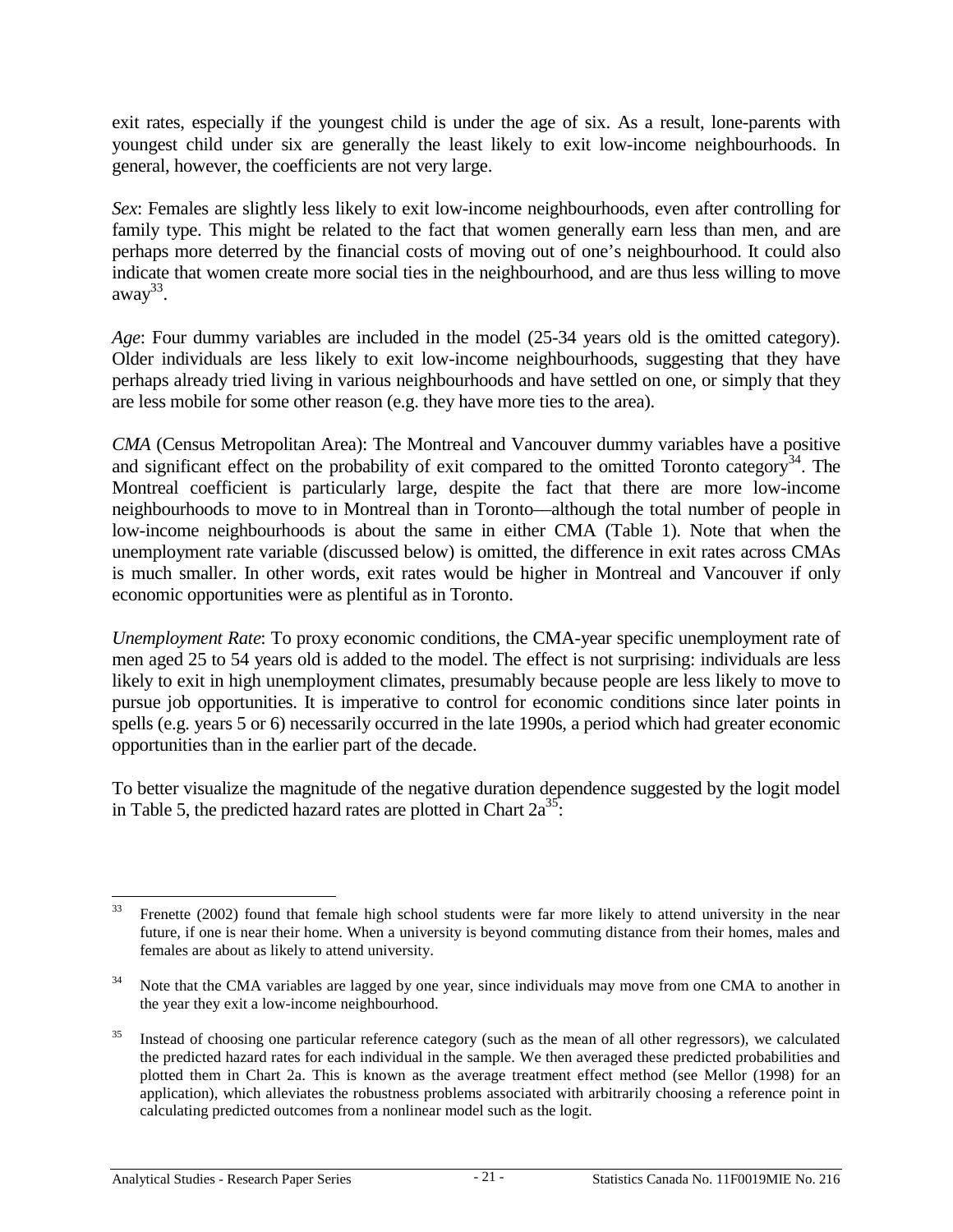

The low-income neighbourhood hazard rate is about 0.21 in year 1 of the spell, and then gradually declines to about 0.12 in year 6. As discussed in the introduction, this might be partially explained by spells out of the workforce (if jobs are indeed a barrier to exit), which might also exhibit negative duration dependence, or it might be indicative of growing ties with the neighbourhood (despite the local economic climate).

For the sake of comparison, the low-income hazard rate is also charted (see Appendix C for full model results). Although the low-income baseline hazard function also has a negative slope (with the exception of a flat portion between years 4 and  $5^{36}$ ), the level of the rate is generally about two to three times higher than the low-income neighbourhood hazard rate. Although one might think the state of low-income is more difficult to exit than a low-income neighbourhood (since individuals can choose to move to a higher income neighbourhood, albeit at a perhaps higher rental cost), it appears that the financial cost of moving is a sufficient enough deterrent, or that people tolerate living in a weaker economic area given their social ties in the neighbourhood.

Chart 2b shows the (predicted) survival rates for both types of spells. Clearly, people tend to stay much longer in low-income neighbourhoods than in low-income. About one-third of new lowincome neighbourhood spells are ongoing in year 6. In contrast, only 14% of new low-income spells last that long. The median length of low-income spells is 1.9 years, compared to 3.8 years for lowincome neighbourhoods.

<sup>36</sup> This is due to the sharp decline in the low-income rate between 1997 and 1998, from 13.5% to 11.9% (see Statistics Canada (2002)). The 1998 results can only be reflected in years 0 to 5 (i.e. year 6 can only refer to 1999), but it is mainly reflected in year 5 (i.e. year 5 is comprised more or less in equal parts of the 1997 and 1998 results, whereas earlier years in spells are comprised in equal parts of more years).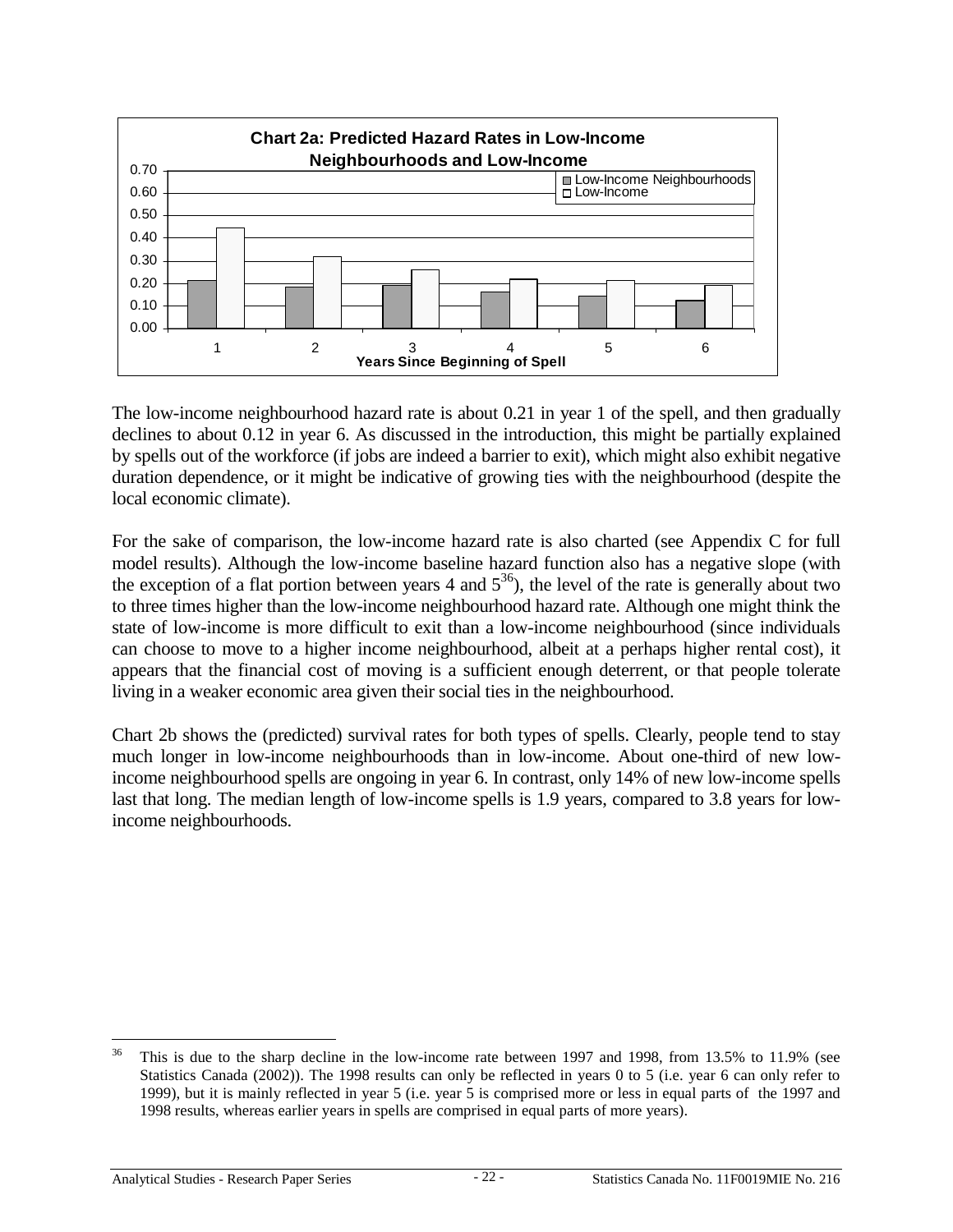

The remainder of this sub-section presents the predicted survival rates from models where the duration terms are interacted with various socio-economic characteristics<sup>37</sup>. The goal here is simply to highlight differences in spell length by these socio-economic characteristics, as opposed to estimating the "effect" of these characteristics on duration.

We begin with family income. Chart 3 suggests that spell length does decline monotonically with family income, but the differences are not tremendous. For example, 38% of individuals in lowincome families throughout the period have spells that are ongoing in year six, and the median spell length for this group is 4.3 years. In contrast, 29% of individuals with family income greater than twice the LIM threshold throughout the period have spells that were ongoing in year six, and the median spell length for this group is 3.4 years.



The fact that spells generally last longer for low-income individuals certainly lends some support to the notion that financial costs pose a significant barrier for exiting low-income neighbourhoods. The financial deterrents to moving that low-income individuals face may include direct moving costs

 $37$ The full set of regression results from the models with duration interactions are available from the authors upon request.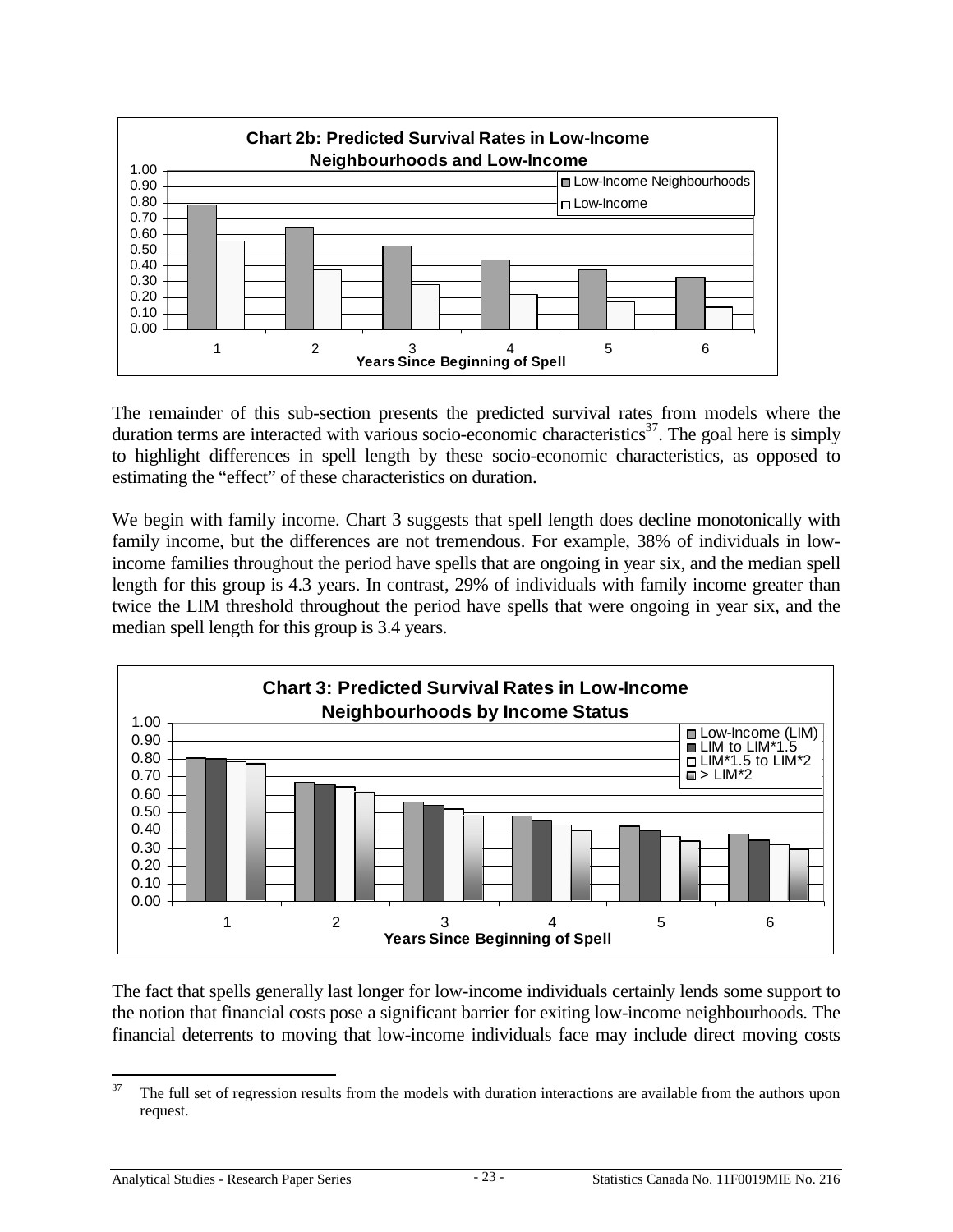(truck rental, hired movers, etc.), higher rents in higher income neighbourhoods, rent control, or subsidized housing. Of course, the longer spells observed among low-income individuals may also be explained by a greater level of attachment to the neighbourhood, but this is impossible to assess with the current data<sup>38</sup>.

What types of families remain in low-income neighbourhoods for longer periods of time? To answer this question, we interacted the duration terms with four family types (couples with/out children, lone-parents, and unattached individuals), as well as with a low-income dummy variable. The survival rates appear in Charts 4a and 4b.



<sup>38</sup> Marsden (1987) finds that the educational attainment of social networks (groups of people that survey respondents discuss "important matters") is about twice as homogeneous as the general American population (as measured by the standard deviation of years of schooling). Furthermore, the social networks of individuals with less education are more closed (or denser), meaning that the members are more likely to have ties with each other. More dense networks are related to the availability of social support and to well-being (Fisher [1982], Kadushin [1982, 1983], and Burt [1986]). Although these findings say nothing about income, the strong positive correlation between education and income might suggest that people in social networks have relatively similarly income levels, and that social networks of lower income individuals are denser. As a result, lowincome individuals may be less likely to exit low-income neighbourhoods, issues of cost barriers aside.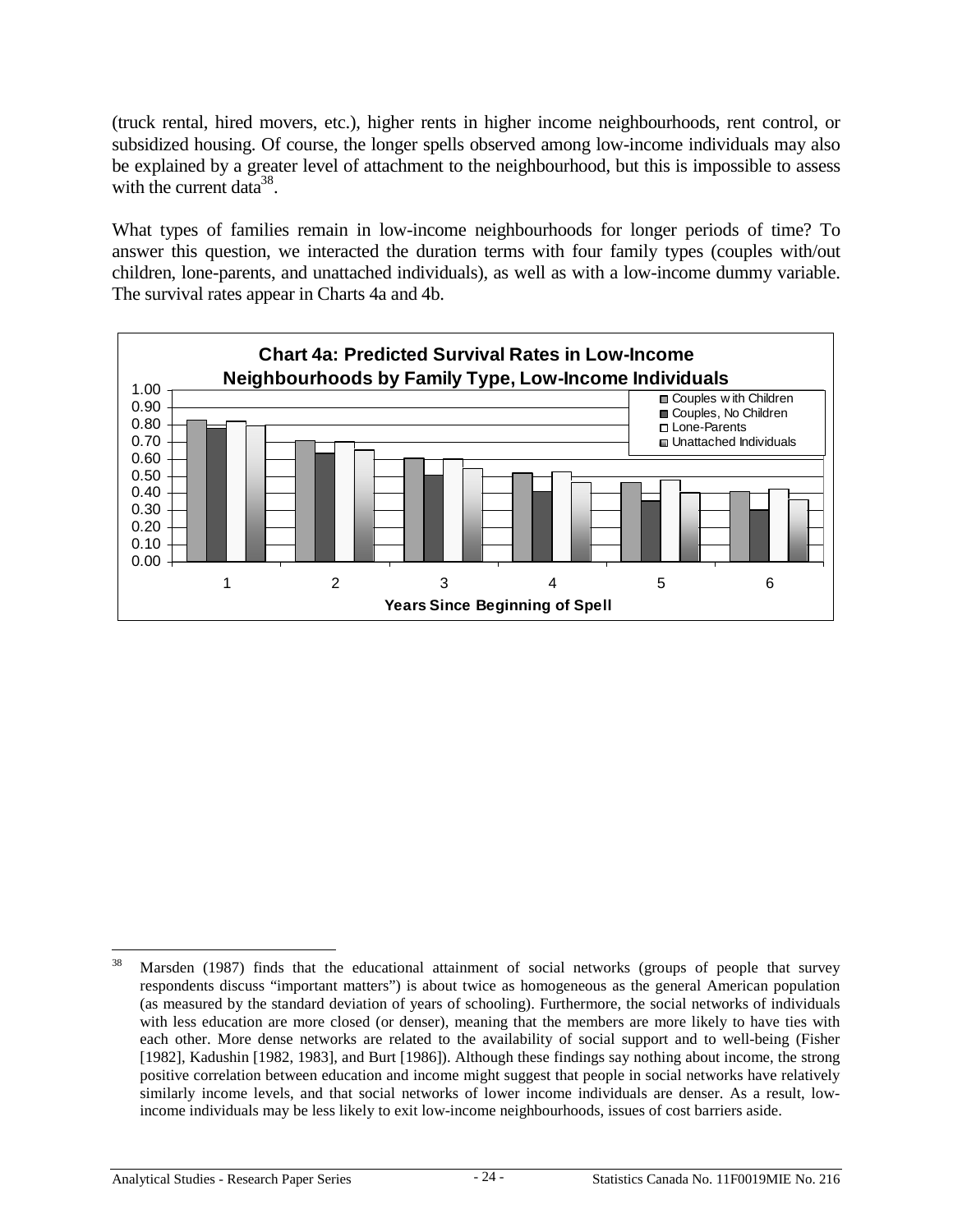

For individuals in low-income families, there are some differences worth noting by family type. Lone-parents and couples with children have median spell lengths of about five years. Unattached individuals and childless couples, on the other hand, have median spell lengths closer to four years. For non low-income individuals, there is virtually no difference by family type.

A priori, one might expect lower mobility among families with children. Parents may be less willing to move if their kids are attached to friends, or if the move requires their kids to attend a new school. On the other hand, if the parents believe that the neighbourhood may have detrimental effects on the social development of their kids, there may be a greater sense of urgency to move to a different neighbourhood. The evidence for non low-income people is certainly consistent with both of these effects cancelling each other out, or alternatively, neither effect matters.

How does spell length differ by age? To answer this question, we interacted the variables indicating age at the beginning of the spell with a low-income dummy variable. Starting with low-income individuals, we see that survival rates rise with age (Chart 5a). Among 25 to 34 year-olds, 30% of spells are ongoing in year six, compared to 47% among individuals above 54 years old. Median spell lengths range from 3.5 years (25 to 34 year olds) to 5.7 years ( $>$  54 years old).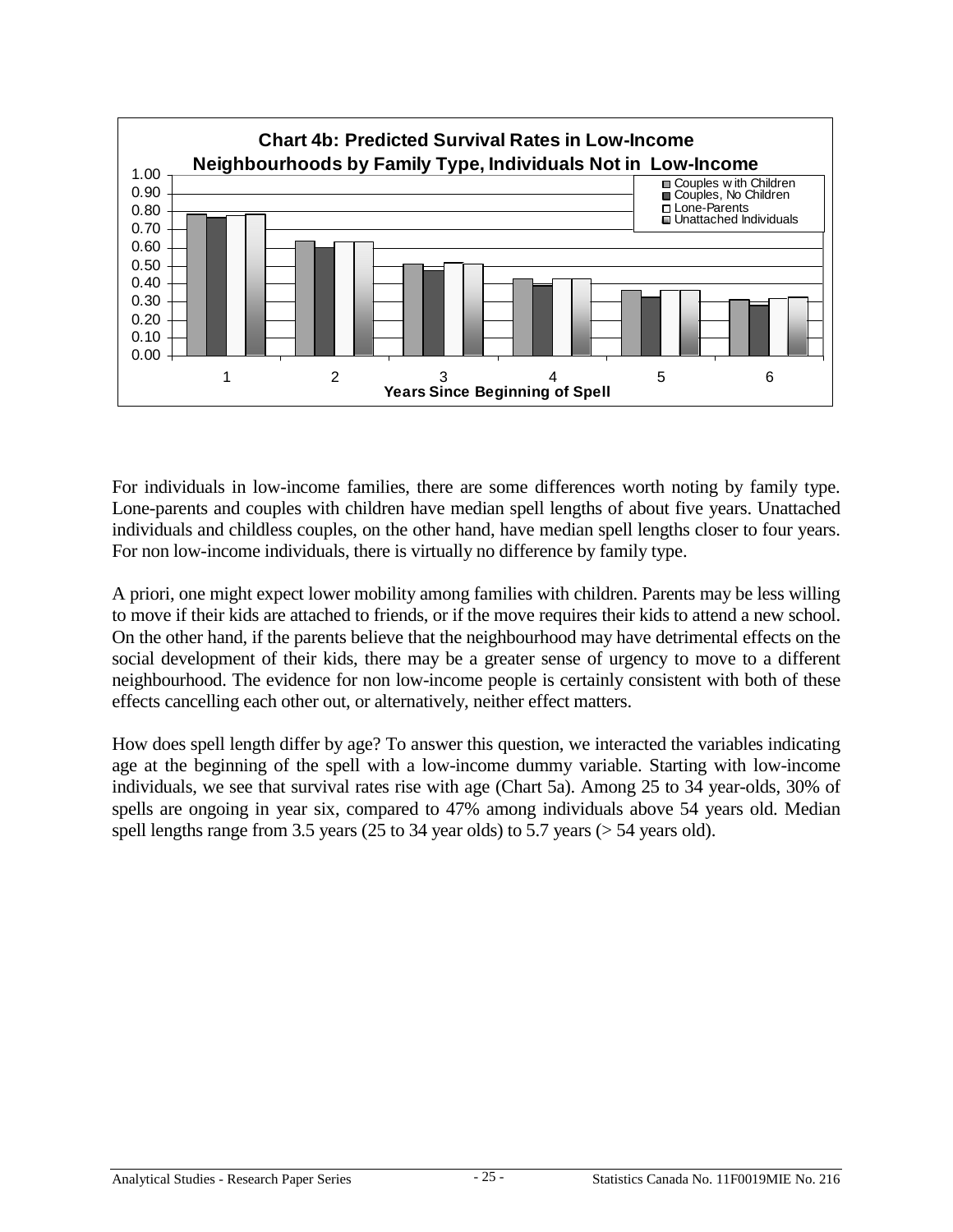

The story is quite the same for individuals not in low-income throughout the period (Chart 5b). It is interesting to note, however, that among individuals above 54 years old, differences by family income are slight: the median spell length for those in low-income throughout the period is 5.7 years, while for those not in low-income throughout the period, it is 5.5 years. For the younger age groups, there are more substantial differences in median spell length by low-income status.



How does spell length differ by CMA, and does this change over time? Recall that although Montreal has relatively more low-income neighbourhoods to move to than Toronto, about the same proportion of each city's population lives in a low-income neighbourhood. In Vancouver, relatively few people live in a low-income neighbourhood.

Almost one-half of low-income neighbourhood spells in Toronto are ongoing in year six (Chart 6). In Vancouver, about two in five spells last as long. In contrast, only about one in eight spells last as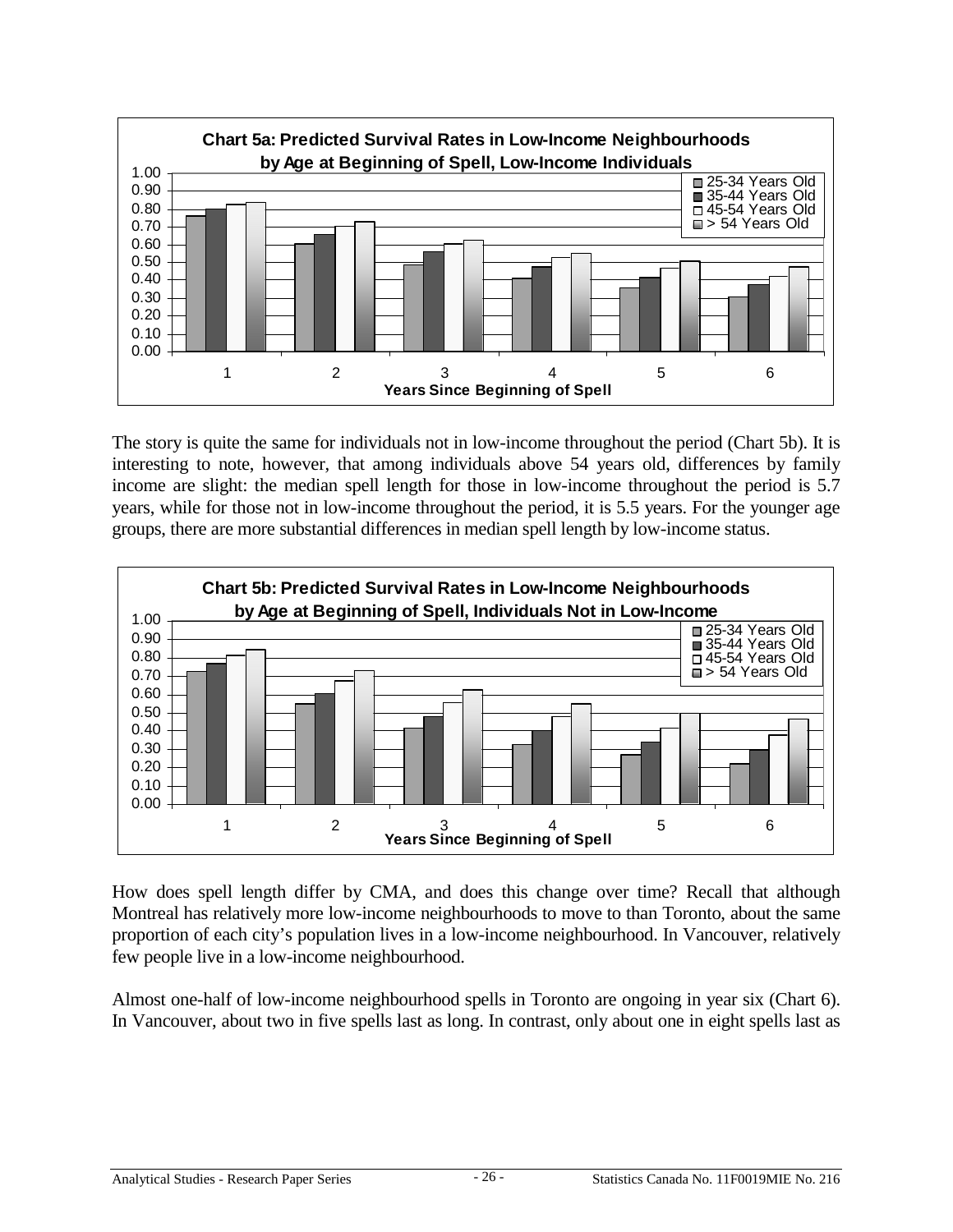<span id="page-30-0"></span>long in Montreal. The median spell length in Montreal is 2.3 years, compared to 5.7 years in Toronto, and  $4.5$  years in Vancouver<sup>39</sup>.



Why are low-income residential spells so much shorter in Montreal? The data suggest that it is the result of a higher level of neighbourhood-driven exits in Montreal. Although it is not clear why this would be, one possibility is that Montreal's low-income neighbourhoods are much more populous than Toronto and Vancouver's low-income neighbourhoods. For example, the average low-income neighbourhood in Montreal had 2,710 residents in 1996 (the mid-point in our data), compared to 5,750 in Toronto and 6,870 in Vancouver. Less populous neighbourhoods might be more susceptible to changing income status as a result of a small amount of in- and out-migration by its residents, or a slight economic improvement among its residents.

## *4.4 Neighbourhood Income after Leaving Low-Income Neighbourhoods*

So far, we've treated all exits from low-income neighbourhoods as equals. This is not necessarily the case, as some destination neighbourhoods might still have a significant proportion of its residents living in low-income, while others may not. In this section, we examine the income class of the neighbourhood immediately following exit from a low-income neighbourhood. Although a longer outlook would be preferable, the span of the data period does not allow for such an analysis. Table 6 shows the low-income rate in the neighbourhood resided by low-income neighbourhood exiters immediately following their exit.

<sup>39</sup> The differences are much smaller in the raw data: 3.2 years in Montreal and 4.3 years in Toronto and Vancouver. These differences exist in spite of the greater job opportunities in Toronto and Vancouver, which the regressions address by controlling for local unemployment rates.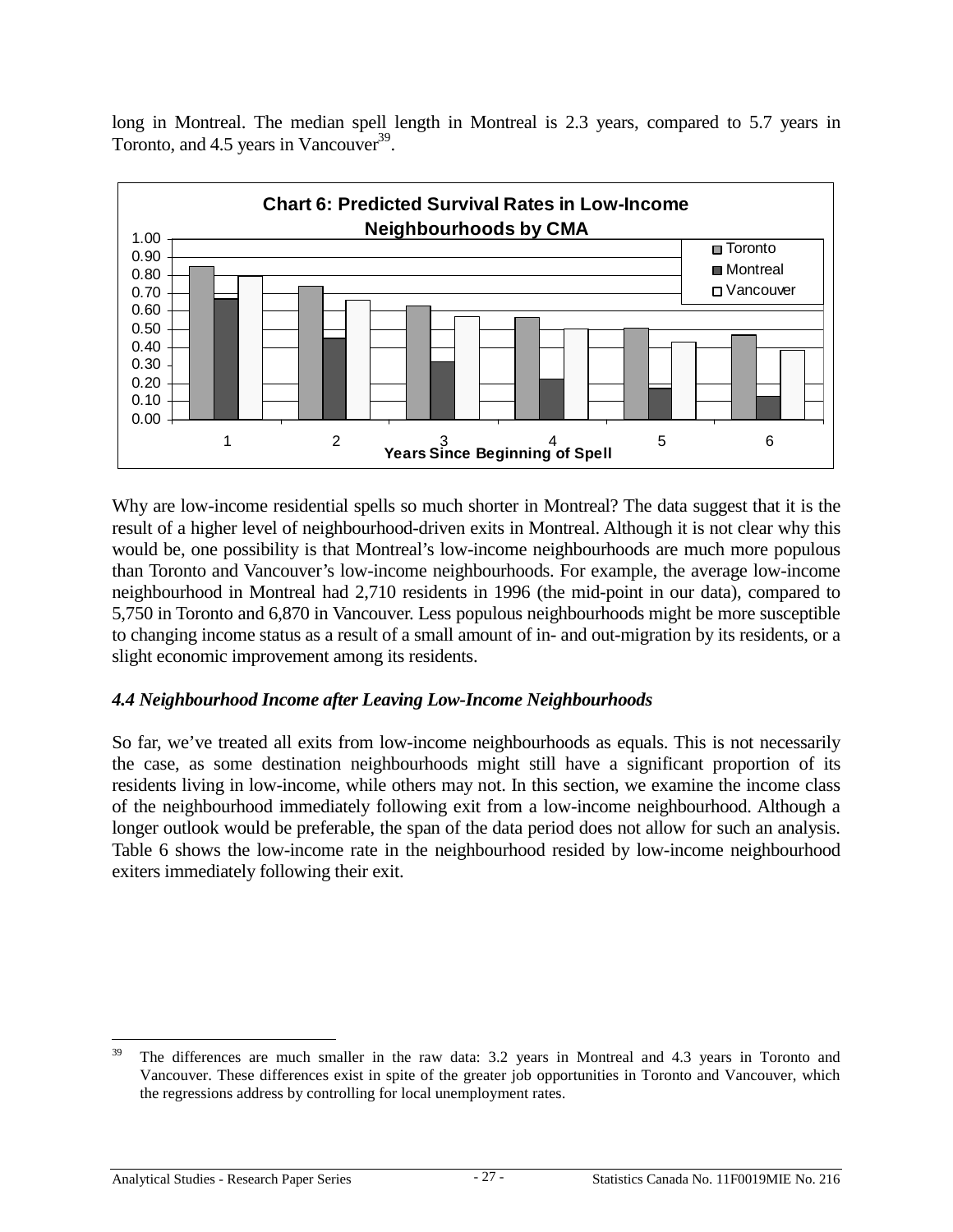|                                                                                                                                                                                        |                                                    | Low-Income Rate in New Neighbourhood               |                                                    |                                                    |  |  |
|----------------------------------------------------------------------------------------------------------------------------------------------------------------------------------------|----------------------------------------------------|----------------------------------------------------|----------------------------------------------------|----------------------------------------------------|--|--|
|                                                                                                                                                                                        |                                                    | 30%-35% 20%-30% 10%-20%                            |                                                    | < 10%                                              |  |  |
| Overall                                                                                                                                                                                | 0.369<br>(0.108)                                   | 0.363<br>(0.361)                                   | 0.235<br>(0.447)                                   | 0.034<br>(0.084)                                   |  |  |
| Family Income                                                                                                                                                                          |                                                    |                                                    |                                                    |                                                    |  |  |
| Low-Income*<br>LIM to LIM*1.5<br>LIM*1.5 to LIM*2<br>$>$ LIM*2                                                                                                                         | 0.393<br>0.418<br>0.392<br>0.324                   | 0.412<br>0.374<br>0.369<br>0.323                   | 0.180<br>0.188<br>0.215<br>0.298                   | 0.015<br>0.020<br>0.024<br>0.055                   |  |  |
| <b>Family Type</b>                                                                                                                                                                     |                                                    |                                                    |                                                    |                                                    |  |  |
| Couples/Youngest Child < 6<br>Couples/Youngest Child >= 6<br>Couples without Children<br>Lone-Parents/Youngest Child < 6<br>Lone-Parents/Youngest Child >= 6<br>Unattached Individuals | 0.344<br>0.394<br>0.348<br>0.319<br>0.390<br>0.380 | 0.364<br>0.314<br>0.344<br>0.460<br>0.375<br>0.391 | 0.257<br>0.253<br>0.262<br>0.199<br>0.213<br>0.205 | 0.036<br>0.038<br>0.047<br>0.018<br>0.024<br>0.025 |  |  |
| Age                                                                                                                                                                                    |                                                    |                                                    |                                                    |                                                    |  |  |
| 25-34 Years Old<br>35-44 Years Old<br>45-54 Years Old<br>> 54 Years Old                                                                                                                | 0.301<br>0.362<br>0.393<br>0.465                   | 0.408<br>0.372<br>0.337<br>0.298                   | 0.256<br>0.233<br>0.233<br>0.206                   | 0.036<br>0.032<br>0.036<br>0.029                   |  |  |
| <b>CMA</b>                                                                                                                                                                             |                                                    |                                                    |                                                    |                                                    |  |  |
| Toronto<br>Montreal<br>Vancouver                                                                                                                                                       | 0.307<br>0.449<br>0.312                            | 0.394<br>0.299<br>0.499                            | 0.269<br>0.207<br>0.187                            | 0.030<br>0.044<br>0.003                            |  |  |
| Sample Size                                                                                                                                                                            |                                                    |                                                    | 35,775                                             |                                                    |  |  |

Table 6: Distribution of Neighbourhood Income Class Following Exit from Low-Income Neighbourhoods\*

\* The numbers in parentheses are the proportions of the general population with similar neighbourhood income status (among those above 25 years old and living in a neighbourhood in Toronto, Montreal, or Vancouver where the low-income rate is less than 35%).

Overall, 37% of exiters were still living in neighbourhoods with a low-income rate of at least 30%. Almost three-quarters (73%) of exiters were in neighbourhoods with at least 20% low-income. Only a small minority (about 3%) reside in what we have been calling "high-income neighbourhoods" (fewer than 10% low-income). In contrast, only 11% of the general population lived in a neighbourhood with a low-income rate between 30% and 35% (among those in neighbourhoods with less than 35% low-income). It is very clear that individuals leaving low-income neighbourhoods have, by no means, assimilated with the rest of the population in terms of neighbourhood income status.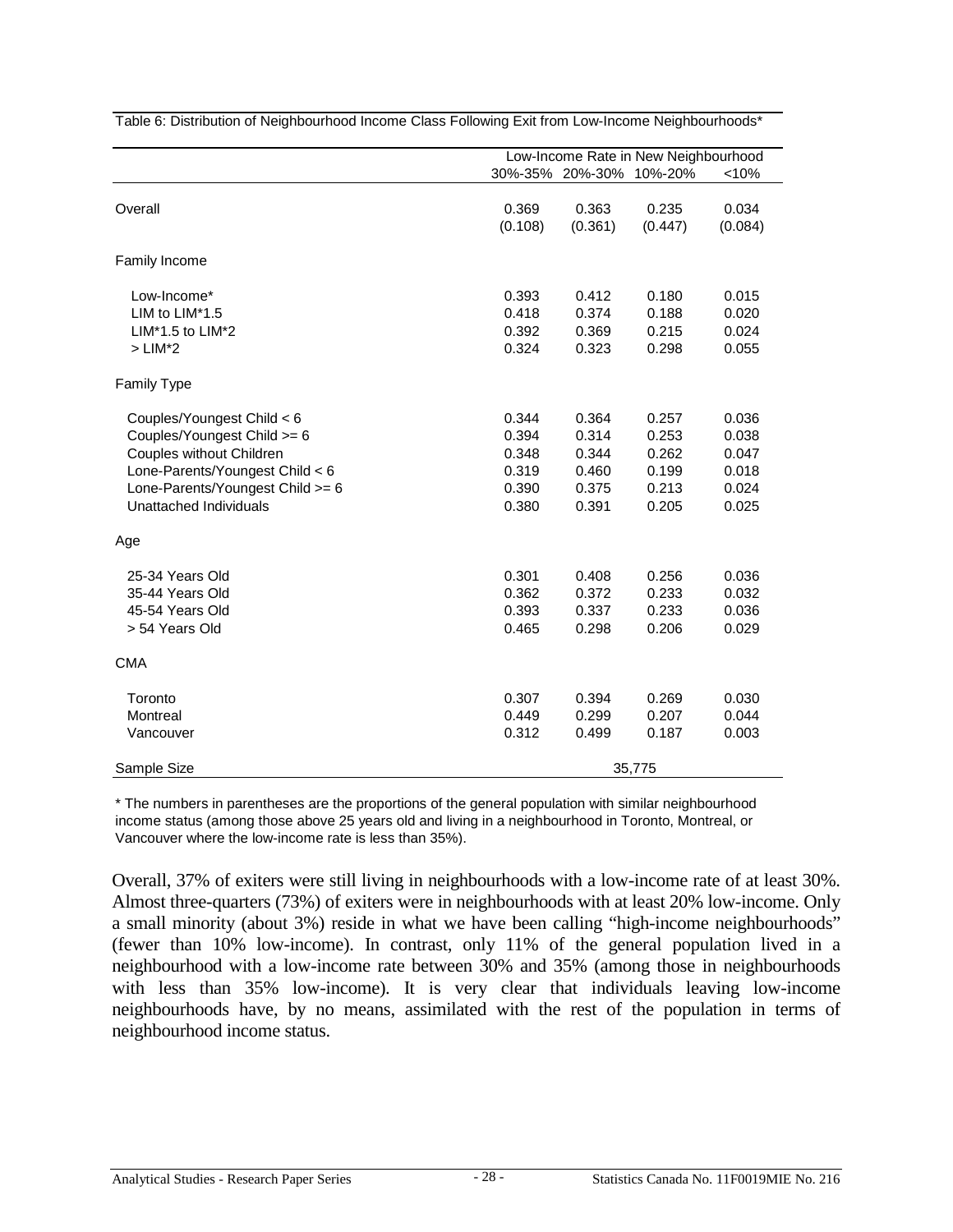<span id="page-32-0"></span>These results appear to be impervious to differences in family income, although individuals with family income greater than twice the low-income threshold have slightly more favourable neighbourhood outcomes following exit.

There is generally not much variation in the results by family type. The results by age show a much clearer trend: older low-income neighbourhood exiters are more likely to live in a neighbourhood that has at least 30% low-income (47% for individuals above 54 years old, compared to 30% for those between 25 and 34 years old). So, older individuals are less likely to exit low-income neighbourhoods, and conditional on doing so, their neighbourhood income status is still relatively low.

Recall that low-income neighbourhood spells in Montreal are generally much shorter than in Toronto and Vancouver. Table 6 adds quite a bit of perspective to this finding. Exiters in Montreal are substantially more likely to live in neighbourhoods with at least 30% low-income (45%, compared with 30% in Toronto, and 31% in Vancouver).

# *5. Conclusion*

Previous work suggests that living in a low-income neighbourhood may have some negative social and economic repercussions, especially for children. Although the incidence of low-income neighbourhoods (and people living in them) has been well-documented in both Canada and the U.S., very little work has examined how long people remain in low-income neighbourhoods. This paper adds to our limited knowledge of this topic by using longitudinal tax data to study several issues related to the duration of residential spells in low-income neighbourhoods in Toronto, Montreal, and Vancouver in the 1990s.

The median spell length in low-income neighbourhoods is 3.8 years. About one-third of new spells end within two years after we observe the beginning of the spell. For others, however, living in a low-income neighbourhood is a longer term reality: about one-third of new spells are ongoing six years after we observe the start of the spell. In comparison, the median low-income spell length is only 1.9 years.

Previous research has shown that spells in low-income exhibit negative duration dependence: as time spent in the state increases, individuals become less likely to exit low-income. This result also holds for spells in low-income neighbourhoods, even after accounting for unobserved heterogeneity in a very flexible random effects model. An intuitive reason behind negative duration dependence in low-income neighbourhoods is that individuals may develop more social networks over time spent in the neighbourhood, and may thus be more likely to tolerate a weaker economic environment in exchange for social gains accrued from these networks. Of course, if finding a job is a barrier to exit, then the reasons for the negative duration dependence observed in low-income neighbourhood spells might be similar to those behind low-income spells (i.e. landing a job might become harder, the longer people have been away from the workforce).

We also investigate how residential spell lengths vary by socio-economic characteristics. Acquiring this knowledge has two advantages. From an academic point of view, differences in patterns by various groups may help us better understand the barriers to leaving low-income neighbourhoods.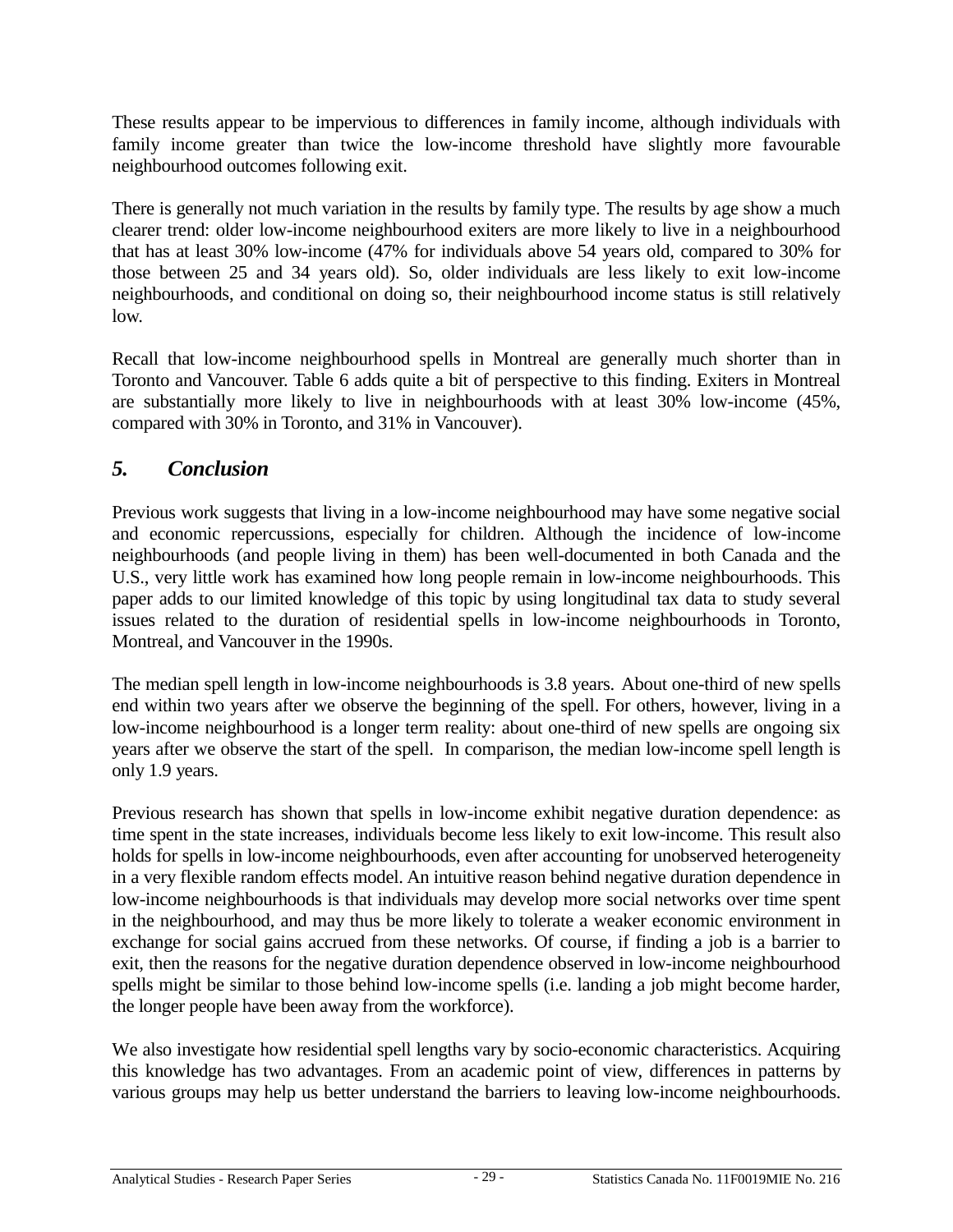This knowledge can in turn be used by policy-makers to better target urban planning policies (e.g. vis-à-vis subsidized housing).

To this end, four characteristics were examined: family income, family type, age, and city of residence. Among these, the largest differences in spell length were observed across age and city. Overall, the median spell length among those above 54 years old at the beginning of the spell was just under six years, which was almost twice that of individuals between 25 and 34 years old. Individuals in low-income neighbourhoods in Montreal generally have much shorter residential spells than their counterparts in Toronto and Vancouver. Median spells last 2.3 years in Montreal, compared to 5.7 years in Toronto, and 4.5 years in Vancouver.

Spell lengths also vary by family income and family type, but to a much lesser extent. Individuals in low-income families generally spend more time in low-income neighbourhoods. Their median spell length is 4.3 years, compared to 3.4 years for individuals with family income that is more than twice the low-income threshold. Among low-income individuals, lone-parents and couples with children generally spend more time in low-income neighbourhoods, compared with unattached individuals and childless couples (medians spells are roughly five and four years, respectively).

This paper has important implications for the literature on neighbourhood effects. If one believes the (mostly American) work suggesting that there are negative effects associated with lower neighbourhood income, then it is quite possible (although still untested) that more time spent in lowincome neighbourhoods has even more detrimental social and economic effects. Our work suggests that the duration of spells in low-income neighbourhood is substantial for some, especially in comparison to low-income spells. On the other hand, residential spell lengths are highly dispersed, as many spells end within a couple of years. This might be one reason why neighbourhood effects are typically small, at least in comparison to family effects. As a result, a good avenue for future work in the neighbourhood effect literature would be to estimate the impact of long-term spells on the magnitude of negative outcomes.

The study also provides policy-makers with important information. Previous research has indicated that low-income is generally a transient state, as most people generally spend no more than two or three years in that state. This study suggests that low-income does have a long-term *geographic* dimension associated with it. In particular, low-income individuals have a tendency to remain in low-income neighbourhoods for substantial lengths of time. This is especially the case among loneparents. Taken together, this might imply a "double negative" effect for the children of these families. In other words, children growing up in low-income families with only one parent and living in a low-income neighbourhood may be disadvantaged by having fewer family *and* neighbourhood role models, relative to other children.

Policy-makers may also benefit from understanding the barriers to exiting low-income neighbourhoods. This study suggests that costs definitely seem like a strong candidate, as lowincome individuals are less likely to exit. Social networks might also be a possibility. If social ties tend to increase over time spent in a neighbourhood, then individuals may be less likely to leave over time. The evidence of negative duration dependence is at least consistent with this notion. Focusing on immigrants may shed more light on the social networks theory. Immigrants tend to cluster in "enclaves", which are areas resided by groups of immigrants with similar ethnic or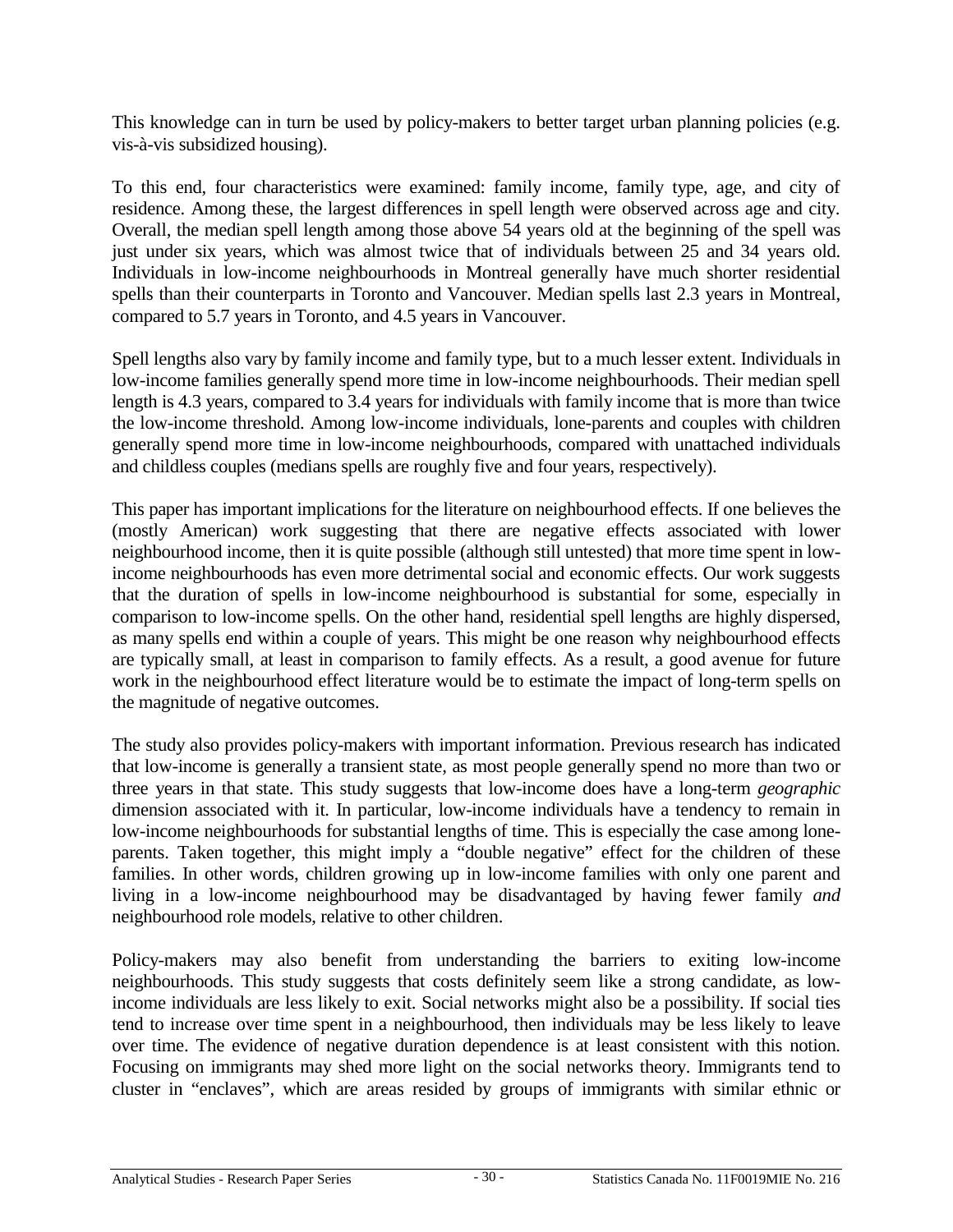cultural backgrounds, where social support systems might be stronger for them. A more promising avenue of research would be to investigate the mobility patterns of immigrants in low-income neighbourhoods.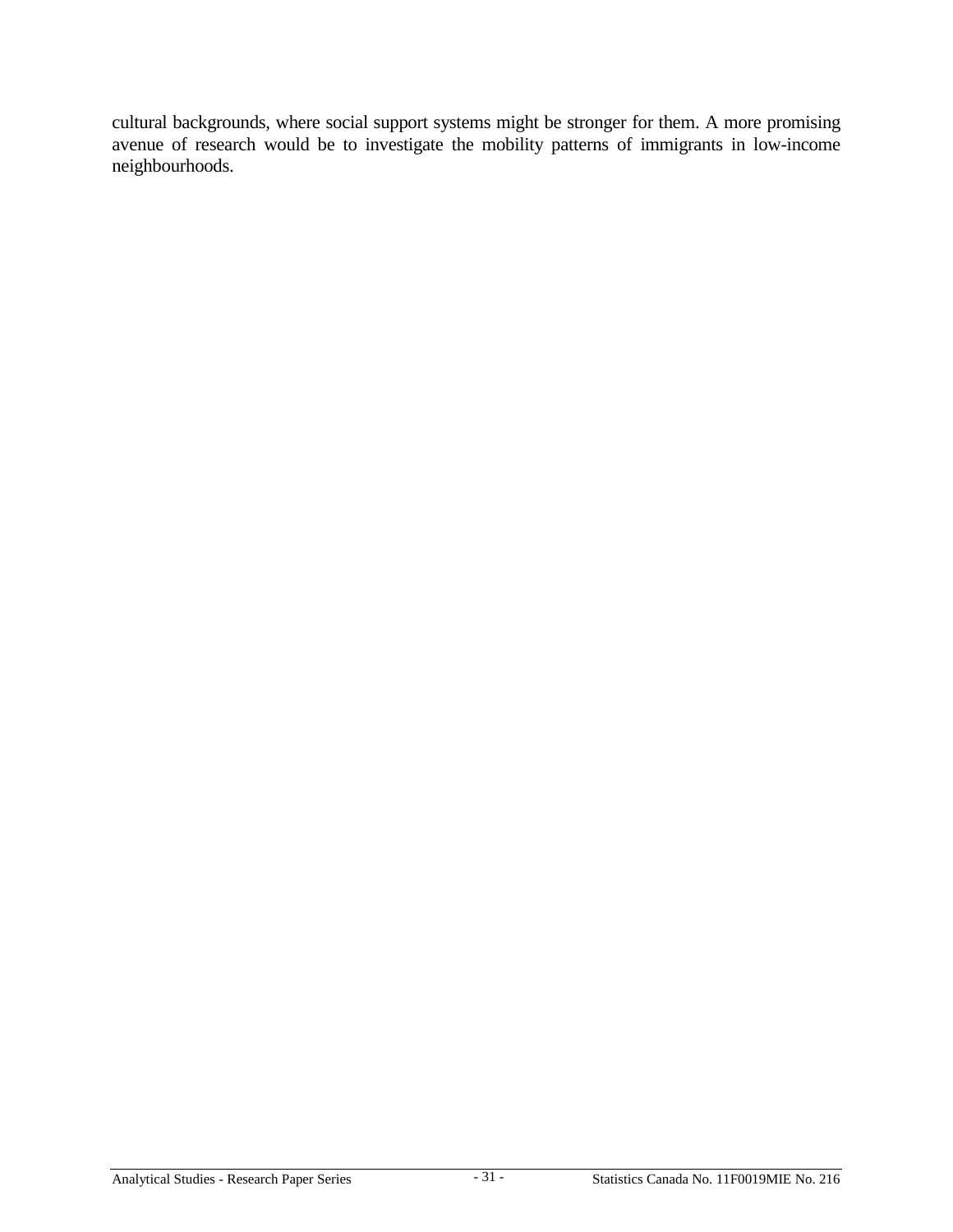# *A. Appendix*

# *Appendix A: CMA Maps*

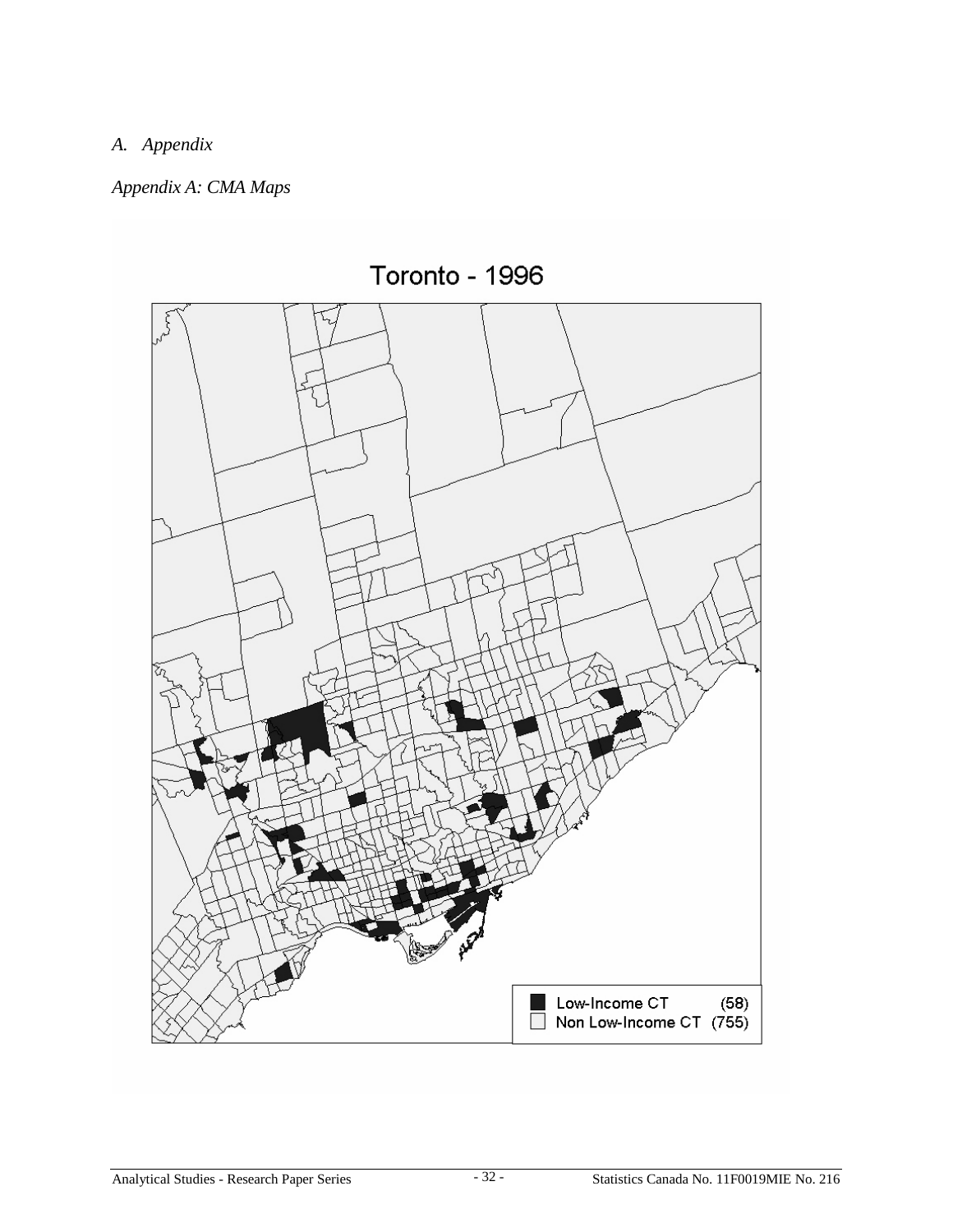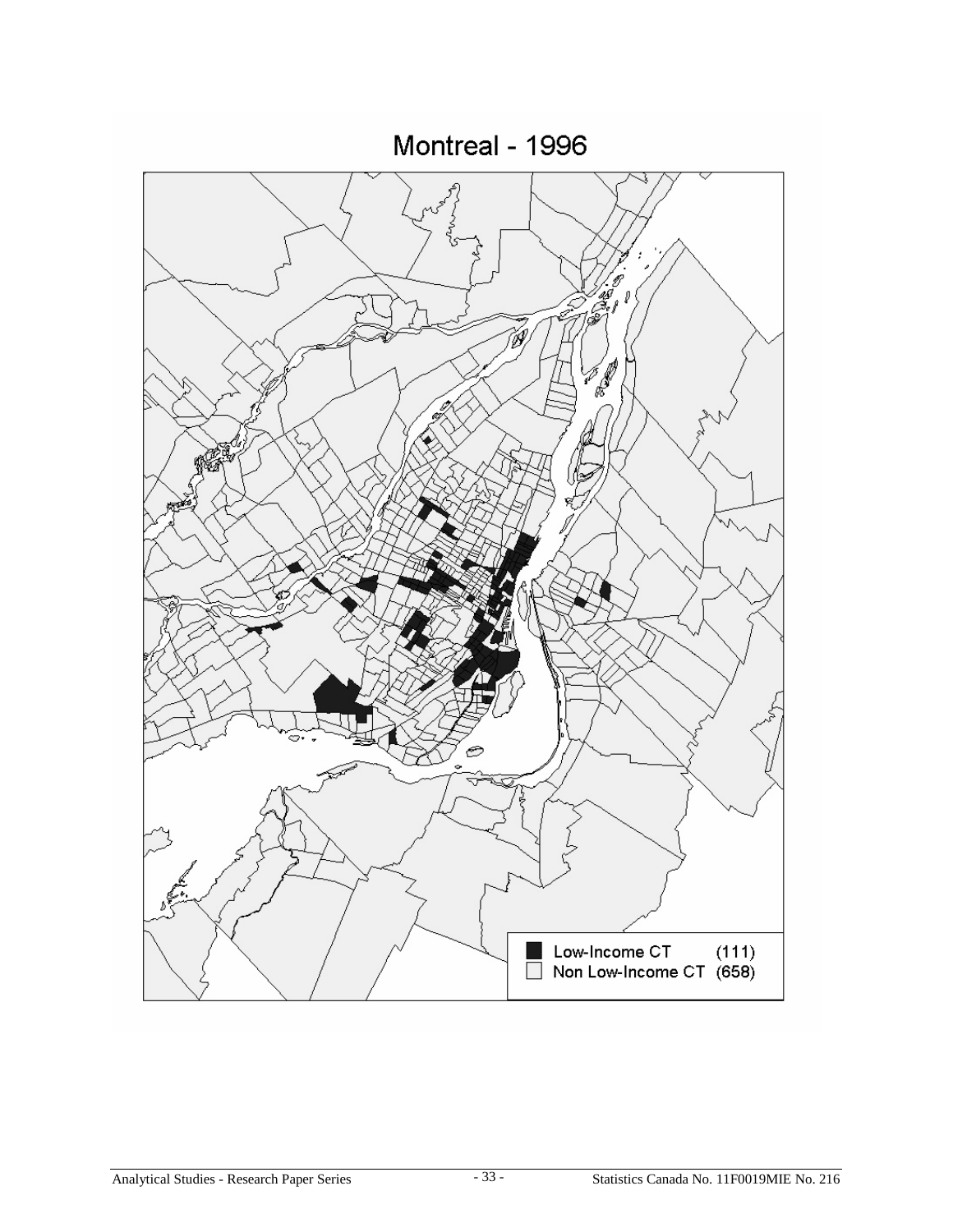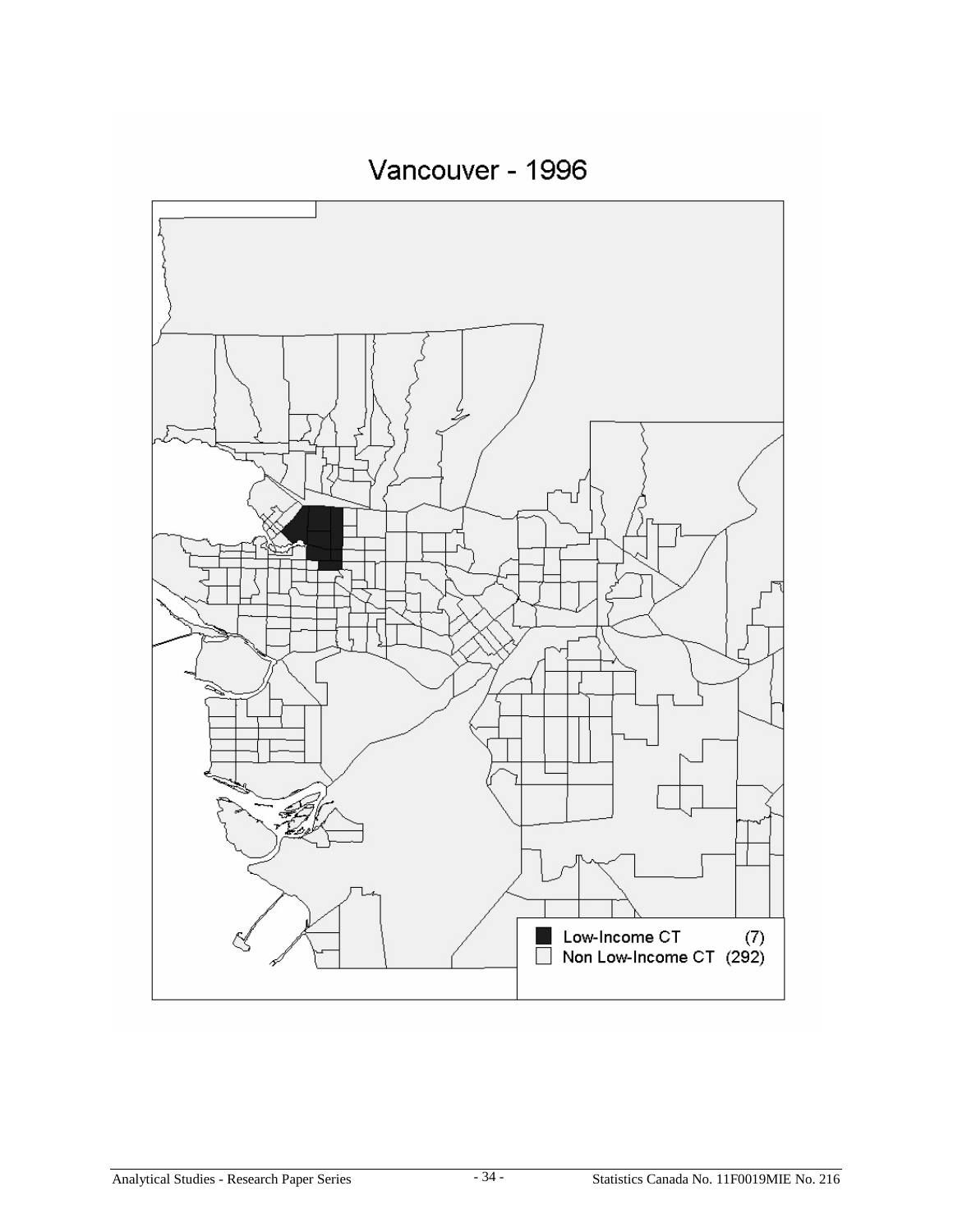Appendix B: Median Spell Length

|                                                                                        | Median Spell Length****      |
|----------------------------------------------------------------------------------------|------------------------------|
| High-Income Neighbourhood Spells (Empirical)                                           | 6 or more                    |
| Low-Income Spells                                                                      | 1.89                         |
| Low-Income Neighbourhood Spells                                                        |                              |
| Overall                                                                                |                              |
| Empirical<br>Predicted                                                                 | 3.81<br>3.79                 |
| Income                                                                                 |                              |
| Low-Income<br>LIM to LIM*1.5<br>LIM*1.5 to LIM*2<br>$>$ LIM*2                          | 4.29<br>3.97<br>3.75<br>3.44 |
| Low-Income/Family Type<br>Low-Income                                                   |                              |
| Couples with Children<br>Couples no Children<br>Lone-Parents<br>Unattached Individuals | 4.85<br>3.61<br>4.97<br>4.06 |
| Not Low-Income                                                                         |                              |
| Couples with Children<br>Couples no Children<br>Lone-Parents<br>Unattached Individuals | 3.70<br>3.34<br>3.72<br>3.71 |
| Low-Income/Age at Beginning of Spell                                                   |                              |
| Low-Income<br>25-34 Years Old<br>35-44 Years Old                                       | 3.49<br>4.22                 |
| 45-54 Years Old<br>> 54 Years Old                                                      | 4.94<br>5.74                 |
| Not Low-Income                                                                         |                              |
| 25-34 Years Old<br>35-44 Years Old<br>45-54 Years Old<br>> 54 Years Old                | 2.88<br>3.41<br>4.21<br>5.52 |
| <b>CMA</b>                                                                             |                              |
| Toronto<br>Montreal<br>Vancouver                                                       | 5.74<br>2.33<br>4.51         |

\* See the methodology section for specific details on how the medians were calculated.

\*\* Unless otherwise stated, all numbers in this table refer to predicted values.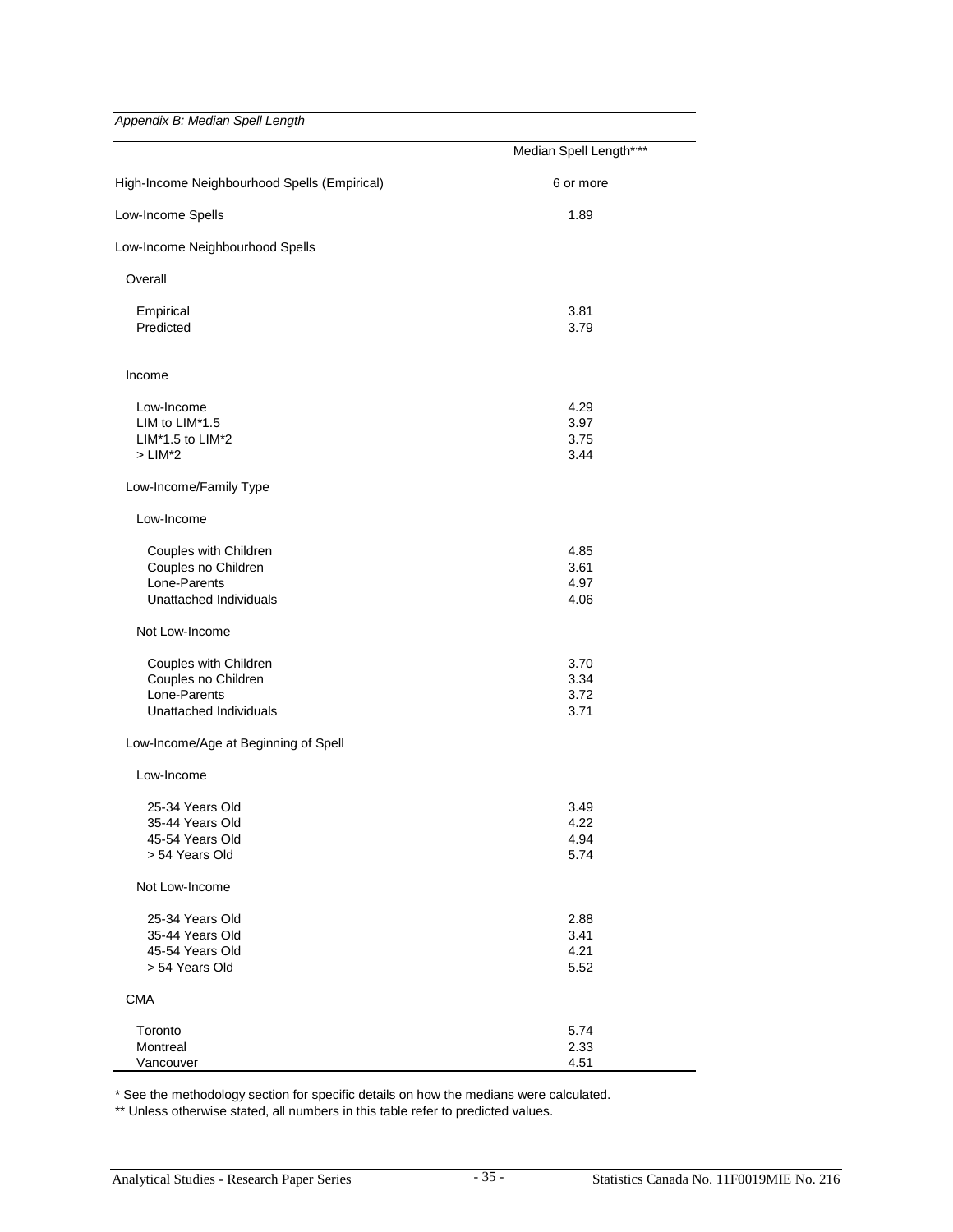Appendix C: Low-Income Exit Models (Logit)

|                                        | Coeff.    | z-stat     |
|----------------------------------------|-----------|------------|
| Year 2 of Spell                        | $-0.5685$ | $-73.01$   |
| Year 3 of Spell                        | $-0.8686$ | $-81.68$   |
| Year 4 of Spell                        | $-1.0883$ | $-73.91$   |
| Year 5 of Spell                        | $-1.1169$ | $-54.18$   |
| Year 6 of Spell                        | $-1.2854$ | $-38.30$   |
| Couple, Youngest Child Under 6         | 0.4935    | 46.04      |
| Couple, Youngest Child 6 or Above      | 0.9083    | 98.21      |
| Couple no Children                     | 0.7232    | 74.86      |
| Lone-Parent, Youngest Child Under 6    | $-0.7277$ | $-34.98$   |
| Lone-Parent, Youngest Child 6 or Above | 0.2192    | 18.00      |
| Female                                 | 0.0082    | 1.26       |
| 35-44 Years Old                        | $-0.2348$ | $-26.75$   |
| 45-54 Years Old                        | $-0.2845$ | $-27.80$   |
| 55 Years Old or Above                  | $-0.2159$ | $-21.60$   |
| Montreal <sub>-1</sub>                 | 0.3232    | 28.15      |
| Vancouver <sub>-1</sub>                | $-0.0149$ | $-1.73$    |
| Unemployment Rate (CMA-Year)           | $-0.0727$ | $-29.30$   |
| Intercept                              | 0.0086    | 0.42       |
| Sample Size                            |           | 488,980    |
| Log Likelihood                         |           | $-303,398$ |

*Appendix D: Exiting Low-Income Neighbourhoods: The Roles of Geographic Mobility and Changing Neighbourhood Status*

The main focus of this paper has been to examine the exposure of individuals to low-income neighbourhoods. Whether people entered or exited low-income neighbourhoods in a physical sense, or their neighbourhood simply improved in an economic sense was of little concern. All that mattered was that people were in the state of living in a low-income neighbourhood for a given duration. In this appendix, we investigate the relative roles of geographic mobility and changing neighbourhood status in helping people escape low-income neighbourhoods.

The chart below shows the predicted hazard rates from a multinomial logit model, where there are three outcomes: no exit (the benchmark outcome), a geographic exit, and an exit due to a change in the neighbourhood status (see the table that follows for full model results). Despite the economic recovery of the late 1990s, people generally escaped low-income neighbourhoods (in a substantial way) by physically moving out, rather than through an economic resurgence in the neighbourhood. For example, 86% of exits in year one are caused by a physical exit. Although this number declines over time, it never falls below 65%.

Recall that our goal in tightening the entry and exit requirements was to limit the transitions to ones that are substantial. When we applied the simple 40% to transitions, the proportion of exits that were caused by changing neighbourhood status was far more substantial, but the number of exits caused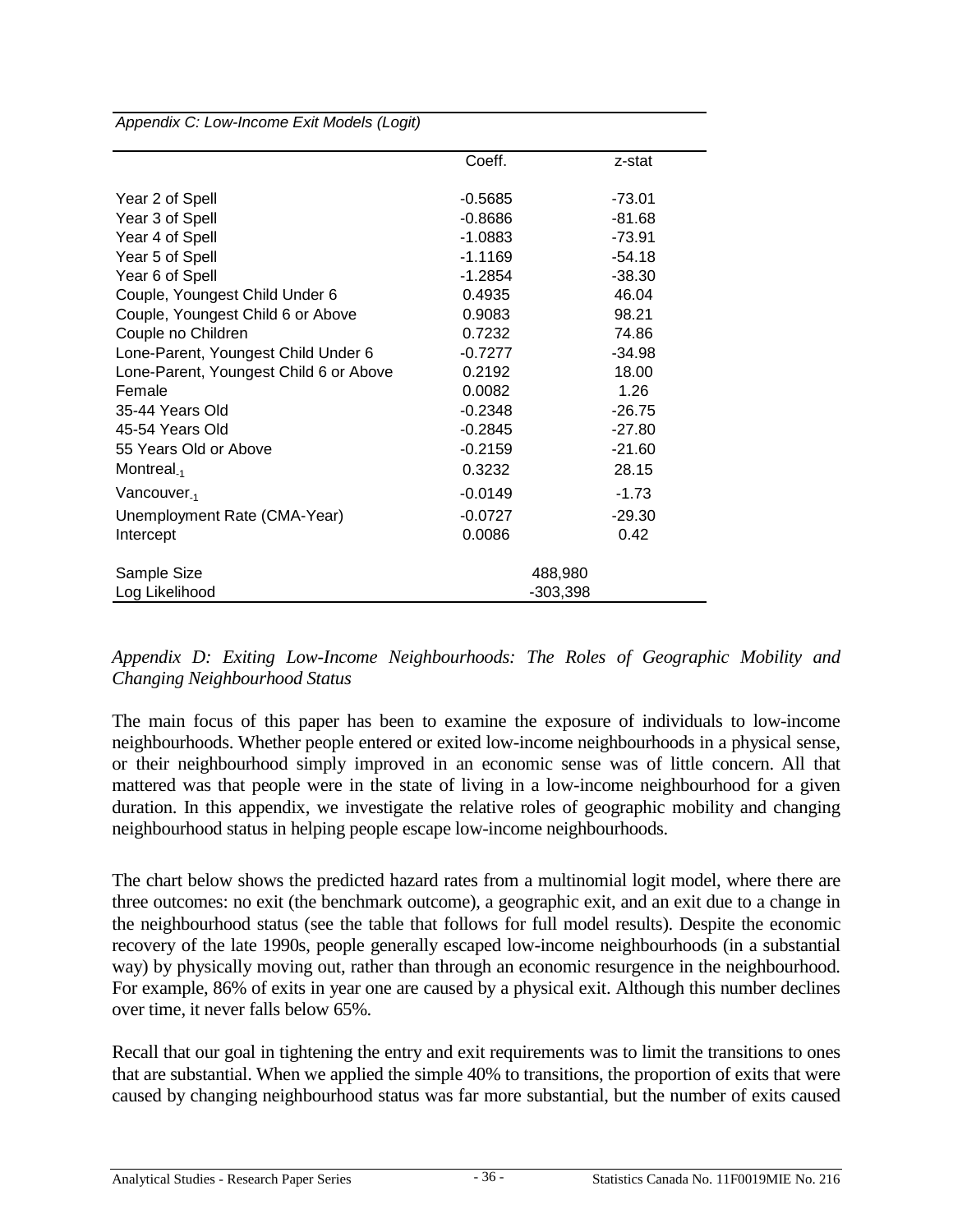by geographic mobility was about the same. Our tighter restrictions thus increased the stability of neighbourhood income status over the period of study.



Low-Income Neighbourhood Exit Models (Multinomial Logit)

|                                        | Geographic Exit |          | Change in Neighbourhood Status |          |
|----------------------------------------|-----------------|----------|--------------------------------|----------|
|                                        | Coeff.          | z-stat   | Coeff.                         | z-stat   |
|                                        |                 |          |                                |          |
| Year 2 of Spell                        | $-0.2821$       | $-17.02$ | 0.5563                         | 16.46    |
| Year 3 of Spell                        | $-0.4115$       | $-19.83$ | 0.8337                         | 25.20    |
| Year 4 of Spell                        | $-0.5346$       | $-19.54$ | 0.4387                         | 10.65    |
| Year 5 of Spell                        | $-0.6757$       | $-17.19$ | 0.1622                         | 2.98     |
| Year 6 of Spell                        | $-0.8870$       | $-13.61$ | $-0.1312$                      | $-1.76$  |
| Couple, Youngest Child Under 6         | $-0.1574$       | $-7.31$  | 0.1724                         | 3.94     |
| Couple, Youngest Child 6 or Above      | $-0.0855$       | $-4.18$  | 0.4018                         | 11.72    |
| Couple no Children                     | 0.1322          | 7.26     | 0.2220                         | 6.84     |
| Lone-Parent, Youngest Child Under 6    | $-0.1766$       | $-4.57$  | $-0.3667$                      | $-3.87$  |
| Lone-Parent, Youngest Child 6 or Above | $-0.1071$       | $-3.88$  | 0.0633                         | 1.30     |
| Female                                 | $-0.0976$       | $-7.04$  | 0.0733                         | 2.98     |
| 35-44 Years Old                        | $-0.2853$       | $-16.89$ | 0.1490                         | 4.04     |
| 45-54 Years Old                        | $-0.5576$       | $-26.45$ | 0.1419                         | 3.43     |
| 55 Years Old or Above                  | $-0.9627$       | $-46.42$ | 0.3281                         | 8.58     |
| Montreal. $_1$                         | 0.4187          | 15.13    | 3.4780                         | 77.78    |
| Vancouver <sub>-1</sub>                | 0.2686          | 11.15    | $-1.1062$                      | $-7.37$  |
| Unemployment Rate (CMA-Year)           | $-0.0864$       | $-14.63$ | $-0.5917$                      | $-51.69$ |
| Intercept                              | $-0.5194$       | $-11.68$ | $-0.8359$                      | $-11.04$ |
| Sample Size                            |                 |          | 188,175                        |          |
| Log Likelihood                         |                 |          | $-103,891$                     |          |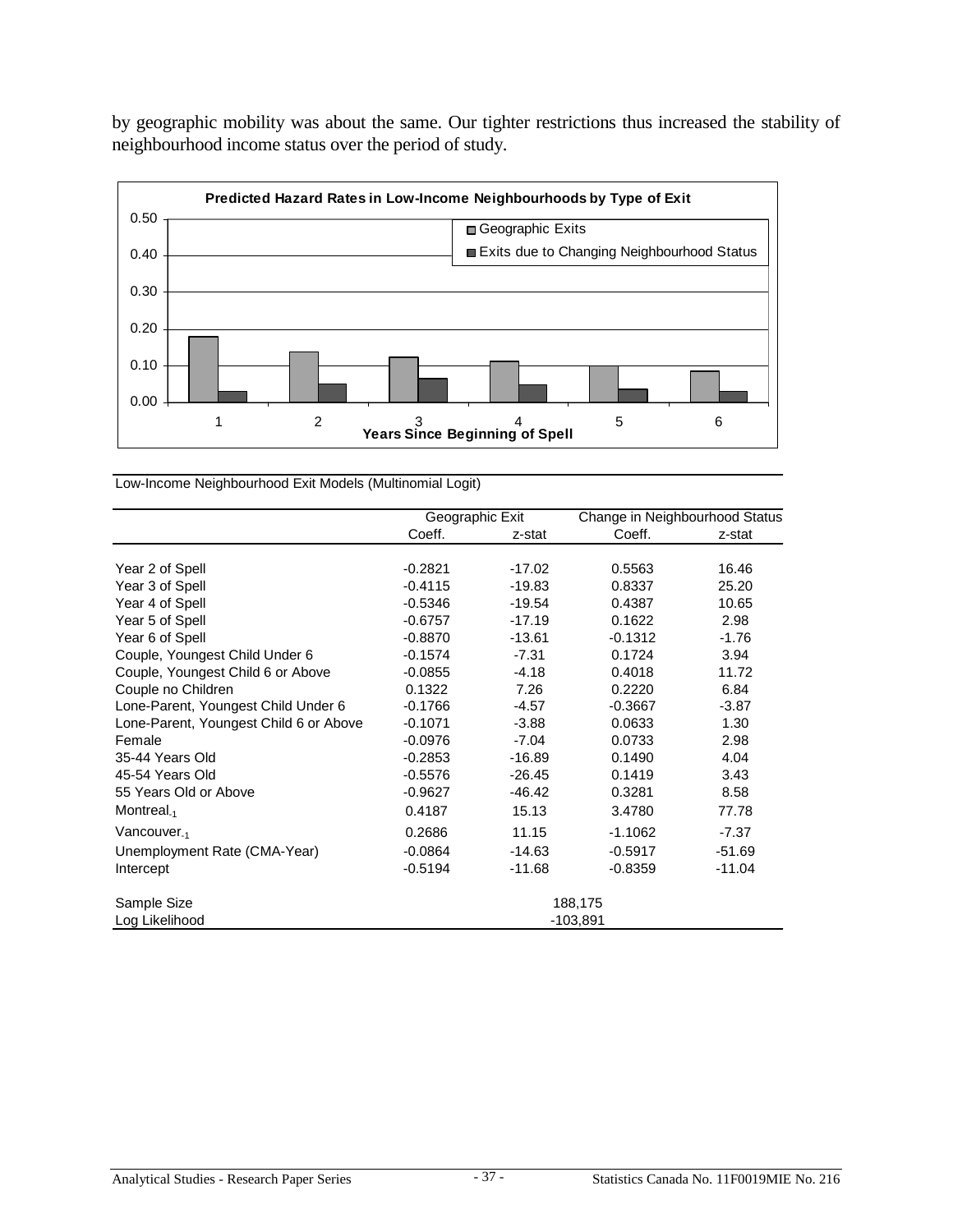## <span id="page-41-0"></span>*Bibliography*

- Brooks-Gunn, J., G.J. Duncan, T. Leventhal, and J.L. Aber (1997). "Lessons Learned and Future Directions for Research on the Neighborhoods in Which Children Live". In *Neighborhood Poverty*. New York: Russell Sage.
- Burt, R.S. (1986). "Strangers, Friends, and Happiness", unpublished manuscript, Department of Sociology, Columbia University.
- Corak, M., B. Gustafsson, and T. Österberg (2000). "Intergenerational Influences on the Receipt of Unemployment Insurance in Canada and Sweden", Statistics Canada, Analytical Studies Branch Research Paper 11F0019MIE2000159.
- Dolton, P.J. and W. van der Klaauw (1995). "Leaving Teaching in the UK: A Duration Analysis, *Economic Journal, 105* (March), pp. 431-444.
- Finnie, R. and A. Sweetman (2003). "Poverty Dynamics: Empirical Evidence for Canada", *Canadian Journal of Economics,* forthcoming.
- Fisher, C.S. (1982). *To Dwell among Friends: Personal Networks in Town and City*. Chicago: University of Chicago Press.
- Frenette, M. (2002). "Too Far to Go On? Distance to School and University Participation", Statistics Canada, Analytical Study Branch Research Paper 11F00192002191.
- Frenette, M. and G. Picot (2003). "Life after Welfare: The Economic Well-Being of People Who Left Welfare in the 1990s", Statistics Canada, Analytical Study Branch Research Paper 11F00192003192.
- Gottschalk, P. (1996). "Is the Correlation in Welfare Participation Across Generations Spurrious?", *Journal of Public Economics, 63* (1), pp. 1-25.
- Gramlich, E., D. Laren, and N. Sealand (1992). "Moving Into and Out of Poor Urban Areas", *Journal of Policy Analysis and Management, 11* (2), pp. 273-287.
- Hatfield, M. (1997). "Concentrations of Poverty and Distressed Neighbourhoods in Canada", Applied Research Branch, Human Resources Development Canada, W-97-1E.
- Heckman, James, and Burton Singer (1984), "A Method for Minimizing the Distributional Assumptions in Econometric Models for Duration Data". Econometrica, 52 (2), 271-320.
- Heisz, A., and L. McLeod (2003). "Low-income and Stressed Neighbourhoods in Canadian CMAs, 1980-1995". In *Trends and Conditions in Canadian CMAs*. Statistics Canada, (forthcoming).
- Jargowsky, P. (1997). *Poverty and Place: Ghettos, Barrios and the American City*. New York: Russell Sage.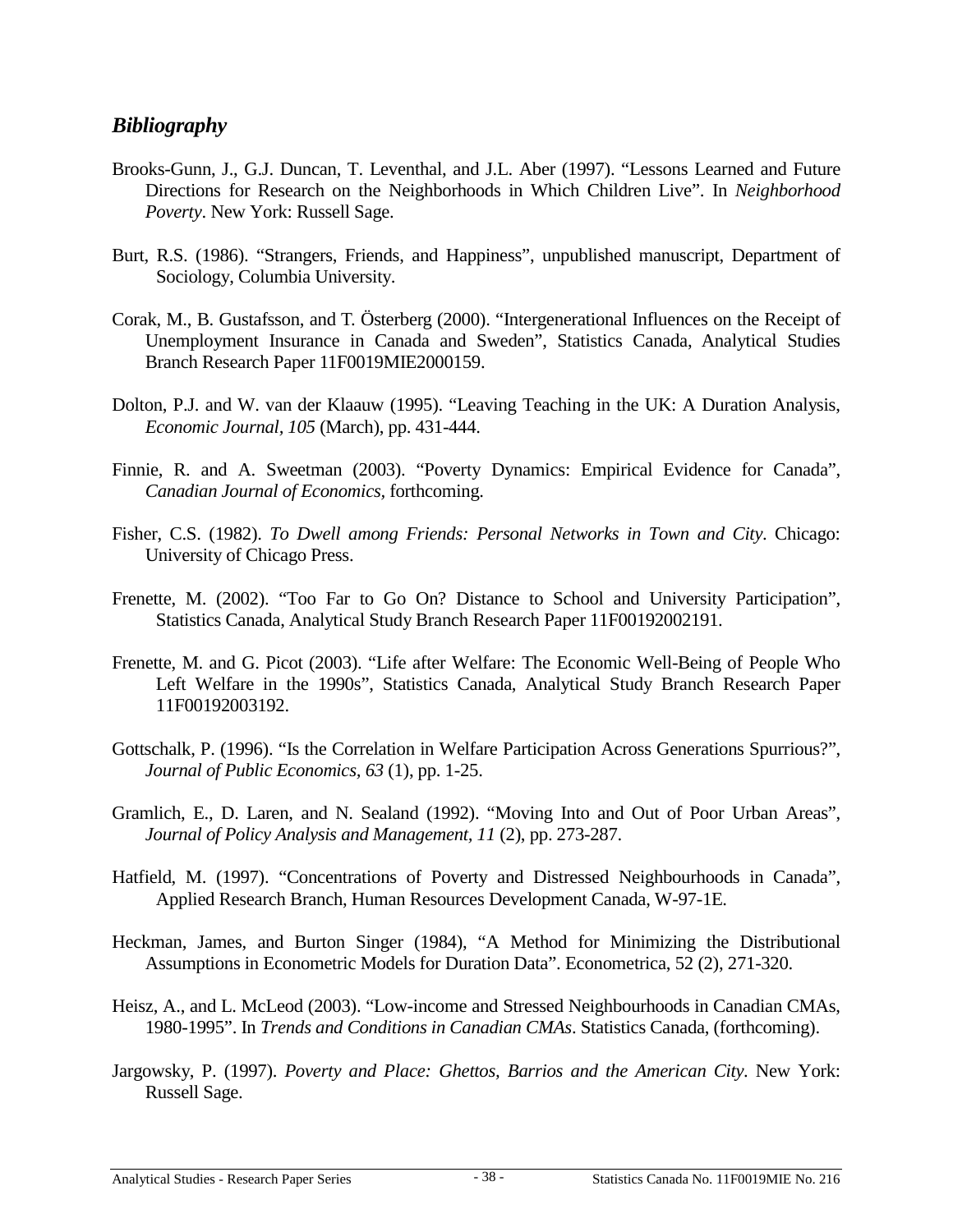- Jargowsky, P. and M.J. Bane (1991). "Ghetto Poverty in the United States, 1970-1980." In *The Urban Underclass*. Washington, DC: Brookings.
- Kadushin, C. (1982). "Social Density and Mental Health". In *Social Structure and Network Analysis*. Beverly Hills, CA: Sage Press.
- Kadushin, C. (1983). "Mental Health and the Interpersonal Environment: A Reexamination of Some Effects of Social Structure on Mental Health", *American Sociological Review, 48* (2), pp. 188-198.
- Katz, L.F., J.R. Kling, and J.B. Liebman (2001). "Moving to Opportunity in Boston: Early Results of a Randomized Mobility Experiment", *Quarterly Journal of Economics, 116* (6), pp. 607- 654.
- Laroche, M. (1997). "The Persistence of Low-Income Spells in Canada, 1982-1993", Economic and Fiscal Branch, Department of Finance, Working Paper 98-02.
- Lee, K.K. (2000). *Urban Poverty in Canada*. Ottawa: Canadian Council on Social Development.
- Ludwig, J. G.J. Duncan, and P. Hirshfield (2001). "Urban Poverty and Juvenile Crime: Evidence from a Randomized Housing-Mobility Experiment", *Quarterly Journal of Economics, 116* (6), pp. 655-680.
- MacLachlan, I. and R. Sawada (1997). "Measures of Inequality and Social Polarization in Canadian Metropolitain Areas", *The Canadian Geographer, 41* (4), pp. 377-397.
- Marsden, P.V. (1987). "Core Discussion Networks of Americans", *American Sociological Review, 52* (1), pp. 122-131.
- Massey, D.S. and N.A. Denton (1988). "The Dimensions of Residential Segregation", *Social Forces, 67* (2), pp. 281-315.
- Massey, D.S. and N.A. Denton (1993). *American Apartheid: Segregation and the Making of the Underclass*. Cambridge, Mass: Harvard University Press.
- Massey, D.S. and M. Eggers (1990). "The Ecology of Inequality: Minorities and the Concentration of Poverty, 1970-1980", *American Journal of Sociology, 95* (5), pp. 1153-1188.
- Massey, D.S., A.B. Gross, and K. Shibuya (1994). "Migration, Segregation, and Geographic Concentration of Poverty", *American Sociological Review, 59* (3), pp. 425-445.
- McLanahan, S.S. (1988). "Family Structure and Dependency: Early Transitions to Female Household Headship", *Demography, 25* (1), pp. 1-16.